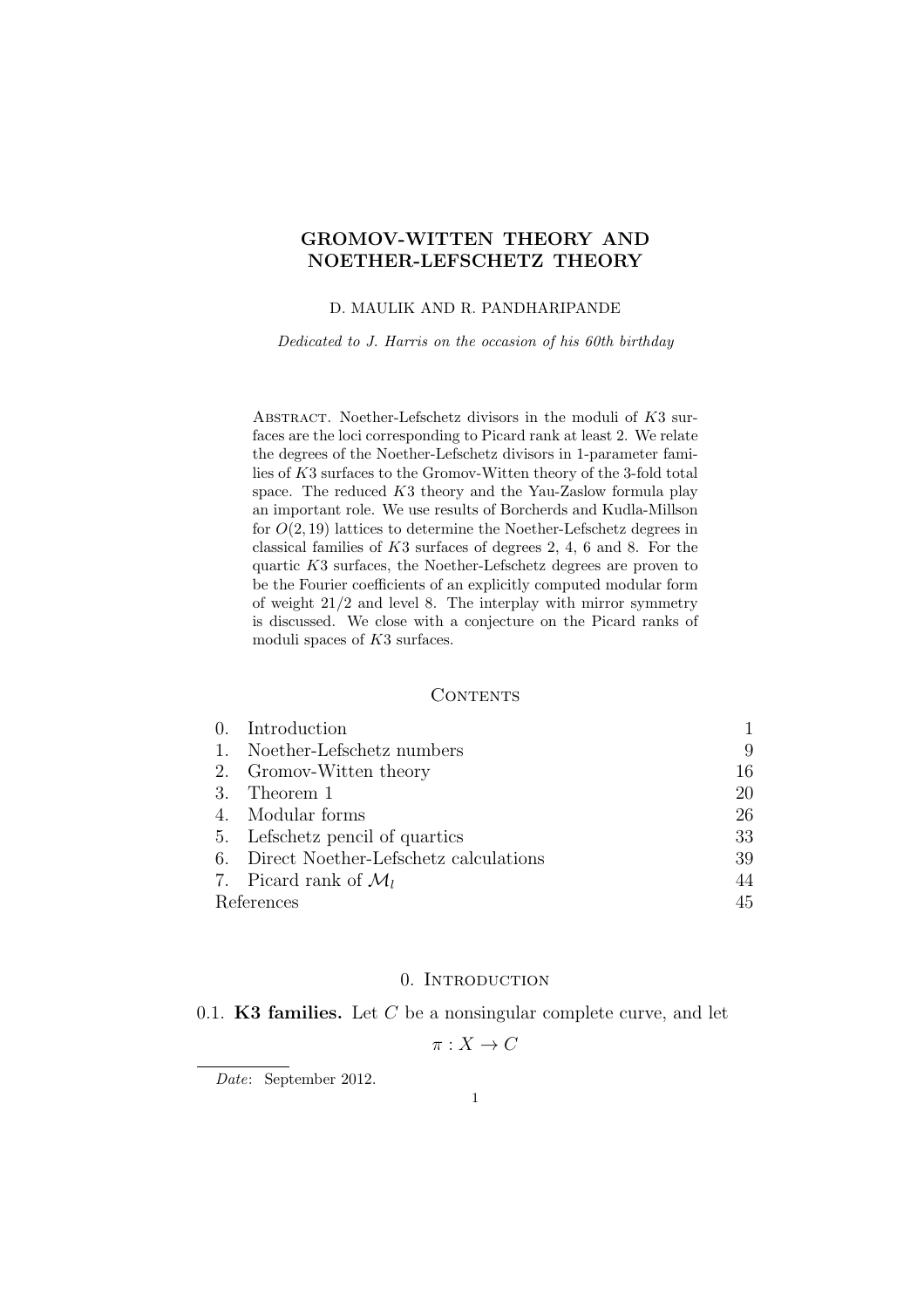be a 1-parameter family of nonsingular quasi-polarized K3 surfaces. Let  $L \in Pic(X)$  denote the quasi-polarization of degree

$$
\int_{K3} L^2 = l \in 2\mathbb{Z}^{>0}.
$$

The family  $\pi$  yields a morphism,

$$
\iota_{\pi}: C \to \mathcal{M}_l,
$$

to the 19 dimensional moduli space of quasi-polarized K3 surfaces of degree l. A review of the definitions can be found in Section 1.

0.2. Noether-Lefschetz numbers. Noether-Lefschetz numbers are defined by the intersection of  $\iota_{\pi}(C)$  with Noether-Lefschetz divisors in  $\mathcal{M}_l$ . Noether-Lefschetz divisors can be described via Picard lattices or Picard classes. We briefly review the two approaches.

Let  $(L, v)$  be a rank 2 integral lattice with an even symmetric bilinear form

$$
\langle,\rangle:\mathbb{L}\times\mathbb{L}\to\mathbb{Z}
$$

and a distinguished primitive vector  $v \in \mathbb{L}$  satisfying

$$
\langle v, v \rangle = l.
$$

The invariants of  $(\mathbb{L}, v)$  are the discriminant  $\Delta \in \mathbb{Z}$  and the coset

$$
\delta \in \left(\frac{\mathbb{Z}}{l\mathbb{Z}}\right) / \pm.
$$

If the data are presented as

$$
\mathbb{L}_{h,d} = \begin{pmatrix} l & d \\ d & 2h-2 \end{pmatrix}, \quad v = \begin{pmatrix} 1 \\ 0 \end{pmatrix},
$$

then the discriminant is

$$
\Delta_l(h, d) = -\det \begin{vmatrix} l & d \\ d & 2h - 2 \end{vmatrix} = d^2 - 2lh + 2l
$$

and the coset is

$$
\delta = d \bmod l \quad \in \left(\frac{\mathbb{Z}}{l\mathbb{Z}}\right) / \pm.
$$

Two lattices  $(\mathbb{L}_{h,d}, v)$  and  $(\mathbb{L}_{h',d'}, v')$  are equivalent if and only if

$$
\Delta_l(h, d) = \Delta_l(h', d') \text{ and } \delta_{h, d} = \delta_{h', d'}.
$$

However, not all pairs  $(\triangle, \delta)$  are realized.

The first type of Noether-Lefschetz divisor is defined by specifying a Picard lattice. Let

$$
P_{\triangle,\delta}\subset\mathcal{M}_l
$$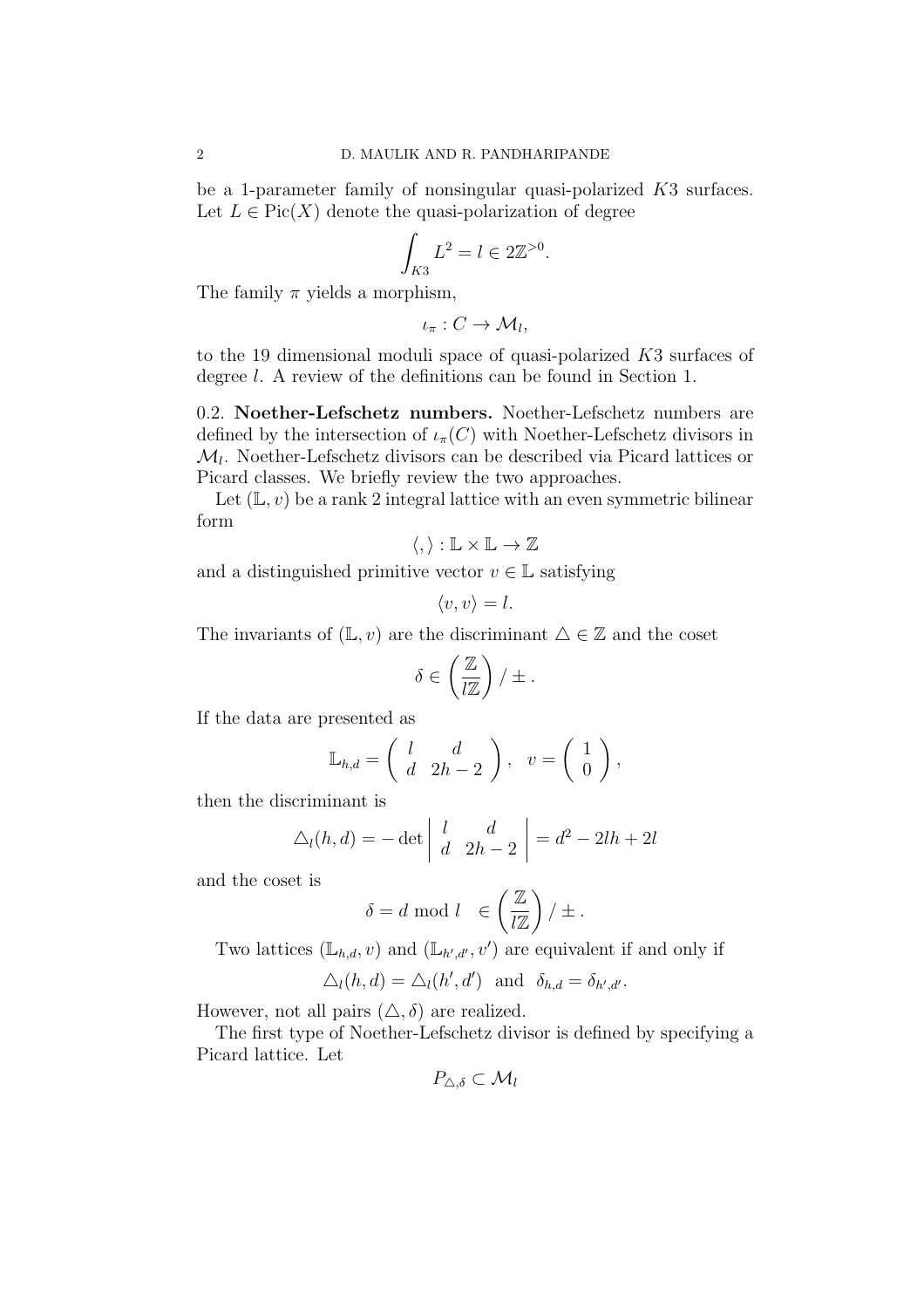be the closure of the locus of quasi-polarized K3 surfaces  $(S, L)$  of degree l for which  $(\text{Pic}(S), L)$  is of rank 2 with discriminant  $\Delta$  and coset  $\delta$ . By the Hodge index theorem,  $P_{\Delta,\delta}$  is empty unless  $\Delta > 0$ .

The second type of Noether-Lefschetz divisor is defined by specifying a Picard class. In case  $\Delta_l(h, d) > 0$ , let

$$
D_{h,d}\subset \mathcal{M}_l
$$

have support on the locus of quasi-polarized  $K3$  surfaces  $(S, L)$  for which there exists a class  $\beta \in Pic(S)$  satisfying

$$
\int_{S} \beta^2 = 2h - 2 \text{ and } \int_{S} \beta \cdot L = d.
$$

More precisely,  $D_{h,d}$  is the weighted sum

(1) 
$$
D_{h,d} = \sum_{\Delta,\delta} \mu(h, d \mid \Delta, \delta) \cdot [P_{\Delta,\delta}]
$$

where the multiplicity

$$
\mu(h, d \mid \triangle, \delta) \in \{0, 1, 2\}
$$

is defined to be the number of elements  $\beta$  of the lattice  $(\mathbb{L}, v)$  associated to  $(\triangle, \delta)$  satisfying

(2) 
$$
\langle \beta, \beta \rangle = 2h - 2
$$
 and  $\langle \beta, v \rangle = d$ .

If no lattice corresponds to  $(\triangle, \delta)$ , the multiplicity  $\mu(h, d \mid \triangle, \delta)$  vanishes and  $P_{\Delta,\delta}$  is empty. If the multiplicity is nonzero, then

$$
\triangle \,|\bigtriangleup_l(h,d).
$$

Hence, the sum on the right of (1) has only finitely many terms.

As relation (1) is easily seen to be triangular, the divisors  $P_{\Delta,\delta}$  and  $D_{h,d}$  are essentially equivalent. However, the divisors  $D_{h,d}$  will be seen to have better formal properties.

A natural approach to studying the divisors  $D_{h,d}$  is via intersections with test curves. In case  $\Delta_l(h, d) > 0$ , the Noether-Lefschetz number  $NL^{\pi}_{h,d}$  is the classical intersection product

(3) 
$$
NL_{h,d}^{\pi} = \int_C \iota_{\pi}^*[D_{h,d}].
$$

If  $\Delta_l(h, d) < 0$ , the divisor  $D_{h, d}$  vanishes by the Hodge index theorem. A definition of  $NL^{\pi}_{h,d}$  for all values  $\Delta_l(h,d) \geq 0$  is given by classical intersection theory in the period domain for K3 surfaces in Section 1.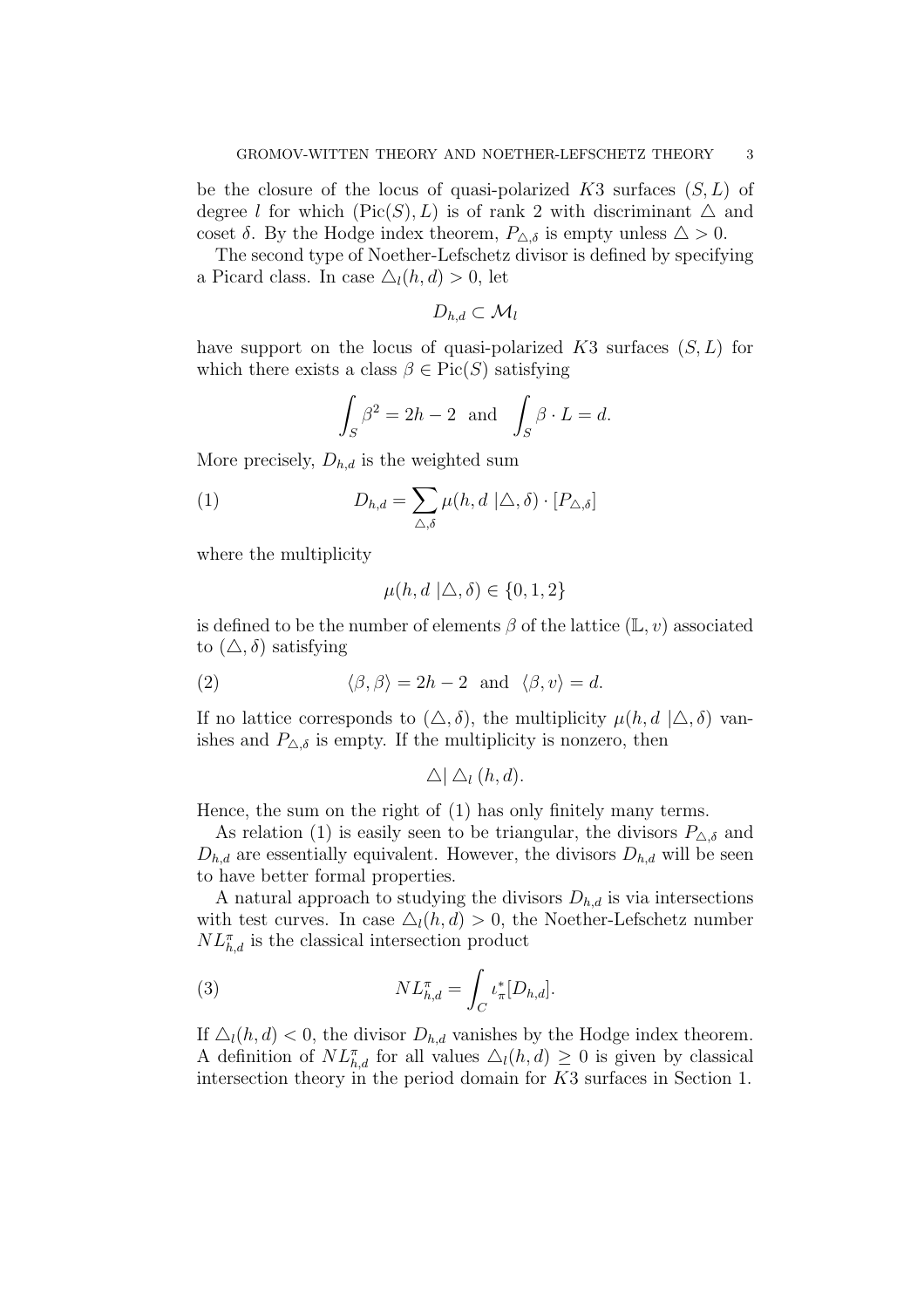The divisibility of a nonzero element  $\beta$  of a lattice is the maximal positive integer m dividing  $\beta$ . Refined divisors  $D_{m,h,d}$  are defined by

$$
D_{m,h,d} = \sum_{\triangle,\delta} \mu(m,h,d \mid \triangle,\delta) \cdot [P_{\triangle,\delta}]
$$

where the multiplicity

$$
\mu(m, h, d \mid \triangle, \delta) \in \{0, 1, 2\}
$$

is the number of elements  $\beta$  of divisibility m of the lattice  $(\mathbb{L}, v)$  associated to  $(\triangle, \delta)$  satisfying (2). Refined Noether-Lefschetz number are defined by

$$
NL_{m,h,d}^{\pi} = \int_C \iota_{\pi}^*[D_{m,h,d}].
$$

0.3. Invariants. We will study three types of invariants associated to a 1-parameter family  $\pi$  of quasi-polarized K3 surfaces in case the total space  $X$  is nonsingular:

- (i) the Noether-Lefschetz numbers of  $\pi$ ,
- (ii) the Gromov-Witten invariants of  $X$ ,
- (iii) the reduced Gromov-Witten invariants of the  $K3$  fibers.

The Noether-Lefschetz numbers (i) are classical intersection products while the Gromov-Witten invariants (ii)-(iii) are quantum in origin.

The Gromov-Witten invariants (ii) of the 3-fold  $X$  and the reduced Gromov-Witten invariants (iii) of a K3 surface are defined via integration against virtual classes of moduli spaces of stable maps. We view both of these Gromov-Witten theories in terms of the associated BPS state counts defined by Gopakumar and Vafa [19, 20].

Let  $n_{g,d}^X$  denote the Gopakumar-Vafa invariant of X of genus g for  $\pi$ -vertical curve classes of degree d with respect to L. Let  $r_{a,m,h}$  denote the Gopakumar-Vafa reduced  $K3$  invariant of genus g and curve class  $\beta \in H_2(K3, \mathbb{Z})$  of divisibility m satisfying

$$
\int_{K3} \beta^2 = 2h - 2.
$$

A review of these quantum invariants is presented in Section 2.

A geometric result intertwining the invariants (i)-(iii) is derived in Section 3 by a comparison of the reduced and usual deformation theories of maps of curves to the K3 fibers of  $\pi$ .

**Theorem 1.** For  $d > 0$ ,

$$
n_{g,d}^X = \sum_h \sum_{m=1}^{\infty} r_{g,m,h} \cdot NL_{m,h,d}^{\pi}.
$$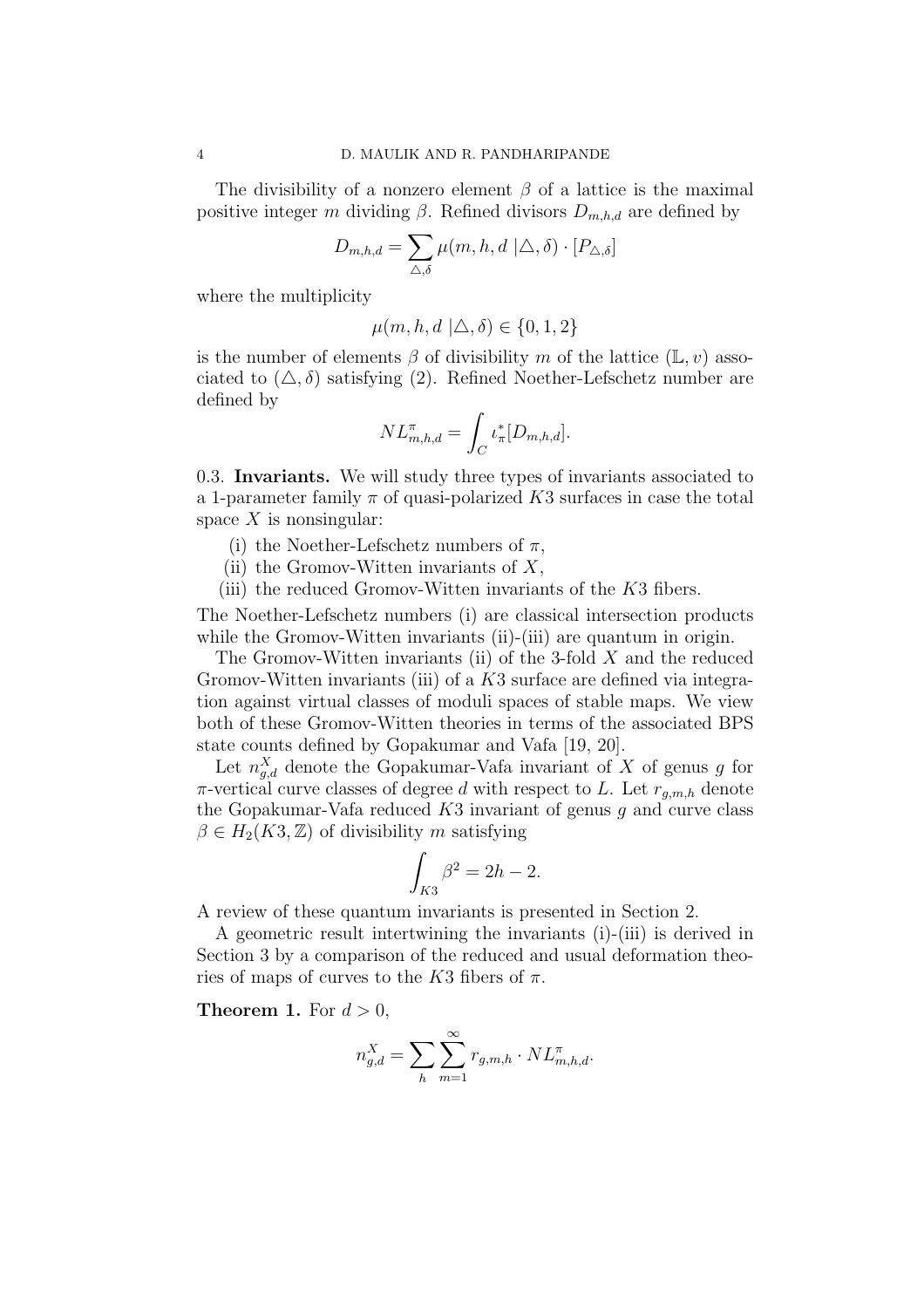Theorem 1 is the main geometric result of the paper. The proof is given in Section 3.

0.4. Applications. Since Theorem 1 relates three distinct geometric invariants, the result can be effectively used in several directions.

An application for studying reduced invariants of  $K3$  surfaces is given in [27]. A central conjecture discussed in Section 2.3 is the independence<sup>1</sup> of  $r_{g,m,h}$  on m. In genus 0, the independence is the non-primitive Yau-Zaslow conjecture proven in [27] as a consequence of Theorem 1.

The approach taken there is the following. For a specific 1-parameter family of K3 surfaces, known in the physics literature as the STU model, the BPS states  $n_{0,d}^{STU}$  are known by proven mirror transformations and the Noether-Lefschetz numbers  $NL_{m,h,d}^{STU}$  can by exactly determined. Theorem 1 is then used in [27] to solve for  $r_{0,m,h}$ :

$$
r_{0,m,h} = r_{0,1,h},
$$
 
$$
\sum_{h\geq 0} r_{0,1,h} = \prod_{n\geq 1} \frac{1}{(1-q^n)^{24}}.
$$

The genus 1 results

$$
r_{1,m,h} = r_{1,1,h} = -\frac{h}{12} r_{0,1,h}
$$

are an easy consequence, see Section 2.3. We write  $r_{q,m,h} = r_{q,h}$  independent of m for  $q = 0, 1$ .

Using [27], the genus 0 and 1 specialization takes a much simpler form.

**Corollary 1.** For  $g \leq 1$  and  $d > 0$ ,

$$
n_{g,d}^X = \sum_{h=g}^{\infty} r_{g,h} \cdot NL_{h,d}^{\pi}.
$$

By Corollary 1, the Gromov-Witten invariants  $n_{g,d}^X$  are completely determined by the Noether-Lefschetz numbers of  $\pi$  for any 1-parameter family of quasi-polarized  $K3$  surfaces. The result may be viewed as giving a fully classical interpretation of the Gromov-Witten invariants of X in  $\pi$ -vertical classes.

Theorem 1 can also be used to constrain the Noether-Lefschetz degrees themselves. An important approach to the Noether-Lefschetz numbers (already used in the STU calculation) is via results of Borcherds [7] and Kudla-Millson [29]. The Noether-Lefschetz numbers of  $\pi$  are

<sup>&</sup>lt;sup>1</sup>If  $m^2$  does not divide  $2h-2$ , then  $r_{g,m,h}=0$ . The independence is conjectured only when  $m^2$  divides  $2h - 2$ . When we write  $r_{g,m,h}$ , the divisibility condition is understood to hold.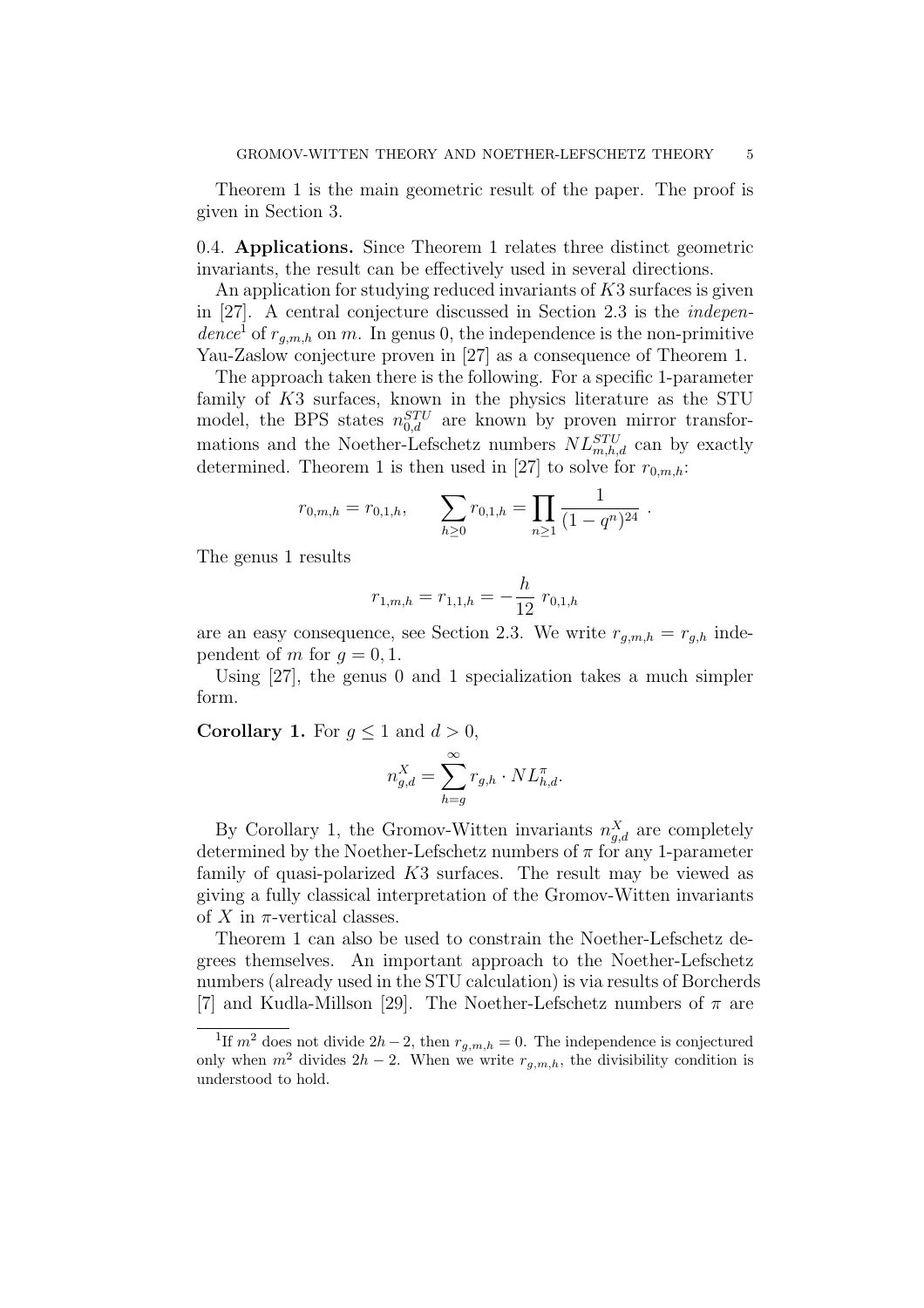proven to be the Fourier coefficients of a vector-valued modular form.<sup>2</sup> For several classical families of K3 surfaces, Corollary 1 in genus 0 provides an alternative method of calculating the Noether-Lefschetz numbers via the invariants  $n_{0,d}^X$ . Together, we obtain a remarkable sequence of identities intertwining hypergeometric series from mirror transformations (calculating  $n_{0,d}^X$ ) and modular forms. The Harvey-Moore identity [22] for the STU model is a special case.

As a basic example, we provide a complete calculation of the Noether-Lefschetz numbers for the family of  $K3$  surfaces determined by a Lefschetz pencil of quartics in  $\mathbb{P}^3$ . The required mirror symmetry calculations (iii) for the quartic pencil have long been established rigorously [17, 18]. We give the derivation of the Noether-Lefschetz numbers via Gromov-Witten calculations in Section 5. The resulting hypergeometricmodular identity follows immediately in Section 5.5. A second approach to calculating Noether-Lefschetz numbers directly via more sophisticated modular form techniques is explained for quartics and several other classical families in Section 6.

Once the Noether-Lefschetz numbers are calculated for the 1-parameter family  $\pi$ , Corollary 1 yields the genus 1 Gromov-Witten invariants of X in  $\pi$ -vertical classes. There are very few methods for the exact calculation of genus 1 invariants in Calabi-Yau geometries. <sup>3</sup> Corollary 1 provides a new class of complete solutions.

0.5. Heterotic duality. In rather different terms, approach (i)-(iii) was pursued in the string theoretic work of Klemm, Kreuzer, Riegler, and Scheidegger [26] with the goal of calculating the BPS counts  $n_{g,d}^X$ from the genus 0 values  $n_{0,d}^X$ . Heterotic duality was used in [26] for (i) since the connection to the intersection theory of the Noether-Lefschetz divisors

# $D_{h,d} \subset \mathcal{M}_l$

and the work of Borcherds was not made. The perspective of [26] can be turned upside down by using Gromov-Witten theory to calculate the Noether-Lefschetz numbers. On the other hand, modularity allows the calculations of [26] to be pursued in much greater generality.

In fact, the back and forth here between heterotic duality and mathematical results is older. Borcherds' paper on automorphic functions [6] which underlies [7] was motivated in part by the work of Harvey

<sup>&</sup>lt;sup>2</sup>While the paper  $[7, 29]$  have considerable overlap, we will follow the point of view of Borcherds.

<sup>3</sup>See [54] for a different mathematical approach to genus 1 invariants for complete intersections.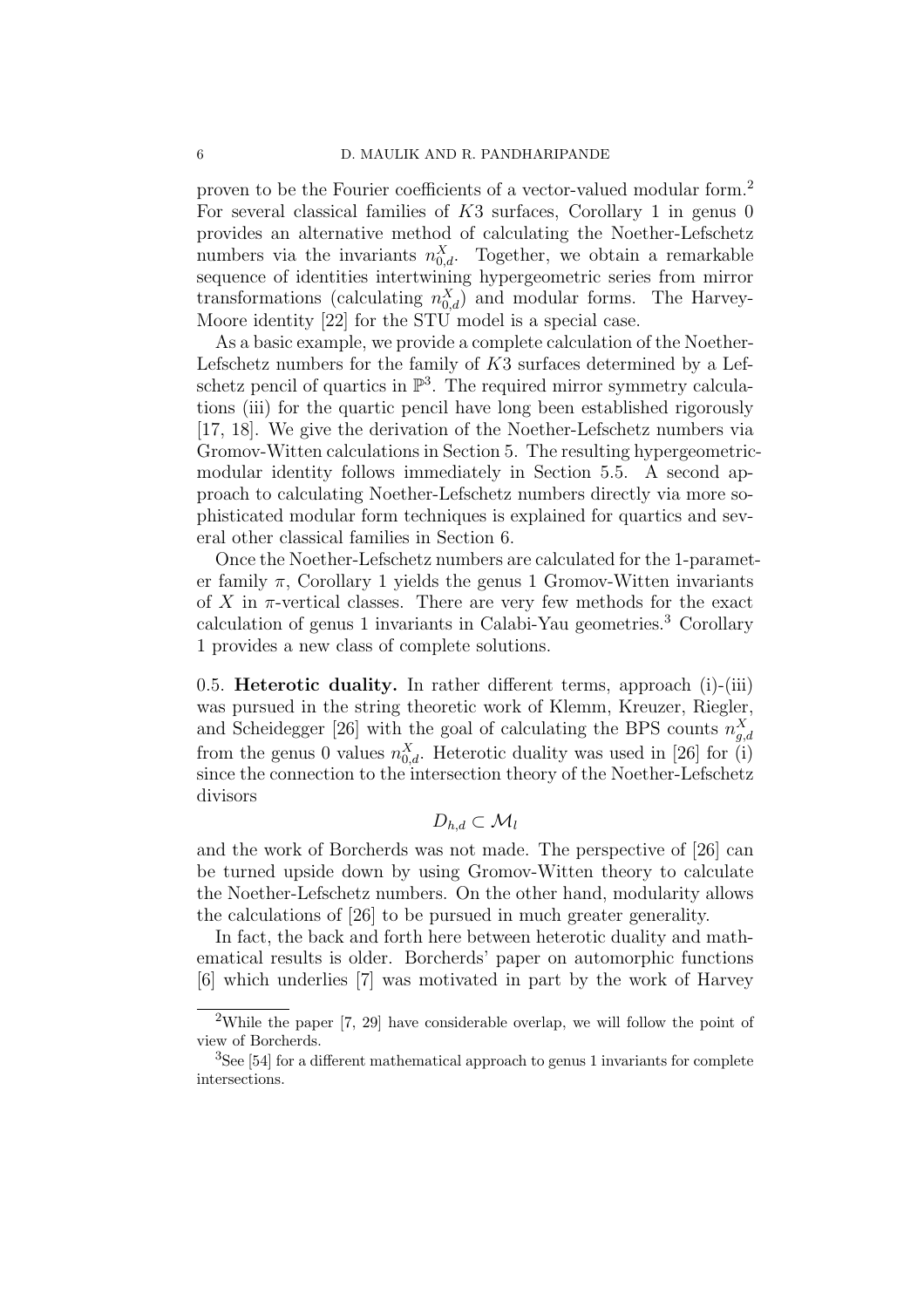and Moore [22, 23] on heterotic duality. The first higher genus results for  $K3$  fibrations were by Mariño and Moore [38].

Finally, we mention the circle of ideas here can be considered for interesting isotrivial families of  $K3$  surfaces with double Enriques fibers [28, 39]. While heterotic duality arguments apply there, Borcherds' result does not directly apply.

0.6. **Modular forms.** Let A and B be modular forms of weight  $1/2$ and level 8,

$$
A = \sum_{n \in \mathbb{Z}} q^{\frac{n^2}{8}}, \quad B = \sum_{n \in \mathbb{Z}} (-1)^n q^{\frac{n^2}{8}}.
$$

Let  $\Theta$  be the modular form of weight 21/2 and level 8 defined by

$$
2^{22}\Theta = 3A^{21} - 81A^{19}B^2 - 627A^{18}B^3 - 14436A^{17}B^4
$$
  
\n
$$
-20007A^{16}B^5 - 169092A^{15}B^6 - 120636A^{14}B^7
$$
  
\n
$$
-621558A^{13}B^8 - 292796A^{12}B^9 - 1038366A^{11}B^{10}
$$
  
\n
$$
-346122A^{10}B^{11} - 878388A^9B^{12} - 207186A^8B^{13}
$$
  
\n
$$
-361908A^7B^{14} - 56364A^6B^{15} - 60021A^5B^{16}
$$
  
\n
$$
-4812A^4B^{17} - 1881A^3B^{18} - 27A^2B^{19} + B^{21}.
$$

We can expand  $\Theta$  as a series in  $q^{\frac{1}{8}}$ ,

$$
\Theta = -1 + 108q + 320q^{\frac{9}{8}} + 50016q^{\frac{3}{2}} + 76950q^2 \dots
$$

The modular form  $\Theta$  first appeared in calculations of [26].

Let  $\pi$  be the family of quasi-polarized K3 surfaces determined by a Lefschetz pencil of quartics in  $\mathbb{P}^4$ . Let  $\Theta[m]$  denote the coefficient of  $q^m$  in  $\Theta$ .

**Theorem 2.** The Noether-Lefschetz numbers of the quartic pencil  $\pi$ are coefficients of  $\Theta$ ,

$$
NL_{h,d}^{\pi} = \Theta \left[ \frac{\triangle_4(h,d)}{8} \right].
$$

0.7. Classical quartic geometry. Let  $V$  be a 4-dimensional  $\mathbb{C}\text{-vector}$ space. A quartic hypersurface in  $\mathbb{P}(V)$  is determined by an element of  $\mathbb{P}(\mathrm{Sym}^4 V^*)$ . Let

$$
\mathcal{U} \subset \mathbb{P}(\operatorname{Sym}^4 V^*)
$$

be the Zariski open set of nonsingular quartic hypersurfaces. Since  $[S] \in \mathcal{U}$  corresponds to a polarized K3 surface of degree 4, we obtain a canonical morphism

$$
\phi: \mathcal{U} \to \mathcal{M}_4.
$$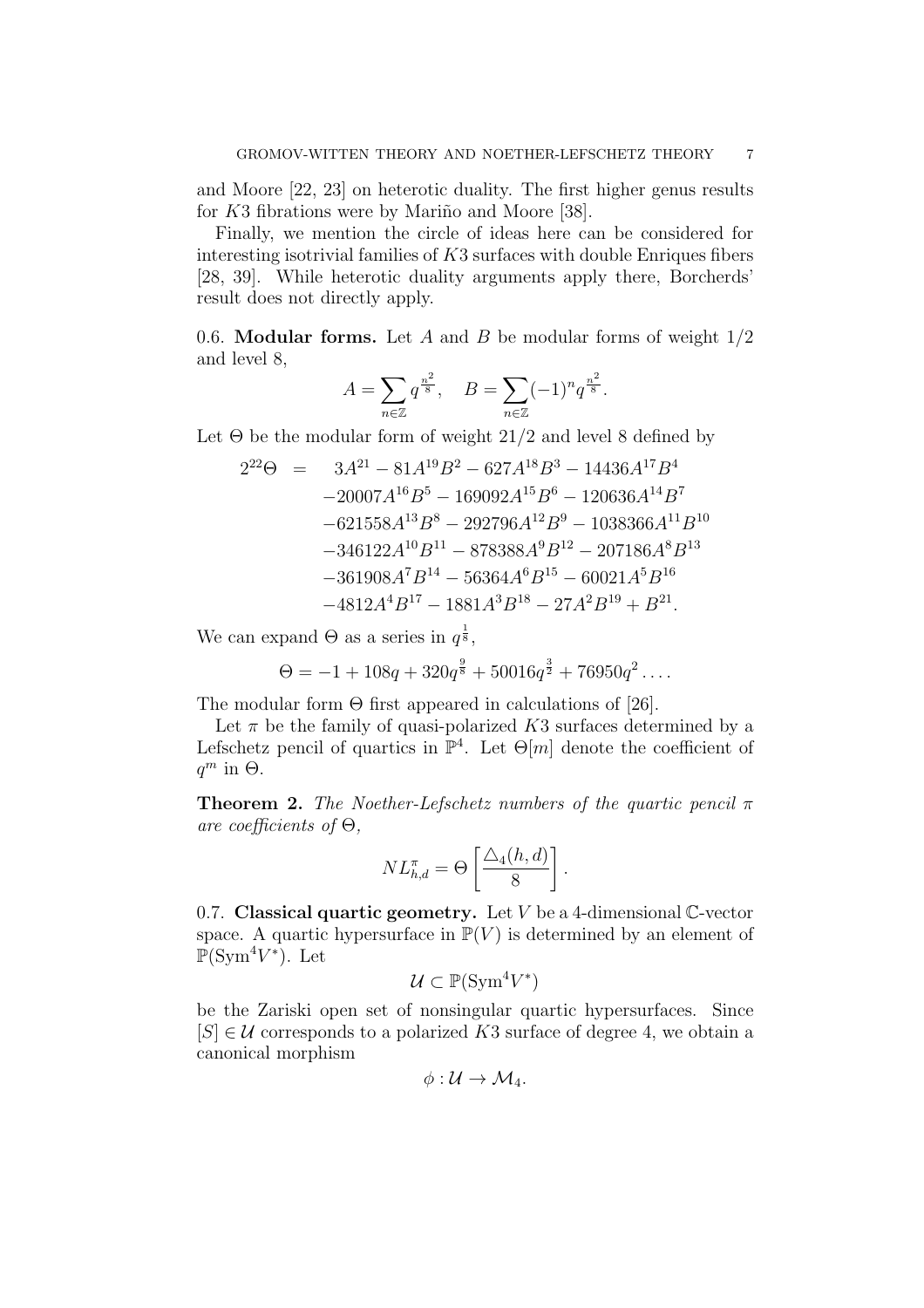If  $\Delta_4(h, d) > 0$ , the pull-back

$$
\mathcal{D}_{h,d}=\phi^{-1}(D_{h,d})\subset\mathcal{U}
$$

is a closed subvariety of pure codimension 1. As a Corollary of Theorem 2, we obtain a complete calculation of the degrees of the hypersurfaces

$$
\overline{\mathcal{D}}_{h,d} \subset \mathbb{P}(\text{Sym}^4 V^*).
$$

**Corollary 2.** If  $\Delta_4(h, d) > 0$ , the degree of  $\overline{\mathcal{D}}_{h, d}$  is

$$
\deg(\overline{\mathcal{D}}_{h,d}) = \Theta\left[\frac{\triangle_4(h,d)}{8}\right] - \Psi\left[\frac{\triangle_4(h,d)}{8}\right]
$$

where the correction term is

$$
\Psi = 108 \sum_{n>0} q^{n^2}.
$$

The correction term, obtained from the contribution of the nodal quartics, is explained in Section 5.6. Formulas for the degrees of

$$
\overline{\phi^{-1}(P_{\Delta,\delta})} \subset \mathbb{P}(\text{Sym}^4 V^*)
$$

are easily obtained from (1) and a parallel nodal analysis. While Corollary 2 answers a classical question about the Hodge theory of quartic K3 surfaces, the method of proof is modern.

0.8. Outline. In Section 1, we give a precise definition of Noether-Lefschetz numbers and establish several elementary properties. The definitions of BPS invariants for 3-folds and reduced Gromov-Witten invariants of K3 surfaces are recalled in Section 2. Two central conjectures about the reduced theory of K3 surfaces are stated in Section 2.3. The proof of Theorem 1 is presented in Section 3.

We review of the work of Borcherds on Heegner divisors and explain the application to families of  $K3$  surfaces in Section 4. The results are applied with Theorem 1 to prove Theorem 2 via mirror symmetry calculations in Section 5. A direct approach to Noether-Lefschetz degrees for classical familes of K3 surfaces of degrees 2, 4, 6, and 8 is given in Section 6 via a deeper study of vector-valued modular forms. Finally, in Section 7, we state a conjecture regarding Picard ranks of moduli spaces of  $K3$  surfaces of degree  $l$ .

0.9. Acknowledgments. Discussions with A. Klemm about the calculations in [26] played a crucial role. We are grateful to D. Huybrechts for a careful reading of the paper.

We thank R. Borcherds, J. Bruinier, J. Bryan, B. Conrad, I. Dolgachev, S. Grushevsky, E. Looijenga, G. Moore, K. Ranestad, P. Sarnak, E. Scheidegger, C. Skinner, A. Snowden, W. Stein, G. Tian, I.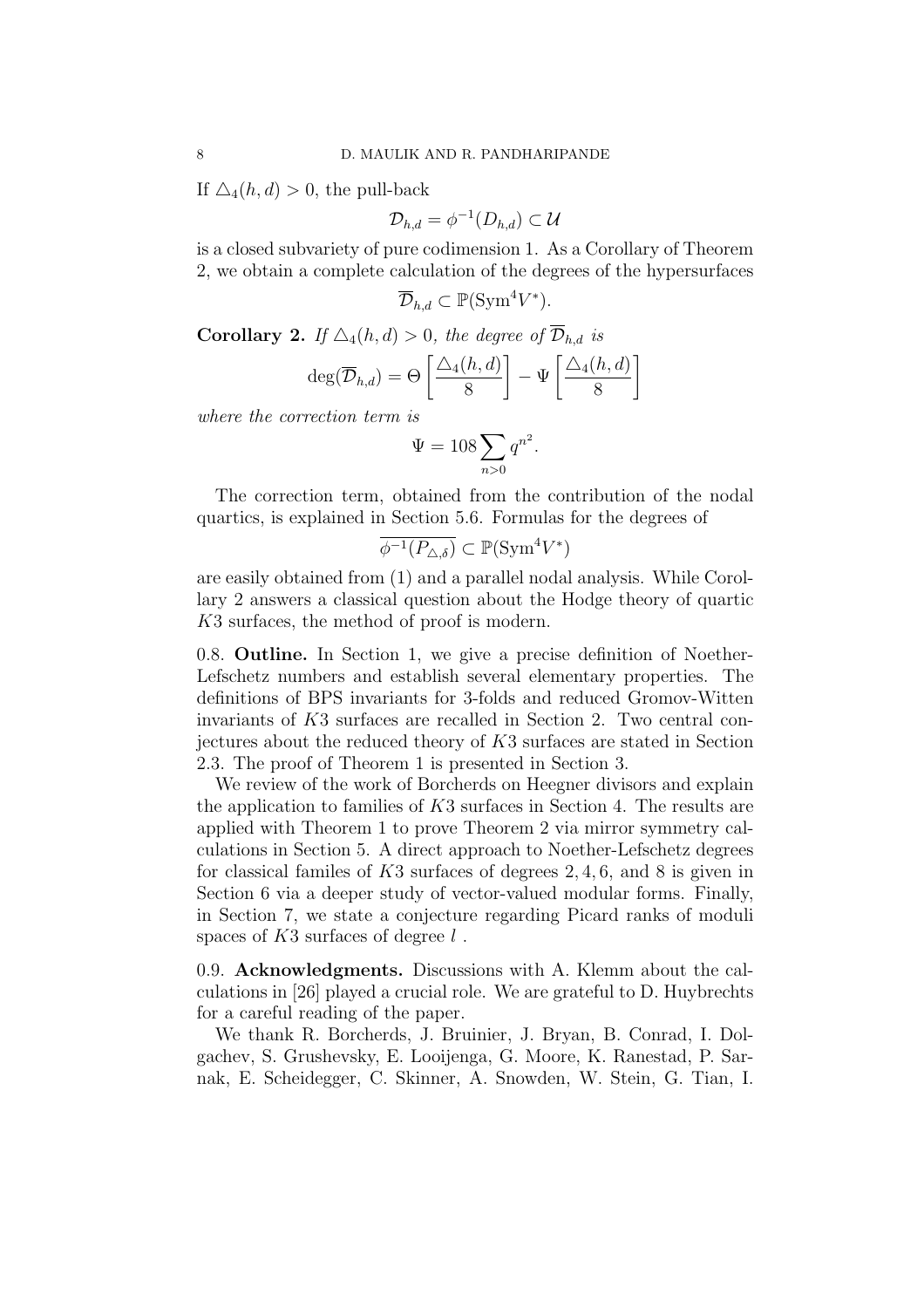Vainsencher, and W. Zhang for conversations about Noether-Lefschetz divisors, reduced invariants of K3 surfaces, and modular forms.

D. M. was partially supported by an NSF graduate fellowship. R.P. was partially support by NSF grant DMS-0500187 and a Packard foundation fellowship. The paper was written in the spring of 2007 and revised in 2009.

#### 1. Noether-Lefschetz numbers

1.1. Picard lattice. Let S be a  $K3$  surface. The second cohomology of  $S$  is a rank 22 lattice with intersection form

(4) 
$$
H^2(S, \mathbb{Z}) \cong U \oplus U \oplus U \oplus E_8(-1) \oplus E_8(-1)
$$

where

$$
U=\left(\begin{array}{cc} 0 & 1 \\ 1 & 0 \end{array}\right)
$$

and

$$
E_8(-1) = \left(\begin{array}{rrrrrrrr} -2 & 0 & 1 & 0 & 0 & 0 & 0 & 0 \\ 0 & -2 & 0 & 1 & 0 & 0 & 0 & 0 \\ 1 & 0 & -2 & 1 & 0 & 0 & 0 & 0 \\ 0 & 1 & 1 & -2 & 1 & 0 & 0 & 0 \\ 0 & 0 & 0 & 1 & -2 & 1 & 0 & 0 \\ 0 & 0 & 0 & 0 & 1 & -2 & 1 & 0 \\ 0 & 0 & 0 & 0 & 0 & 1 & -2 & 1 \\ 0 & 0 & 0 & 0 & 0 & 0 & 1 & -2 \end{array}\right)
$$

is the (negative) Cartan matrix. The intersection form (4) is even.

The *divisibility* of  $\beta \in H^2(S, \mathbb{Z})$  is the maximal positive integer dividing  $\beta$ . If the divisibility is 1,  $\beta$  is *primitive*. Elements with equal divisibility and norm are equivalent up to orthogonal transformation of  $H^2(S, \mathbb{Z})$ , see [51].

The Hodge decomposition of the second cohomology of S has dimensions  $(1, 20, 1)$ ,

$$
H^2(S, \mathbb{Z}) \otimes_{\mathbb{Z}} \mathbb{C} = H^{2,0}(S, \mathbb{C}) \oplus H^{1,1}(S, \mathbb{C}) \oplus H^{0,2}(S, \mathbb{C}).
$$

The Picard lattice of S is

$$
Pic(S) = H^2(S, \mathbb{Z}) \cap H^{1,1}(S, \mathbb{C}).
$$

1.2. Quasi-polarization. A quasi-polarization on  $S$  is a line bundle L with primitive Chern class  $c_1(L) \in H^2(S, \mathbb{Z})$  satisfying

$$
\int_{S} L^2 > 0 \text{ and } \int_{S} L \cdot [C] \ge 0
$$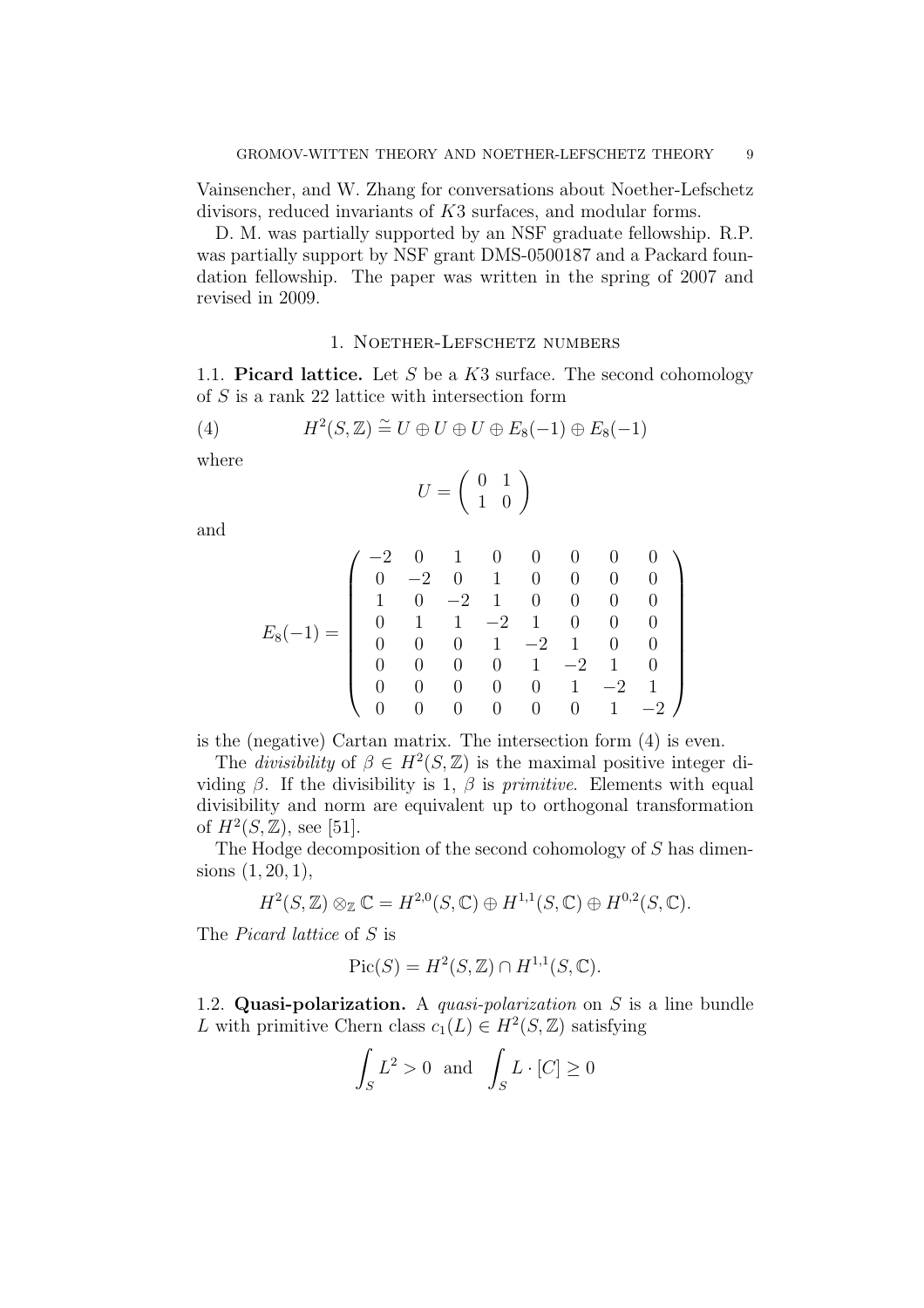for every curve  $C \subset S$ . A sufficiently high tensor power  $L^n$  of a quasipolarization is base point free and determines a birational morphism

$$
S \to \widetilde{S}
$$

contracting A-D-E configurations of  $(-2)$ -curves on S [47]. Hence, every quasi-polarized  $K3$  surface  $(S, L)$  is algebraic.

Let X be a compact 3-dimensional complex manifold equipped with a holomorphic line bundle L and a holomorphic map

$$
\pi: X \to C
$$

to a nonsingular complete curve. The triple  $(X, L, \pi)$  is a family of quasi-polarized K3 surfaces of degree l if the fibers  $(X_{\xi}, L_{\xi})$  are quasipolarized K3 surfaces satisfying

$$
\int_{X_{\xi}} L_{\xi}^2 = l
$$

for every  $\xi \in C$ . The family  $(X, L, \pi)$  yields a morphism,

$$
\iota_{\pi}: C \to \mathcal{M}_l,
$$

to the moduli space of quasi-polarized K3 surfaces of degree l.

We will often refer to the triple  $(X, L, \pi)$  just by  $\pi$ . Associated to  $\pi$  is the projective variety  $\widetilde{X}$  obtained from the relative quasi-polarization,

$$
X \to \widetilde{X} \subset \mathbb{P}(R^0 \pi_*(L^n)^*) \to C,
$$

for sufficiently large  $n$ . The complex manifold  $X$  may be a nonprojective small resolution of the singular projective variety  $X$ .

1.3. Period domain. Let  $V$  be a rank 22 integer lattice with intersection form  $\langle , \rangle$  obtained from the second homology of a K3 surface,

$$
V \stackrel{\sim}{=} U \oplus U \oplus U \oplus E_8(-1) \oplus E_8(-1).
$$

A 1-dimensional subspace  $\mathbb{C} \cdot \omega \in V \otimes_{\mathbb{Z}} \mathbb{C}$  satisfying

(5) 
$$
\langle \omega, \omega \rangle = 0
$$
 and  $\langle \omega, \overline{\omega} \rangle > 0$ 

determines a Hodge structure of type  $(1, 20, 1)$  on V,

$$
V \otimes_{\mathbb{Z}} \mathbb{C} = V^{2,0} \oplus V^{1,1} \oplus V^{0,2} = \mathbb{C} \cdot \omega \oplus (\mathbb{C} \cdot \omega \oplus \mathbb{C} \cdot \overline{\omega})^{\perp} \oplus \mathbb{C} \cdot \overline{\omega}.
$$

Conversely, a Hodge structure of type (1, 20, 1) determines a 1-dimensional subspace  $\mathbb{C} \cdot \omega$  satisfying (5).

The moduli space  $M^V$  of Hodge structures of type  $(1, 20, 1)$  on V is therefore an analytic open set of the 20-dimensional nonsingular isotropic quadric Q,

$$
M^V \subset Q \subset \mathbb{P}(V \otimes_{\mathbb{Z}} \mathbb{C}).
$$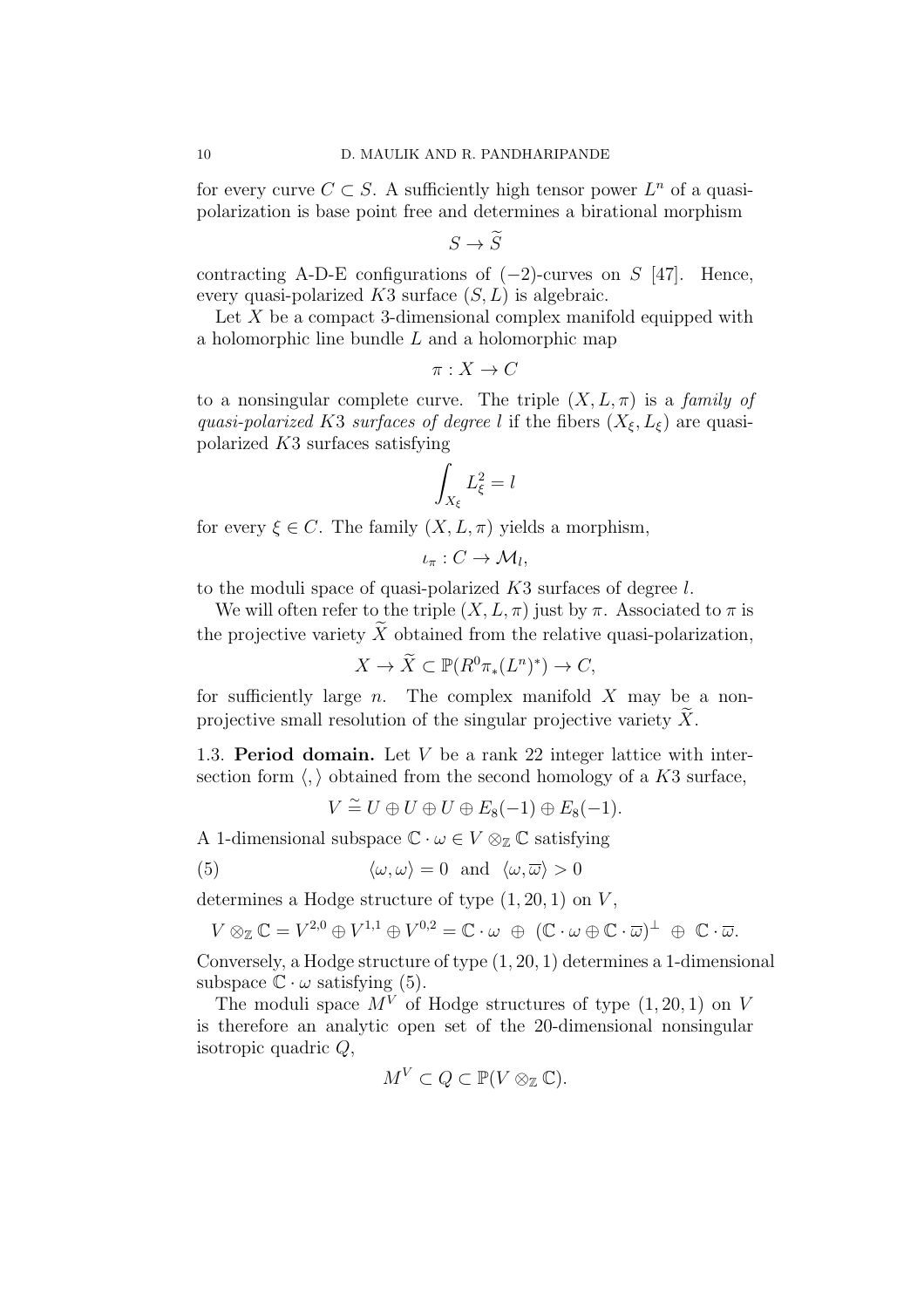The moduli space  $M<sup>V</sup>$  is the *period domain*.

For nonzero  $\beta \in V$ , let  $D_{\beta}^{V} \subset M^{V}$  denote the locus of Hodge structures for which  $\beta \in V^{1,1}$ . Certainly,

$$
D^V_\beta = M^V \cap \beta^\perp \subset \mathbb{P}(V \otimes_{\mathbb{Z}} \mathbb{C})
$$

where  $\beta^{\perp}$  is the linear space orthogonal to  $\beta$ . Hence,  $D_{\beta}^{V}$  is simply a 19-dimensional hyperplane section of  $M^V$ .

1.4. Local systems. Let  $(X, L, \pi)$  be a quasi-polarized family of K3 surfaces over a nonsingular curve C. Let

$$
\mathcal{V} = R^2 \pi_* (\mathbb{Z}) \to C
$$

denote the rank 22 local system determined by the middle cohomology of the fibration

$$
\pi: X \to C.
$$

The local system  $V$  is equipped with the fiberwise intersection form  $\langle , \rangle.$ 

Let  $\mathcal{M}^{\mathcal{V}}$  be the  $\pi$ -relative moduli space of Hodge structures

$$
\mu: \mathcal{M}^{\mathcal{V}} \to C
$$

with fiber

$$
\mu^{-1}(\xi) = M^{\mathcal{V}_{\xi}}.
$$

The moduli space  $\mathcal{M}^{\mathcal{V}}$  is a complex manifold, and  $\mu$  is a locally trivial fibration in the analytic topology.

Duality and homological push-forward yield a canonical map

$$
\epsilon: \mathcal{V} \to H_2(X,\mathbb{Z})
$$

where the right side can be viewed as a trivial local system. Let  $H_2(X,\mathbb{Z})^{\pi}$  denote the kernel of the projection map

$$
\pi_*: H_2(X, \mathbb{Z}) \to H_2(C, \mathbb{Z}).
$$

For  $h \in \mathbb{Z}$  and  $\gamma \in H_2(X, \mathbb{Z})^{\pi}$ , we will define a Noether-Lefschetz number  $NL^{\pi}_{h,\gamma}$  for the K3 fibration  $\pi$ .

Informally,  $NL^{\pi}_{h,\gamma}$  counts the number of points  $\xi \in C$  for which there exists an integral class  $\beta \in V_{\xi}$  of type  $(1, 1)$  satisfying

$$
\langle \beta, \beta \rangle = 2h - 2
$$
 and  $\epsilon(\beta) = \gamma$ .

The formal definition is given in Section 1.5.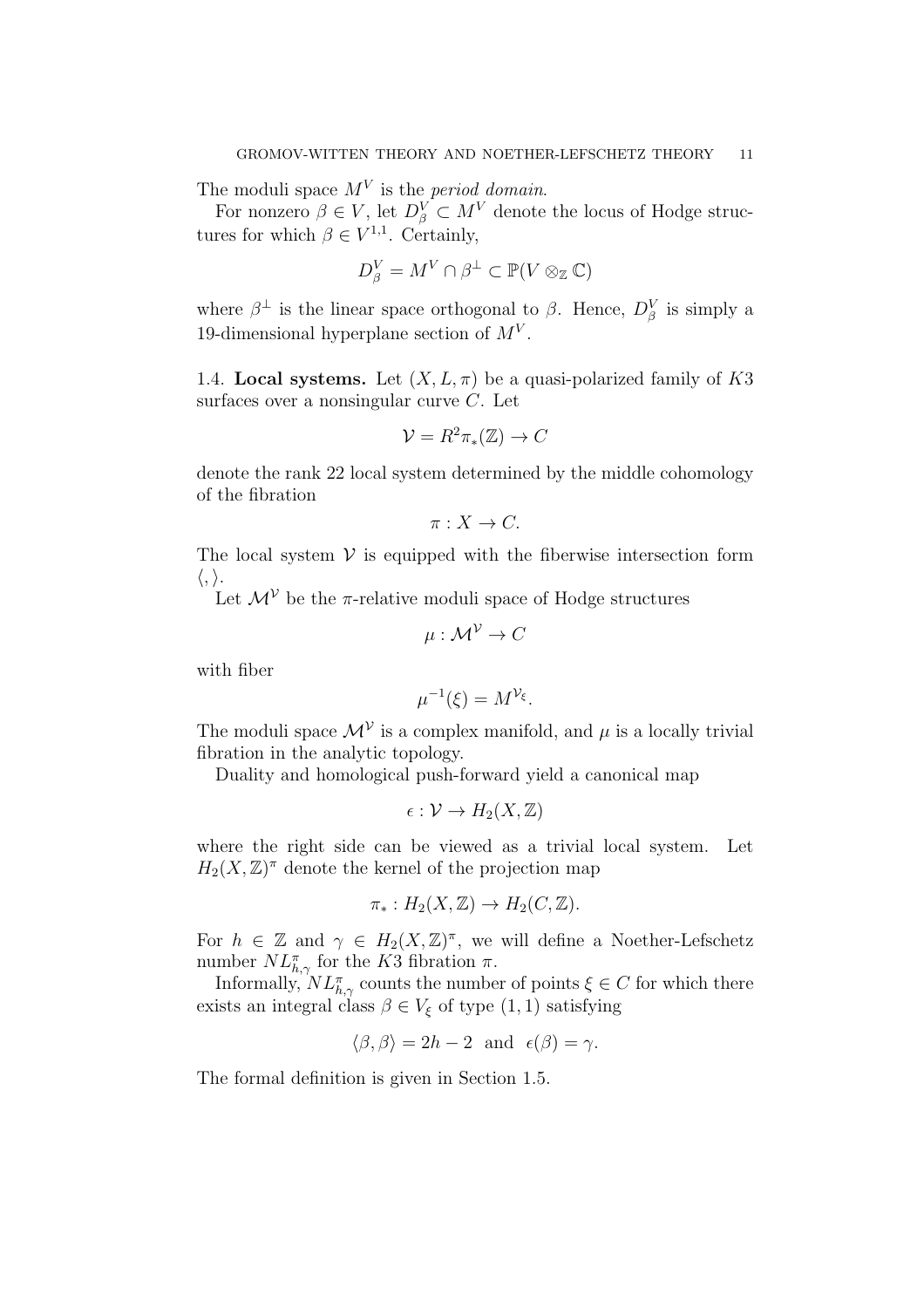1.5. Classical intersection. Define the relative divisor

$$
\mathcal{D}_{h,\gamma}^{\mathcal{V}}\subset \mathcal{M}^{\mathcal{V}}
$$

by the set of Hodge structures which contain a class  $\beta \in V_{\xi}$  of type  $(1, 1)$  satisfying

$$
\langle \beta, \beta \rangle = 2h - 2
$$
 and  $\epsilon(\beta) = \gamma$ .

When  $\mathcal{M}^{\mathcal{V}}$  is trivialized<sup>4</sup> over a Euclidean open set  $U \subset C$ ,

$$
\mathcal{M}^{\mathcal{V}_U}=M^V\times U,
$$

the subset  $\mathcal{D}_{h,\gamma}^{\mathcal{V}}$  restricts to

$$
\mathcal{D}_{h,\gamma}^{\mathcal{V}_U} = \cup_{\beta} D_{\beta}^V \times U
$$

where the union is over all  $\beta \in V$  satisfying

$$
\langle \beta, \beta \rangle = 2h - 2
$$
 and  $\epsilon(\beta) = \gamma$ .

Hence,  $\mathcal{D}_{h,\gamma}^{\mathcal{V}} \subset \mathcal{M}^{\mathcal{V}}$  is a countable union of divisors.

The Noether-Lefschetz number is defined by a tautological intersection product. The family  $\pi$  determines a canonical section

$$
\sigma: C \to \mathcal{M}^{\mathcal{V}}.
$$

where

$$
\sigma(\xi) = [H^{2,0}(X_{\xi}, \mathbb{C})] \in \mathcal{M}^{\mathcal{V}_{\xi}}
$$

is the Hodge structure determined by the K3 surface  $X_{\xi}$ . Let

(6) 
$$
NL_{h,\gamma}^{\pi} = \int_C \sigma^*[\mathcal{D}_{h,\gamma}^{\mathcal{V}}].
$$

The divisor  $\mathcal{D}_{h,\gamma}^{\mathcal{V}}$  may have infinitely many components. However, by the finiteness result of Proposition 1,  $NL^{\pi}_{h,\gamma}$  is well-defined.

While  $NL^{\pi}_{h,\gamma}$  is a classical intersection number, an excess calculation is required in case  $\sigma(C) \subset \mathcal{D}_{h,\gamma}^{\mathcal{V}}$ . The informal counting interpretation is not always well-defined.

# **Proposition 1.**  $NL^{\pi}_{h,\gamma}$  is finite.

*Proof.* Let  $L$  be the quasi-polarization on  $X$ . If there exists a point  $\xi \in C$  for which  $L_{\xi}$  is ample, then L is  $\pi$ -relatively ample over an open set of C. If  $L_{\xi}$  is never ample, then the morphism

$$
X \to \widetilde{X} \subset \mathbb{P}(R^0 \pi_*(L^n))
$$

<sup>&</sup>lt;sup>4</sup>We take trivializations obtained from trivializing  $R^2\pi_*(\mathbb{Z})$  compatibly with  $\epsilon$ .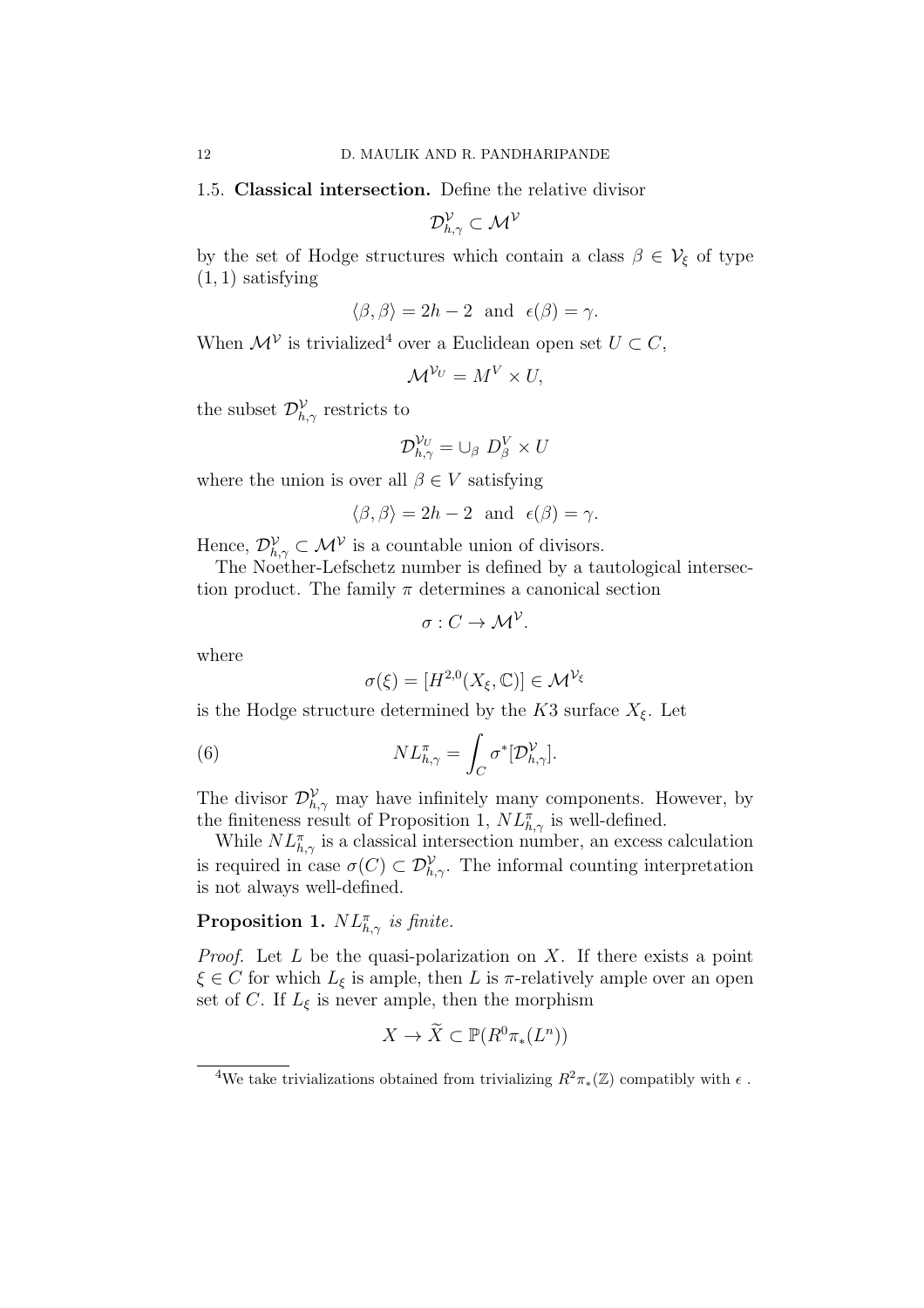for sufficiently large  $n$  contracts divisors on  $X$  which intersect the generic fiber  $X_{\xi}$  in (-2)-curves. After modification<sup>5</sup> of L by these contracted divisors, a new quasi-polarization  $L'$  of X may be obtained which is  $\pi$ -relatively ample over a nonempty open set of C.

We assume now (after possible modification) the quasi-polarization L is  $\pi$ -relatively ample over a nonempty open set  $U \subset C$ . Let

$$
d=\int_\gamma L
$$

be the degree of  $\gamma$ . Let

$$
l=\int_{X_\xi}L_\xi^2>0
$$

be the degree of the K3 fibers of  $\pi$ .

Let  $\beta \in \mathcal{V}_{\xi}$  of type  $(1,1)$  satisfy

$$
\langle \beta, \beta \rangle = 2h - 2
$$
 and  $\epsilon(\beta) = \gamma$ .

We will prove

$$
\sigma(C) \subset \mathcal{M}^{\mathcal{V}}
$$

intersects only finitely many components of  $\mathcal{D}_{h,\gamma}^{\mathcal{V}}$ .

Let  $k$  be an integer satisfying

$$
d + lk > 0 \text{ and } lk^2 + 2dk + 2h - 2 > -4.
$$

The first step is to show

$$
\tilde{\beta} = \beta + kc_1(L_{\xi})
$$

is an effective curve class on  $X_{\xi}$  by Riemann-Roch.

Let  $L_{\tilde{\beta}}$  denote the unique line bundle on  $X_{\xi}$  with

$$
c_1(L_{\tilde{\beta}})=\tilde{\beta}.
$$

By Serre duality,

$$
H^2(X_{\xi}, L_{\tilde{\beta}}) = H^0(X_{\xi}, L_{\tilde{\beta}}^*)^*
$$

Since

$$
\langle c_1(L_{\tilde{\beta}}^*), L_{\xi} \rangle \le -d - lk < 0,
$$

<sup>&</sup>lt;sup>5</sup>A base change of  $\pi$  :  $X \to C$  is not required since the modification can be averaged over the symmetries of the (-2)-curve configuration.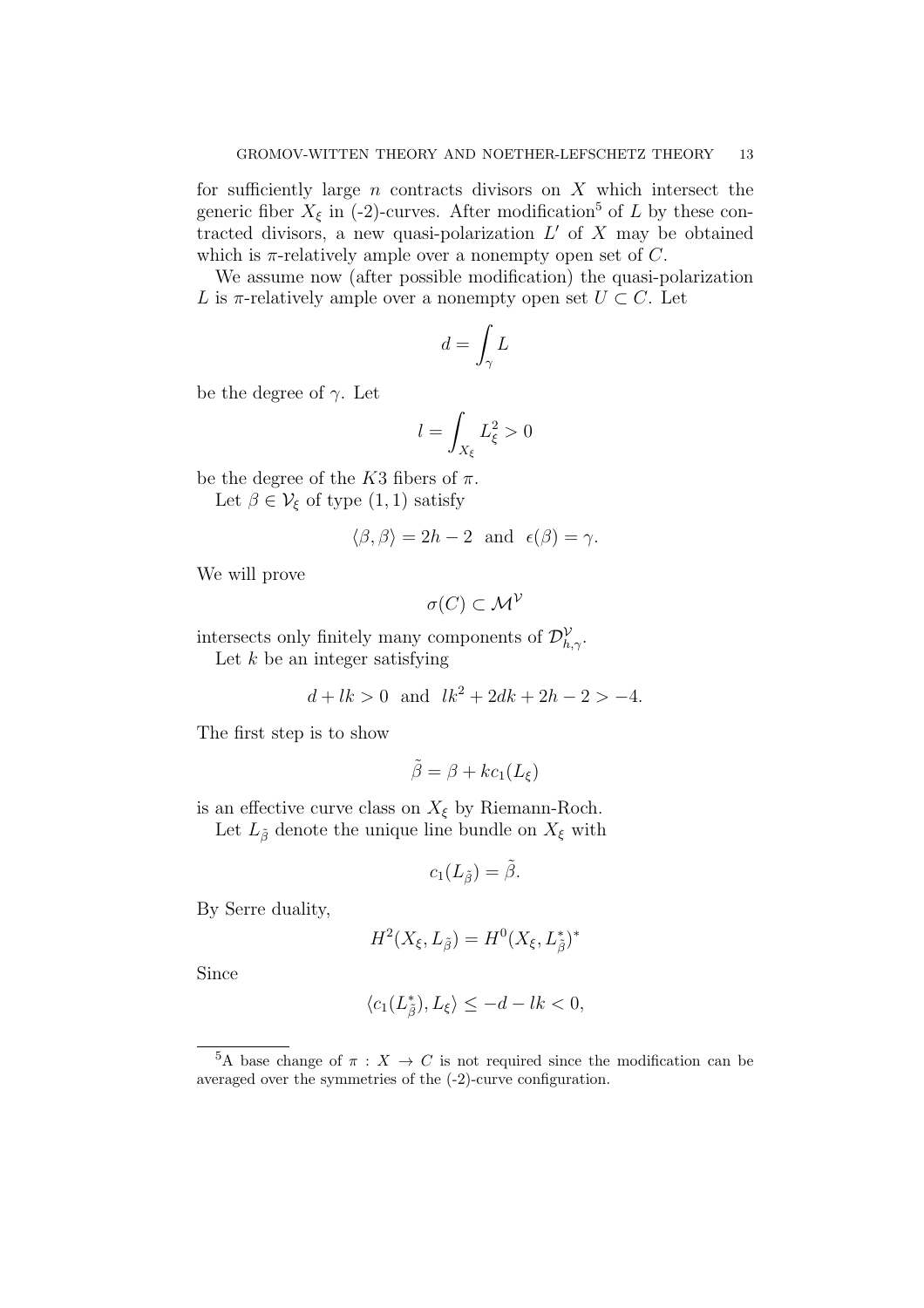$h^0(X_{\xi}, L^*_{\tilde{\beta}})$  vanishes. Then, by Riemann-Roch,

$$
h^{0}(X_{\xi}, L_{\tilde{\beta}}) \geq \chi(X_{\xi}, L_{\tilde{\beta}}) - h^{2}(X_{\xi}, L_{\tilde{\beta}})
$$
  
=  $\chi(X_{\xi}, L_{\tilde{\beta}})$   
=  $\frac{1}{2}\langle \tilde{\beta}, \tilde{\beta} \rangle + 2$   
> 0.

Hence,  $\beta$  is an effective curve class on  $X_{\xi}$ .

Consider first the open set  $U \subset C$  over which L is  $\pi$ -relatively ample. Let

$$
\mathcal{H} \to U
$$

be the π-relative Hilbert scheme parameterizing of curves in  $X_{\xi \in U}$  of degree

$$
\langle \tilde{\beta}, c_1(L_{\xi}) \rangle = d + lk
$$

and Euler characteristic

$$
\chi(X_{\xi}, \mathcal{O}_{X_{\xi}}) - \chi(X_{\xi}, L_{\tilde{\beta}}^*) = -\frac{1}{2}\langle \tilde{\beta}, \tilde{\beta} \rangle = -\frac{1}{2}(lk^2 + 2dk + 2h - 2).
$$

The scheme  $\mathcal H$  is projective over U and of finite type.

An irreducible component  $\mathcal{H}_{irr} \subset \mathcal{H}$  either dominates U or maps to a point  $\xi \in U$ . In the former case, the classes of curves represented by  $\mathcal{H}_{irr}$  yield a *finite* monodromy invariant subset of  $\mathcal{V}$ . In the latter case, the curves represented by  $\mathcal{H}_{irr}$  yield a single element of  $\mathcal{V}_{\xi}$ .

After shifting the finiteness statements back by  $kc_1(L_\xi)$ , we obtain the finiteness of the intersection geometry

$$
\sigma(C) \cap \mathcal{D}_{h,\gamma}^{\mathcal{V}}
$$

over  $U \subset C$ . Indeed, the dominant components  $\mathcal{H}_{irr}$  correspond to finitely many excess intersections and the non-dominant components correspond to finitely many true intersections.

Finally consider the complement  $U^c \subset C$ . The complement is a finite set. For each  $\xi^c \in U^c$ , let  $L^c_{\xi^c}$  be an ample line bundle. The above arugment using the ample bundles  $L_{\xi^c}^c$  for the fibers  $X_{\xi^c}$  shows there are finitely many intersections in (7) over  $U^c \subset C$  as well.

We conclude the intersection geometry is finite over all of  $C$  and the product

$$
NL^{\pi}_{h,\gamma} = \int_C \sigma^*[\mathcal{D}^{\mathcal{V}}_{h,\gamma}]
$$

is well-defined.

Let  $\gamma_L$  denote the push-forward of the ample class on the fibers,

$$
\gamma_L = c_1(L) \cap [X_{\xi}] \in H_2(X, \mathbb{Z})^{\pi}.
$$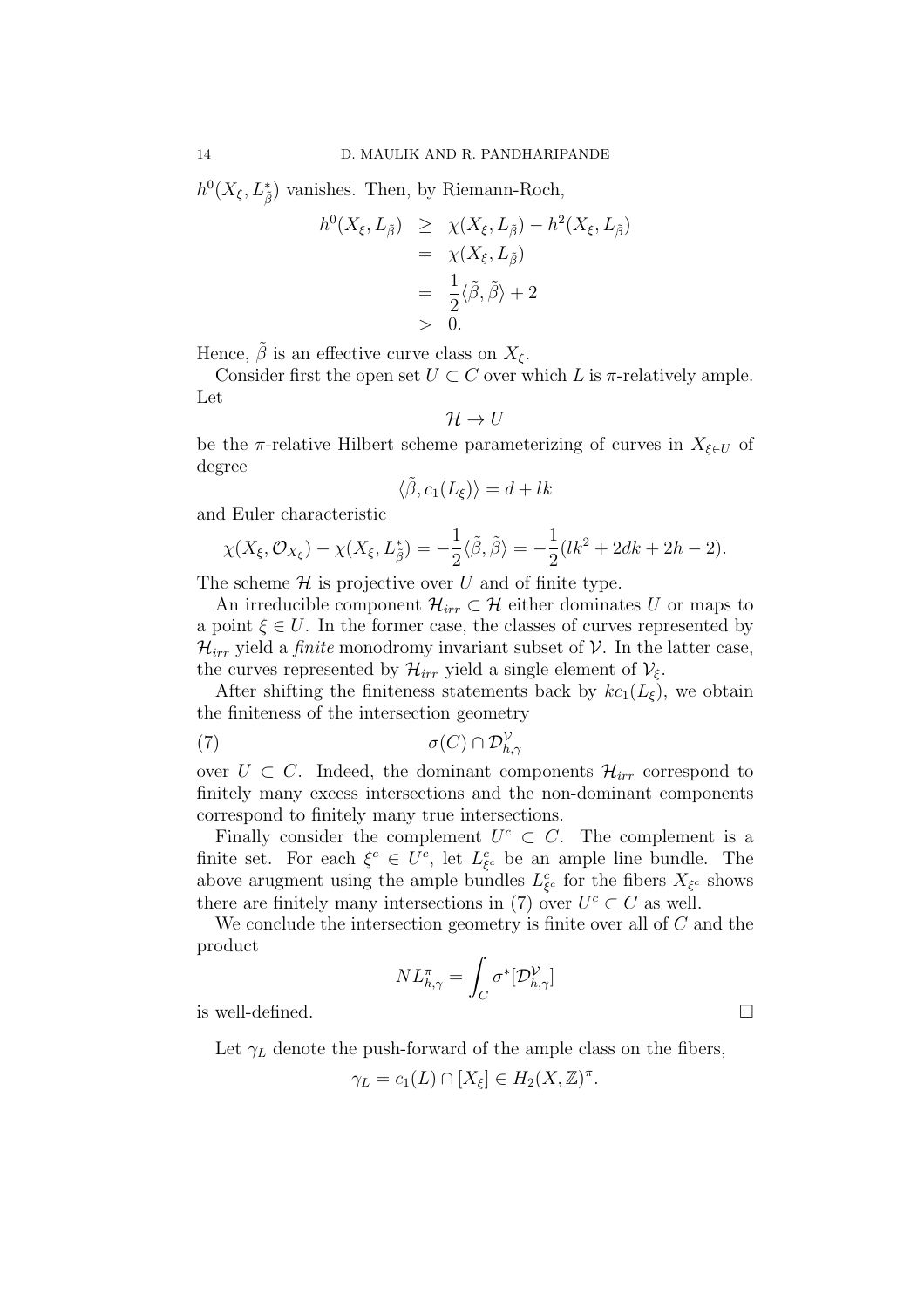By an elementary comparison,

$$
\sigma^*[{\mathcal D}_{h,\gamma}^{\mathcal V}] = \sigma^*[{\mathcal D}_{h+d+\frac{l}{2},\gamma+\gamma_L}^{\mathcal V}].
$$

We obtain the following result.

Proposition 2.  $NL^{\pi}_{h,\gamma} = NL^{\pi}_{h+d+\frac{l}{2},\gamma+\gamma_L}$ .

The proof of Proposition 1 show the vanishing of the Noether-Lefschetz number for high h.

**Proposition 3.** For fixed  $\gamma$ , the numbers  $NL^{\pi}_{h,\gamma}$  vanish for sufficiently high h.

The Noether-Lefschetz numbers  $NL_{h,\gamma}(\pi)$  have non-trivial dependence on  $\gamma$  despite the linear equivalence

$$
D^V_\beta \cong D^V_{\beta'}
$$

on  $M^V$ . The Noether-Lefschetz numbers involve also the twisting of the local system  $V$  over  $C$ .

1.6. **Refinements.** The Noether-Lefschetz numbers  $NL_{h,d}^{\pi}$  defined in Section 0.3 are obtained from the relation

(8) 
$$
NL_{h,d}^{\pi} = \sum_{\int_{\gamma} L = d} NL_{h,\gamma}^{\pi}.
$$

The finiteness of the sum on the right is a consequence of the negative definiteness of the intersection matrix of divisors in  $X_{\xi}$  contracted by  $L_{\xi}$ . The invariants  $NL^{\pi}_{h,\gamma}$  may be viewed as a refinement of  $NL^{\pi}_{h,d}$  with the nonvanishing discriminant hypothesis lifted.

Further refined Noether-Lefschetz numbers may be defined with respect to any additional monodromy invariant data. For example, the divisibility m of an element  $\beta \in V_{\xi}$  is a monodromy invariant. Let

$$
\mathcal{D}^{\mathcal{V}}_{m,h,\gamma} \subset \mathcal{M}^{\mathcal{V}}
$$

be the divisor of Hodge structures which contain a class  $\beta \in V_{\xi}$  of type  $(1, 1)$  of divisibility m satisfying

$$
\langle \beta, \beta \rangle = 2h - 2
$$
 and  $\epsilon(\beta) = \gamma$ .

We define

$$
NL^{\pi}_{m,h,\gamma} = \int_C \sigma^*[\mathcal{D}_{m,h,\gamma}].
$$

The relation

(9) 
$$
NL_{h,\gamma}^{\pi} = \sum_{m \ge 1} NL_{m,h,\gamma}^{\pi}
$$

certainly holds.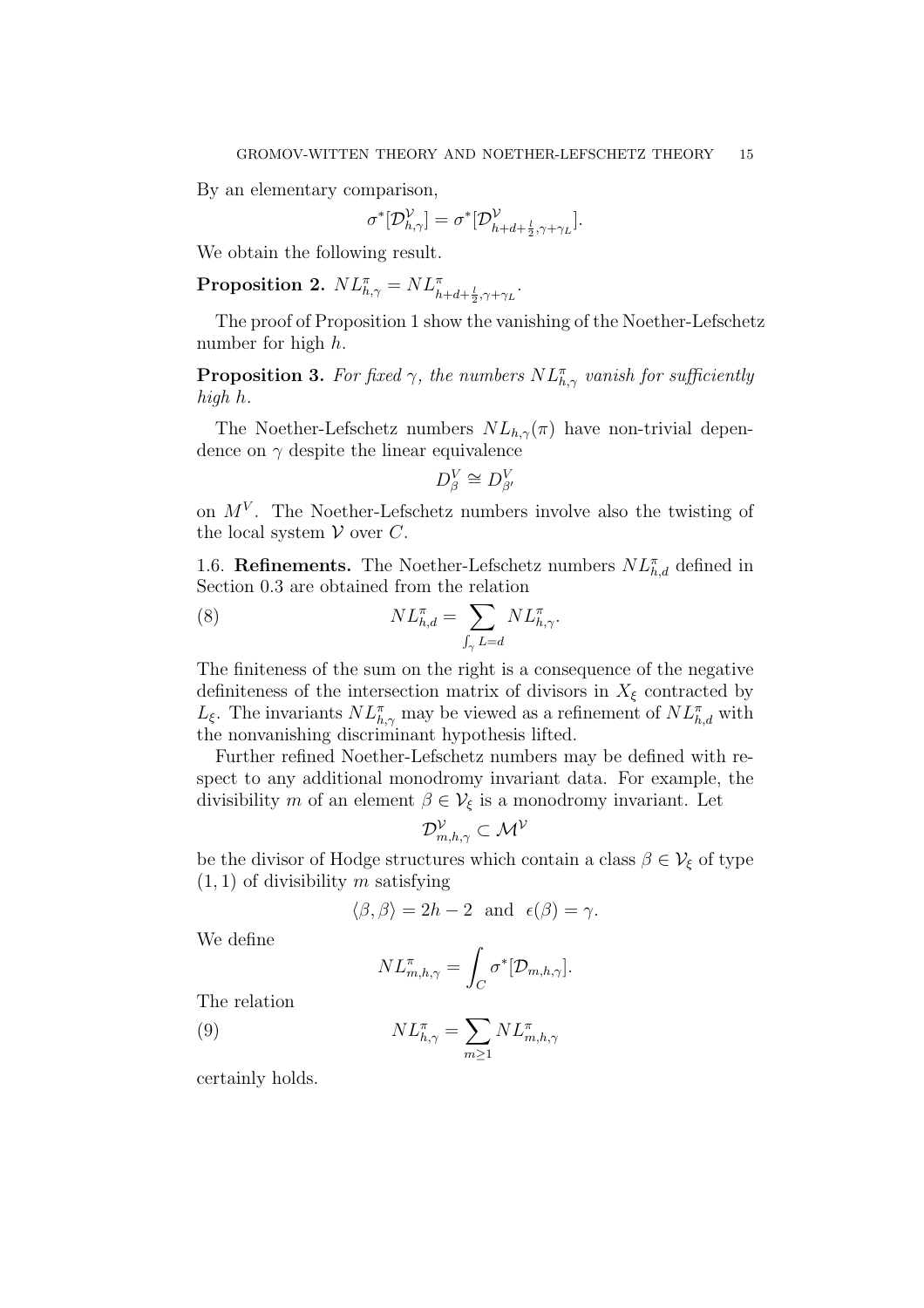1.7. Intersection theory of  $\mathcal{M}_l$ . Let  $v \in V$  be a vector of norm l, and let

$$
\mathcal{M}_v^V = v^\perp \cap \mathcal{M}^V.
$$

Let  $\Gamma$  denote the group of orthogonal transformations of the lattice  $V$ , and let

 $\Gamma_v \subset \Gamma$ 

be the subgroup fixing v. The moduli space of quasi-polarized  $K3$ surfaces of degree  $l$  is the quotient

$$
\mathcal{M}_l = \mathcal{M}_v^V / \Gamma_v.
$$

The moduli space is a nonsingular orbifold. We refer the reader to [14] for a more detailed discussion.

In case  $\Delta_l(h, d) \neq 0$ , the above construction of  $\mathcal{M}_l$  shows the definitions of the Noether-Lefschetz number by (3) and (8) agree.

#### 2. GROMOV-WITTEN THEORY

2.1. BPS states for 3-folds. Let  $(X, L, \pi)$  be a quasi-polarized family of  $K3$  surfaces. While X may not be a projective variety, X carries a (1, 1)-form  $\omega_K$  which is Kähler on the K3 fibers of  $\pi$ . The existence of a fiberwise Kähler form is sufficient to define Gromov-Witten theory for vertical classes

$$
0 \neq \gamma \in H_2(X, \mathbb{Z})^{\pi}.
$$

The fiberwise Kähler form  $\omega_K$  is obtained by a small perturbation of the quasi-K¨ahler form obtained from the quasi-polarization. The associated Gromov-Witten theory is independent of the perturbation used. $6$ 

Let  $\overline{M}_q(X,\gamma)$  be the moduli space of stable maps from connected genus  $g$  curves to  $X$ . Gromov-Witten theory is defined by integration against the virtual class,

(10) 
$$
N_{g,\gamma}^X = \int_{[\overline{M}_g(X,\gamma)]^{vir}} 1.
$$

The expected dimension of the moduli space is 0.

The Gromov-Witten potential  $F^X(\lambda, v)$  for nonzero vertical classes is the series

$$
F^X = \sum_{g\geq 0} \; \sum_{0 \neq \gamma \in H_2(X,\mathbb{Z})^\pi} N^X_{g,\gamma} \; \lambda^{2g-2} v^\gamma
$$

 ${}^{6}$ See [30, 36] for treatments of Gromov-Witten invariants for fiberwise Kähler geometry.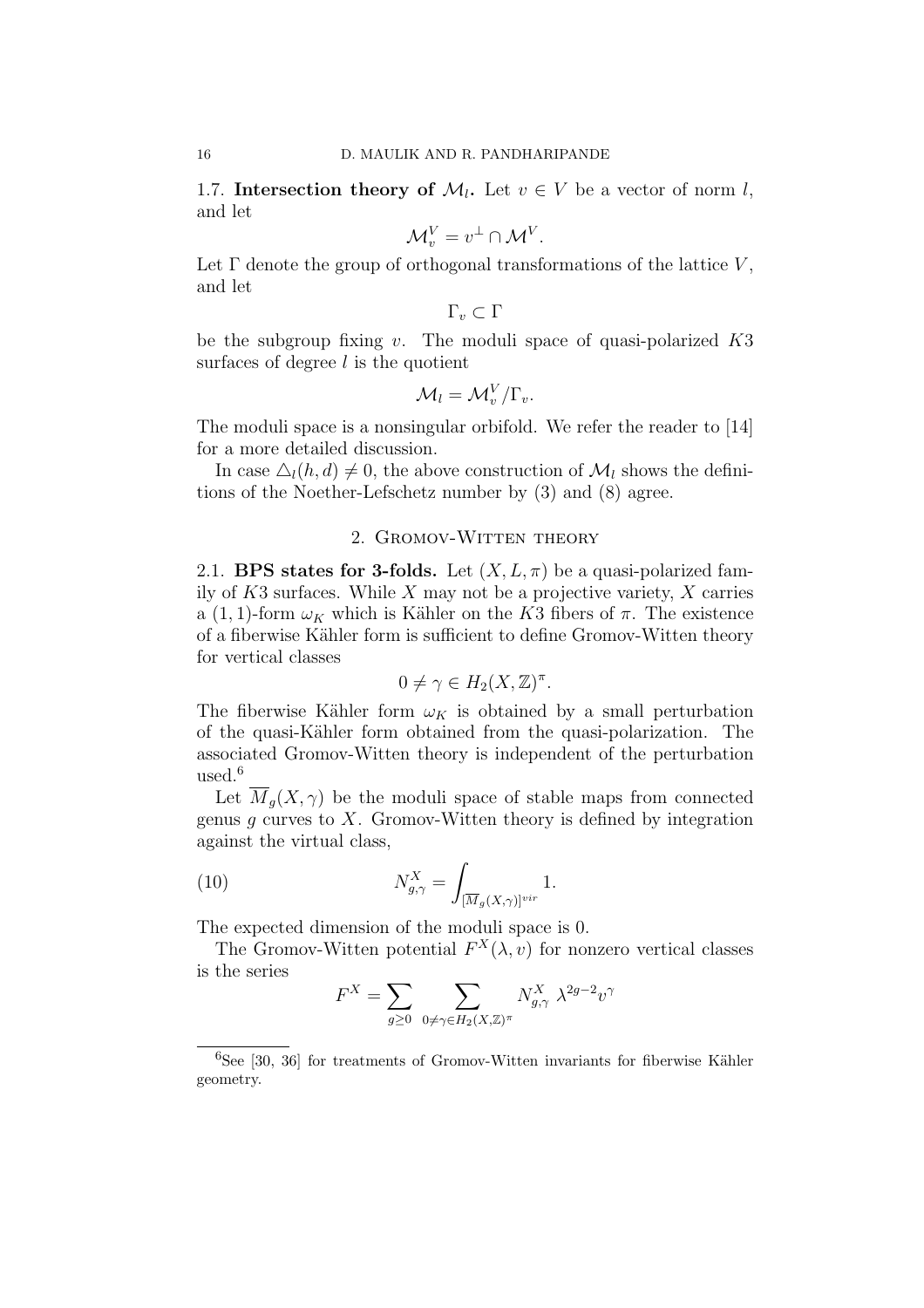where  $\lambda$  and v are the genus and curve class variables. The BPS counts  $n_{g,\gamma}^{X}$  of Gopakumar and Vafa are uniquely defined by the following equation:

$$
F^X = \sum_{g \ge 0} \sum_{0 \ne \gamma \in H_2(X, \mathbb{Z})^{\pi}} n_{g,\gamma}^X \ \lambda^{2g-2} \sum_{d>0} \frac{1}{d} \left( \frac{\sin(d\lambda/2)}{\lambda/2} \right)^{2g-2} v^{d\gamma}.
$$

Conjecturally, the invariants  $n_{g,\gamma}^X$  are integral and obtained from the cohomology of an as yet unspecified moduli space of sheaves on  $X$ .

2.2. Reduced theory. Let C be a connected, nodal, genus q curve. Let S be a K3 surface, and let  $\beta \in Pic(S)$  be a nonzero class. The moduli space  $M_C(S, \beta)$  parameterizes maps from C to S of class  $\beta$ . Let

$$
\nu: C \times M_C(S, \beta) \to M_C(S, \beta)
$$

denote the projection, and let

$$
f: C \times M_C(S, \beta) \to S
$$

denote the universal map. The canonical morphism

(11) 
$$
R^{\bullet} \nu_*(f^*S)^{\vee} \to L^{\bullet}_{M_C}
$$

determines a perfect obstruction theory on  $M_C(S, \beta)$ , see [2, 3, 34]. Here,  $L_{M_C}^{\bullet}$  denotes the cotangent complex of  $M_C(S, \beta)$ .

Let  $\Omega_S$  denote the cotangent bundle of S. Let  $\Omega_{\nu}$  and  $\omega_{\nu}$  denote respectively the sheaf of relative differentials of  $\nu$  and the relative dualizing sheaf of  $\nu$ . There are canonical maps

(12) 
$$
f^*(\Omega_S) \to \Omega_{\nu} \to \omega_{\nu}
$$

The sections of the canonical bundle  $H^0(S, K_S)$  determine a 1-dimensional space of holomorphic symplectic forms. Hence, there is a canonical isomorphism

$$
T_S\otimes H^0(S,K_S)\stackrel{\sim}{=}\Omega_S
$$

where  $T<sub>S</sub>$  is the tangent bundle. We obtain a map

$$
f^*(T_S) \to \omega_{\nu} \otimes (H^0(S, K_S))^{\vee}
$$

and a map

(13) 
$$
R^{\bullet} \nu_{*}(\omega_{\nu})^{\vee} \otimes H^{0}(S, K_{S}) \to R^{\bullet} \nu_{*}(f^{*}T_{S})^{\vee}.
$$

From (13), we obtain the cut-off map

$$
\iota : \tau_{\leq -1} R^{\bullet} \nu_{*}(\omega_{\nu})^{\vee} \otimes H^{0}(S, K_{S}) \to R^{\bullet} \nu_{*}(f^{*}T_{S})^{\vee}.
$$

The complex  $\tau_{\leq -1} R^{\bullet} \nu_{*}(\omega_{\nu})^{\vee} \otimes H^{0}(S, K_{S})$  is represented by a trivial bundle of rank 1 tensored with  $H^0(S, K_S)$  in degree -1. Consider the mapping cone  $C(\iota)$  of  $\iota$ . Certainly  $R^{\bullet} \pi_*(f^*T_S)^{\vee}$  is represented by a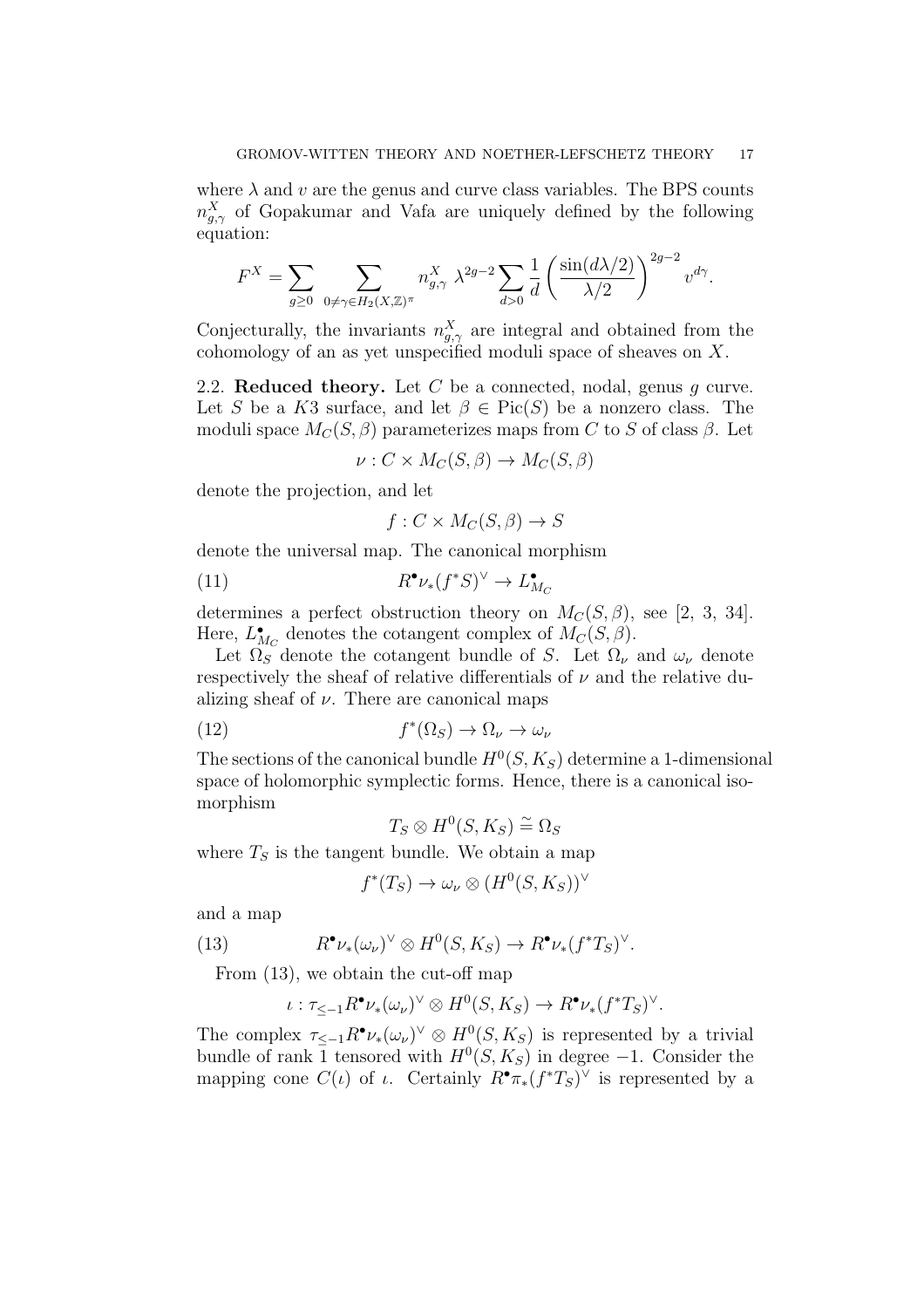two term complex. An elementary argument using nonvanishing  $\beta \neq 0$ shows the complex  $C(\iota)$  is also two term.

By Ran's results<sup>7</sup> on deformation theory and the semiregularity map, there is a canonical map

$$
(14) \tC(\iota) \to L_{M_C}^{\bullet}
$$

induced by (11), see [46]. Ran proves the obstructions to deforming maps from C to a holomorphic symplectic manifold lie in the kernel of the semiregularity map. After dualizing, Ran's result precisely shows (11) factors through the cone  $C(\iota)$ .

The map (14) defines a new perfect obstruction theory on  $M_C(S, \beta)$ . The conditions of cohomology isomorphism in degree 0 and the cohomology surjectivity in degree −1 are both induced from the perfect obstruction theory  $(11)$ . We view  $(11)$  as the *standard* obstruction theory and (14) as the reduced obstruction theory.

Following [2, 3], the morphism (14) is an obstruction theory of maps to S relative to the Artin stack  $\mathfrak{M}_g$  of genus g curves. A reduced absolute obstruction theory

(15) 
$$
E^{\bullet} \to L^{\bullet}_{\overline{M}_g(S,\beta)}
$$

is obtained via a distinguished triangle in the usual way, see [2, 3, 34]. The obstruction theory (15) yields a reduced virtual class

$$
[\overline{M}_g(S,\beta)]^{red} \in A_g(\overline{M}_g(S,\beta),\mathbb{Q})
$$

of dimension g.

2.3. BPS for K3 surfaces. Let  $(S, \omega_K)$  be a K3 surface with a Kähler form  $\omega_K$ . Let  $\beta \in Pic(S)$  be a nonzero class of positive degree

$$
\int_{\beta} \omega_K > 0.
$$

We are interested in the following reduced Gromov-Witten integrals,

(16) 
$$
R_{g,\beta} = \int_{[\overline{M}_g(S,\beta)]^{red}} (-1)^g \lambda_g.
$$

Here, the integrand  $\lambda_g$  is the top Chern class of the Hodge bundle

$$
\mathbb{E}_g \to \overline{M}_g(S, \beta)
$$

with fiber  $H^0(C, \omega_C)$  over moduli point

$$
[f: C \to S] \in \overline{M}_g(S, \beta).
$$

<sup>7</sup>The required deformation theory can also be found in a recent paper by M. Manetti [37]. A different approach to the construction of the reduced virtual class is available in [48].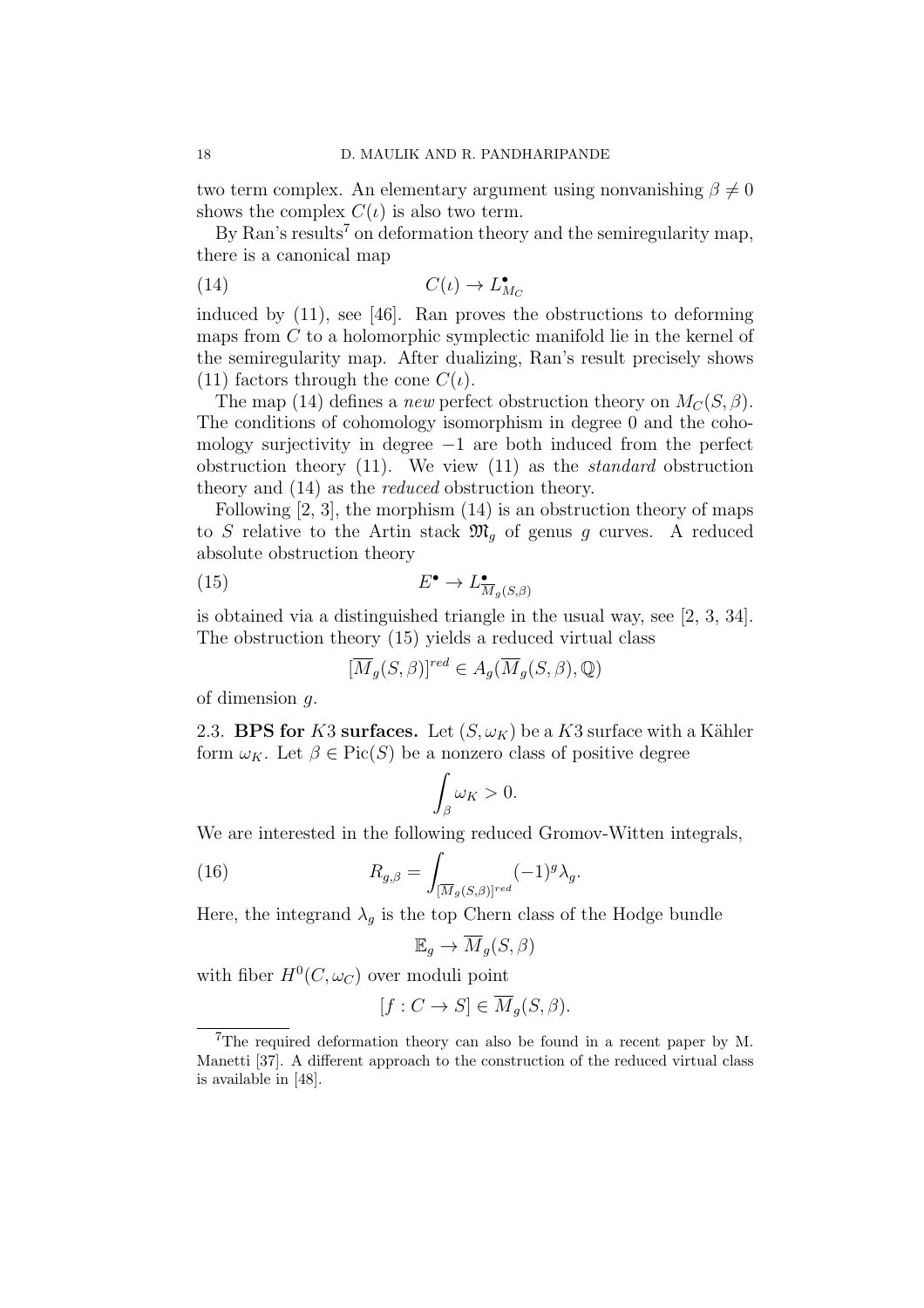See [15, 21] for a discussion of Hodge classes in Gromov-Witten theory.

The definition of the BPS counts associated to the Hodge integrals (16) is straightforward. Let  $\alpha \in Pic(S)$  be a primitive class of positive degree with respect to  $\omega_K$ . The Gromov-Witten potential  $F_\alpha(\lambda, v)$  for classes proportional to  $\alpha$  is

$$
F_{\alpha} = \sum_{g \ge 0} \sum_{m > 0} R_{g,m\alpha} \lambda^{2g-2} v^{m\alpha}.
$$

The BPS counts  $r_{g,m\alpha}$  are uniquely defined by the following equation:

$$
F_{\alpha} = \sum_{g\geq 0} \sum_{m>0} r_{g,m\alpha} \ \lambda^{2g-2} \sum_{d>0} \frac{1}{d} \left( \frac{\sin(d\lambda/2)}{\lambda/2} \right)^{2g-2} v^{dm\alpha}.
$$

We have defined BPS counts for both primitive and divisible classes.

The string theoretic calculations of Katz, Klemm and Vafa [24] via heterotic duality yield two conjectures.

**Conjecture 1.** The BPS count  $r_{q,\beta}$  depends upon  $\beta$  only through the square  $\int_S \beta^2$ .

Assuming the validity of Conjecture 1, let  $r_{g,h}$  denote the BPS count associated to a class  $\beta$  satisfying

$$
\int_{S} \beta^2 = 2h - 2.
$$

Conjecture 1 is rather surprising from the point of view of Gromov-Witten theory. By deformation arguments, the invariants  $R_{g,\beta}$  depend upon both the divisibility m of  $\beta$  and  $\int_S \beta^2$ . Hence, BPS counts  $r_{g,m,h}$ depending upon both the divisibility and the norm are well-defined unconditionally.

**Conjecture 2.** The BPS counts  $r_{a,h}$  are uniquely determined by the following equation:

$$
\sum_{g\geq 0}\sum_{h\geq 0}(-1)^g r_{g,h}(y^{\frac{1}{2}}-y^{-\frac{1}{2}})^{2g}q^h=\prod_{n\geq 1}\frac{1}{(1-q^n)^{20}(1-yq^n)^2(1-y^{-1}q^n)^2}.
$$

As a consequence of Conjecture 2,  $r_{q,h}$  vanishes if  $q > h$  and

$$
r_{g,g} = (-1)^g (g+1).
$$

The first values are tabulated below: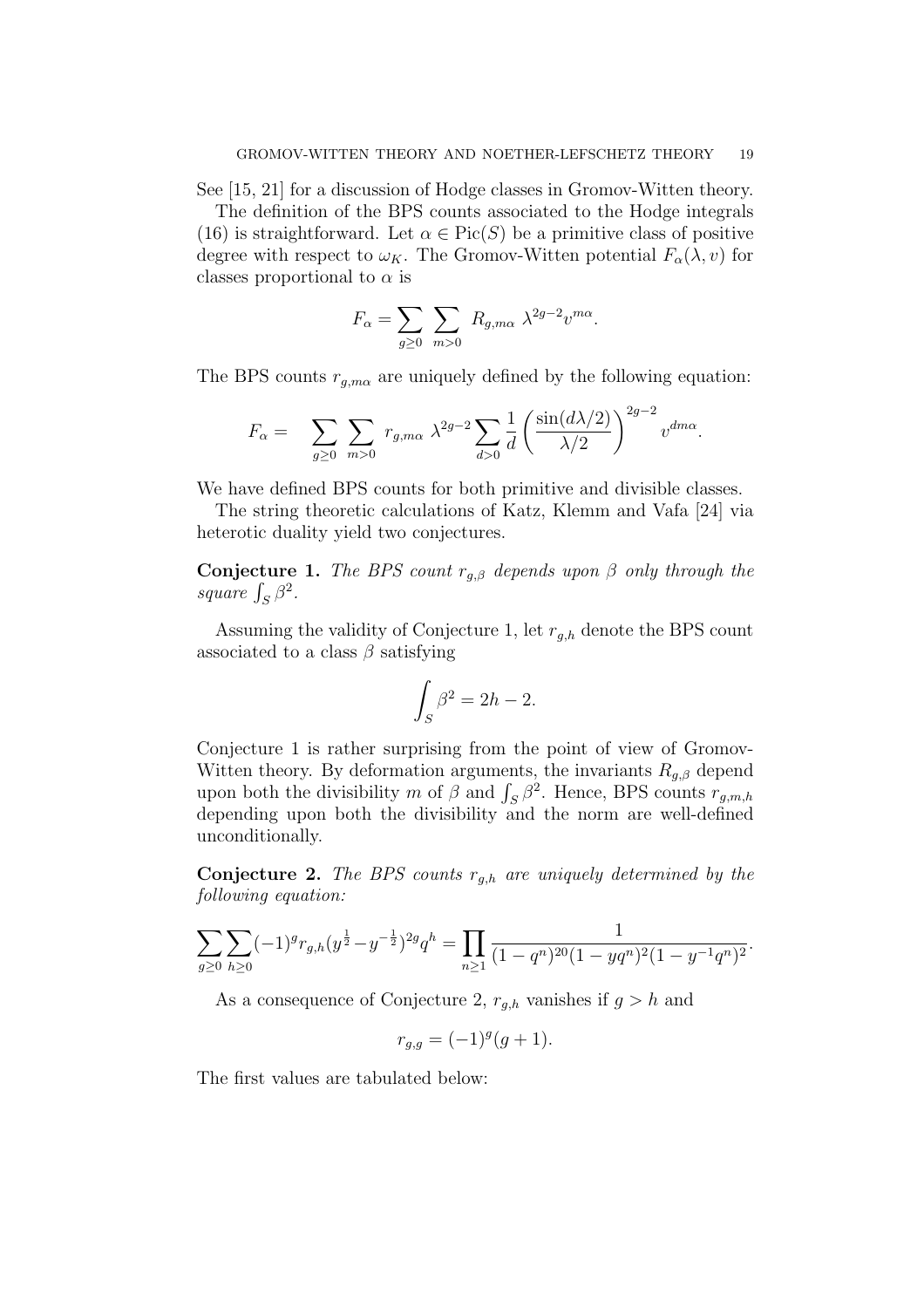| $r_{g,h}$ | $h=0$ |      |     |      |         |
|-----------|-------|------|-----|------|---------|
| $= 0$     |       | 24   | 324 | 3200 | 25650   |
|           |       | $-2$ | —54 | 800  | $-8550$ |
|           |       |      |     | 88   | 1401    |
| 3         |       |      |     |      | $-126$  |
|           |       |      |     |      | h.      |

The right side Conjecture 2 is related to the generating series of Hodge numbers of the Hilbert schemes of points  $Hilb(S, n)$ . The genus 0 specialization of Conjecture 2 recovers the Yau-Zaslow formula

$$
\sum_{h\geq 0} r_{0,h} q^h = \prod_{n\geq 1} \frac{1}{(1-q^n)^{24}}
$$

related to the Euler characteristics of  $Hilb(S, n)$ .

The Conjectures are proven in very few cases. A mathematical approach to the genus 0 Yau-Zaslow formula following [52] can be found in [4, 12, 16]. The Yau-Zaslow formula is proven for primitive classes  $β$  by Bryan and Leung [10]. If  $β$  has divisibility 2, the Yau-Zaslow formula is proven by Lee and Leung in [31]. Using Theorem 1, a complete proof of the Yau-Zaslow formula for all divisibilities is given in [27]. Since

$$
R_{1,\beta} = \int_{[\overline{M}_1(S,\beta)]^{red}} -\lambda_1 = -\frac{\langle \beta, \beta \rangle}{24} R_{0,\beta},
$$

we obtain

$$
r_{1,h} = -\frac{h}{12} r_{0,h}
$$

and Conjectures 1 and 2 for genus 1 from the genus 0 results.

Conjecture 2 for primitive classes  $\beta$  is connected to Euler characteristics of the moduli spaces of stable pairs on K3 by the correspondence of [44, 45]. A proof of Conjecture 2 for primitive classes is given in [40].

#### 3. Theorem 1

3.1. Result. Consider a quasi-polarized family of K3 surfaces of degree  $l$  as in Section 1.2,

$$
\pi: X \to C .
$$

We restate Theorem 1 in terms of  $\gamma \in H_2(X, \mathbb{Z})^{\pi}$  following the notation of Section 1.4.

Theorem 1. For  $\gamma \neq 0$ ,

$$
n_{g,\gamma}^X = \sum_h \sum_{m=1}^{\infty} r_{g,m,h} \cdot NL_{m,h,\gamma}^{\pi}.
$$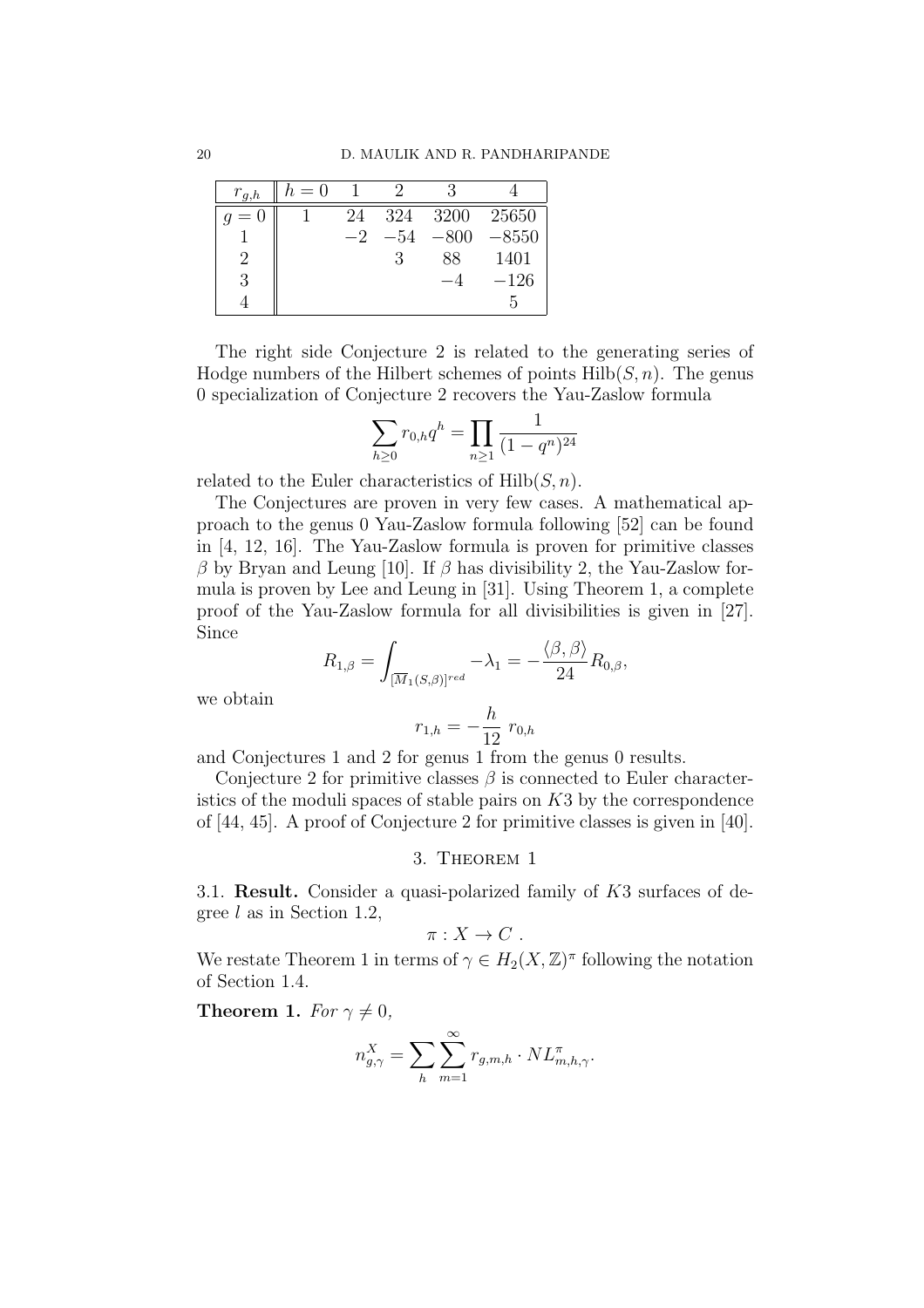3.2. Proof. Since the formulas relating the BPS counts to Gromov-Witten invariants are the same for  $X$  and the  $K3$  surface, Theorem 1 is equivalent to the analogous Gromov-Witten statement:

(17) 
$$
N_{g,\gamma}^X = \sum_h \sum_{m=1}^{\infty} R_{g,m,h} \cdot NL_{m,h,\gamma}^{\pi}
$$

for  $\gamma \neq 0$ .

Following the notation of Section 1.5, let  $\sigma$  denote the section

 $\sigma: C \to \mathcal{M}^{\mathcal{V}}$ 

determined by the Hodge structure of the K3 fibers

$$
\sigma(\xi) = [H^0(X, K_{X_{\xi}})] \in \mathcal{M}^{\mathcal{V}_{\xi}}.
$$

For each  $\xi \in C$ , let

$$
\mathcal{V}_\xi(m,h,\gamma)\subset \mathcal{V}_\xi
$$

be the set of classes with divisibility m, square  $2h-2$ , and push-forward γ. Let

$$
B_{\xi}(m, h, \gamma) = \{ \beta \in \mathcal{V}_{\xi}(m, h, \gamma) \mid \sigma(\xi) \in \beta^{\perp} \}.
$$

By Proposition 1, the set  $B_{\xi}(m, h, \gamma)$  is finite.

Equation (17) is proven by showing the contributions of the classes  $B_{\xi}(m, h, \gamma)$  to both sides are the same. The set

$$
B(m,h,\gamma)=\bigcup B_\xi(m,h,\gamma)\subset \mathcal{V}
$$

can be divided into two disjoint subsets

$$
B(m, h, \gamma) = B_{\text{iso}}(m, h, \gamma) \cup B_{\infty}(m, h, \gamma).
$$

The elements of  $B_{\text{iso}}(m, h, \gamma)$  are isolated while the elements of  $B_{\infty}(m, h, \gamma)$ form a finite local system over  $C$ ,

(18) 
$$
\epsilon: B_{\infty}(m, h, \gamma) \to C.
$$

We address the contributions of the isolated issues and the local system separately.

Consider first the local system (18). The contribution of  $\epsilon$  to the Gromov-Witten invariant  $N_{g,\gamma}^X$  is the integral

$$
N_{g,\epsilon}^X = \int_{[\overline{M}_g(X,\epsilon)]^{vir}} 1
$$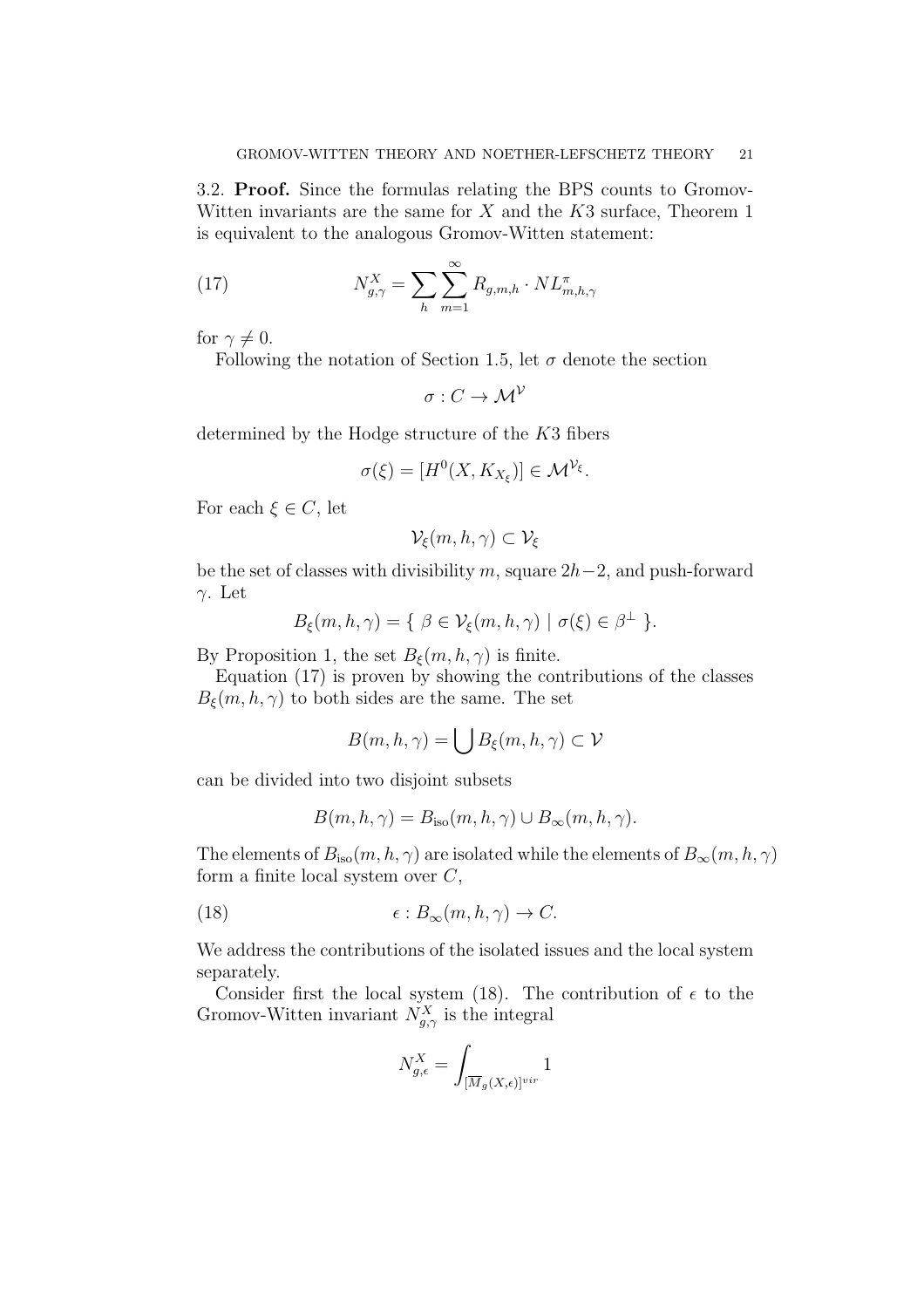where  $\overline{M}_g(X, \epsilon) \subset \overline{M}_g(X, \gamma)$  is the connected component<sup>8</sup> of the moduli space of stable maps which represent curve classes in  $\epsilon$ . Alternatively,

(19) 
$$
N_{g,\epsilon}^X = \int_{[\overline{M}_g(\pi,\epsilon)]^{vir}} c_g(\mathbb{E}_g^* \otimes T_C)
$$

where  $\overline{M}_g(\pi,\epsilon) \subset \overline{M}_g(\pi,\gamma)$  is a connected component of the relative moduli space of maps. By standard arguments [15], the difference in the absolute and relative obstruction theories is  $\mathbb{E}_g^* \otimes T_C$  and hence yields the Hodge integrand in (19).

The family  $\pi$  determines a canonical line bundle

$$
K\to C
$$

with fiber  $H^0(X_{\xi}, K_{X_{\xi}})$  over  $\xi \in C$ . By the construction of the reduced class in Section 2.2,

$$
[\overline{M}_g(\pi,\epsilon)]^{vir} = c_1(K^*) \cap [\overline{M}_g(\pi,\epsilon)]^{red}
$$

where, on the right side, the reduced virtual class for the relative moduli space of maps appears. Expanding (19) yields

$$
N_{g,\epsilon}^X = \int_{[\overline{M}_g(\pi,\epsilon)]^{red}} c_g(\mathbb{E}_g^* \otimes T_C) \cdot c_1(K^*)
$$
  
= 
$$
\int_{[\overline{M}_g(K3,m\alpha)]^{red}} (-1)^g \lambda_g \cdot \int_{B_{\infty}(m,h,\gamma)} c_1(K^*)
$$
  
= 
$$
R_{g,m,h} \cdot \int_{B_{\infty}(m,h,\gamma)} c_1(K^*).
$$

In the second equality,  $\alpha$  is primitive and satisfies

$$
\langle m\alpha, m\alpha \rangle = 2h - 2.
$$

The contribution of the local system  $\epsilon$  to the Noether-Lefschetz number  $NL^{\pi}_{m,h,\gamma}$  is much easier to calculate. The local system represents an excess intersection contribution

$$
\int_{B_{\infty}(m,h,\gamma)} c_1(\textrm{Norm})
$$

where Norm is the line bundle with fiber

$$
\mathrm{Hom}(H^0(X_{\xi},K_{X_{\xi}}),\mathbb{C}\cdot\beta)
$$

<sup>8</sup>By connected component, we mean both open and closed. Formally, the condition is usually stated as a union of connected components.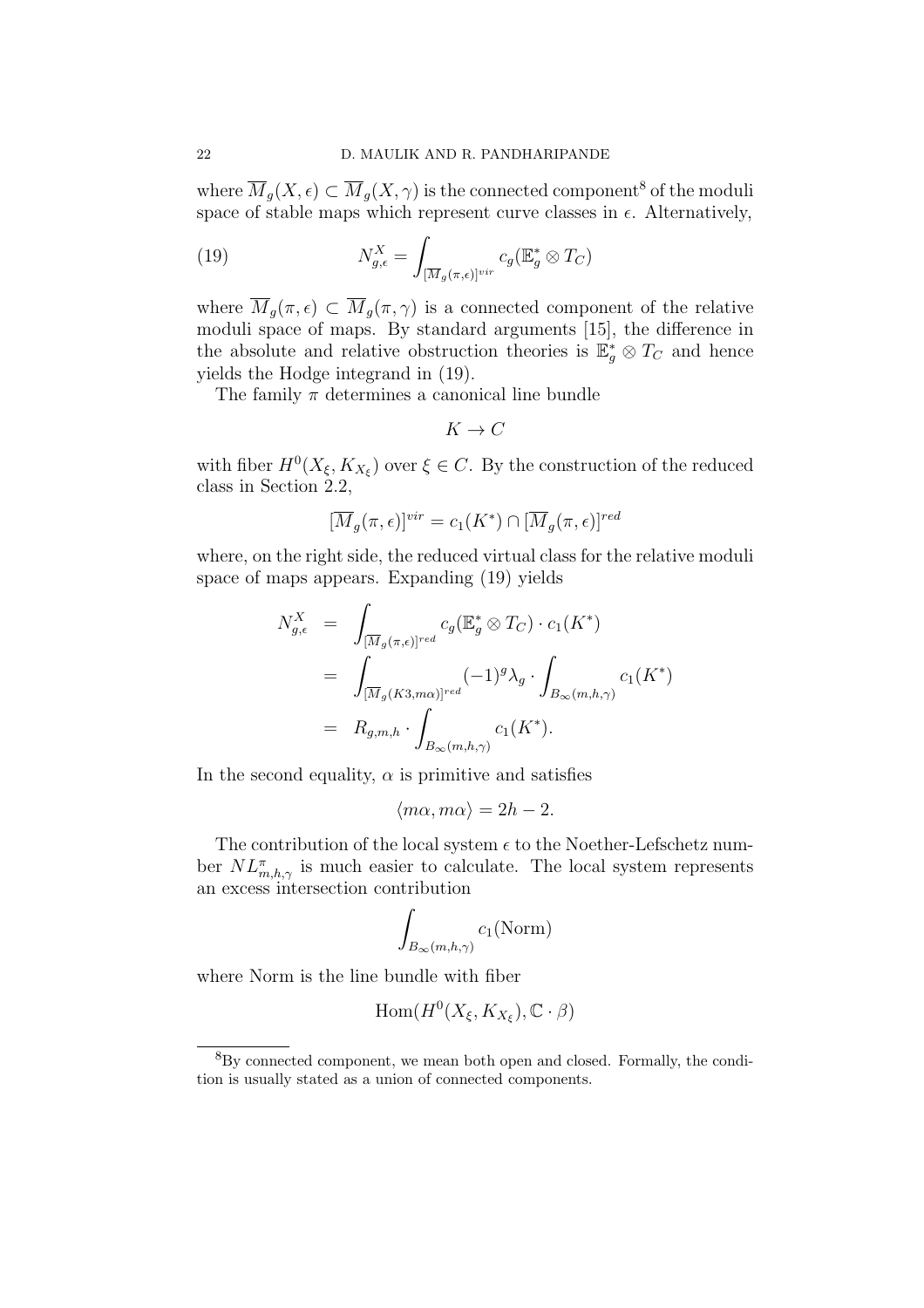at  $\beta \in B_{\infty}(m, h, \gamma)$  lying over  $\xi \in C$ . Over  $B_{\infty}(m, h, \gamma)$ , the fibration  $\mathbb{C} \cdot \beta$  is a trivial line bundle. Hence, the excess contribution of  $B_{\infty}(m, h, \gamma)$  to  $NL^{\pi}_{m, h, \gamma}$  is

$$
\int_{B_{\infty}(m,h,\gamma)} c_1(K^*).
$$

We conclude the contributions of  $B_{\infty}(m, h, \gamma)$  to the left and right sides of equation (17) exactly match.

We consider now the contributions of the isolated classes  $B_{iso}(m, h, \gamma)$ to the two sides of (17). Let

$$
\beta \in B_{\text{ iso}}(m, h, \gamma)
$$

be an isolated class lying over  $\xi \in C$ . We trivialize  $\mathcal{M}^{\mathcal{V}}$  over a Euclidean open set  $U \subset C$  as in Section 1.5. The local intersection of the section  $\sigma$  with the divisor

$$
D_{\beta}^{V_{\xi}} \times U \subset M^{V_{\xi}} \times U
$$

has an isolated point corresponding to  $(\beta, \xi)$ . The local intersection multiplicity may not be 1. However, by deformation equivalence of the Gromov-Witten contributions on the left side of (17) and the intersection products on the right side of (17), we may assume the local intersection multiplicity is 1 after local holomorphic perturbation of the section  $\sigma$ . Then, the contribution of the isolated class  $\beta$  to  $NL^{\pi}_{m,h,\gamma}$ is certainly 1.

The final step is to show the contribution of the isolated class  $\beta$ with intersection multiplicity 1 to  $N_{g,\gamma}^X$  is simply  $R_{g,m,h}$ . The result is obtained by a comparison of obstruction theories.

By the multiplicity 1 hypothesis, a connected component of the moduli space of stable maps to  $X$  coincides with the moduli stable of stable maps to fiber  $X_{\xi}$ ,

(20) 
$$
\overline{M}_g(X_\xi, \beta) \subset \overline{M}_g(X, \gamma).
$$

At the level of points, the assertion is obvious. The multiplicity 1 conditions prohibits any infinitesimal deformations of maps away from the fiber  $X_{\xi}$  and implies the scheme theoretic assertion.

From the fibration  $\pi$ , we obtain an exact sequence

(21) 
$$
0 \to T_{X_{\xi}} \to T_X|_{X_{\xi}} \to T_{C,\xi} \to 0,
$$

and an induced map

$$
\widetilde{\iota}: R^{\bullet} \nu_*(f^*T_{X_{\xi}})^{\vee} \to T_{C, \xi}^*
$$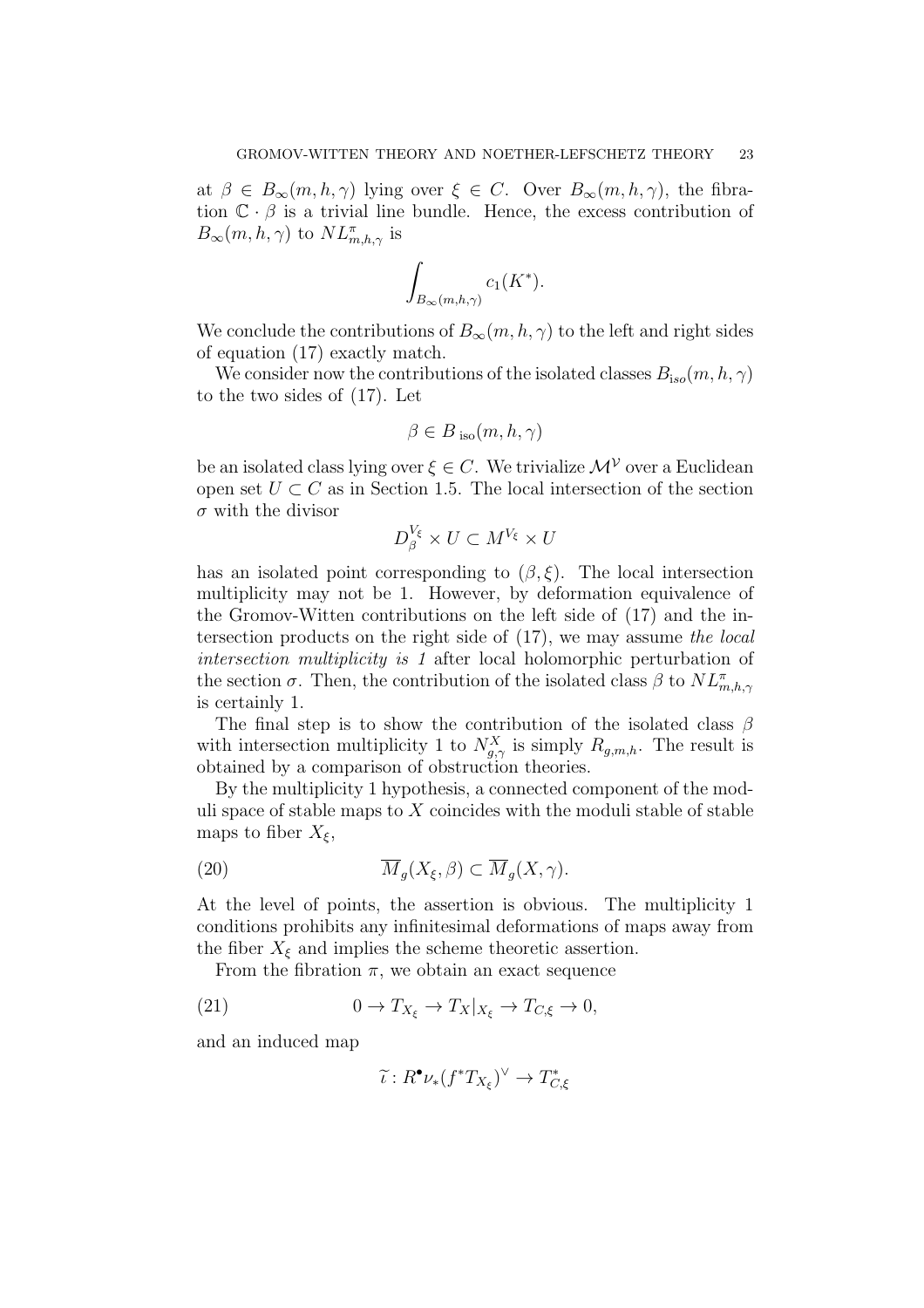where the second complex is a trivial bundle in degree  $-1$ . Following the notation of Section 2.2, we have a canonical map

$$
\iota: H^0(X_{\xi}, K_{X_{\xi}}) \to R^{\bullet} \nu_{*}(f^{*}T_{X_{\xi}})^{\vee}
$$

where the first complex is a trivial bundle with fiber  $H^0(X_\xi, K_{X_\xi})$  in degree −1. By Lemma 1 below, the composition

$$
\widetilde{\iota} \circ \iota : H^0(X_{\xi}, K_{X_{\xi}}) \to T_{C, \xi}^*
$$

is an isomorphism. Hence, by sequence (21), the obstruction theories  $R^{\bullet}\nu_*(f^*T_X)^{\vee}$  and  $C(\iota)$  differ by only by the Hodge bundle  $\mathbb{E}_g \otimes T^*_{C,\xi}$ . We conclude

$$
[\overline{M}_g(X_{\xi}, \beta)]^{vir_X} = (-1)^g \lambda_g \cap [\overline{M}_g(X_{\xi}, \beta)]^{red}
$$

where the virtual class on the left is obtained from the obstruction theory of maps to X via (20). The contribution of the isolated class  $\beta$ to  $N_{g,\gamma}^X$  is thus  $R_{g,h,m}$ .

Since the contributions of  $B_{\text{iso}}(m, h, \gamma)$  to the left and right sides of equation (17) also match, the proof of Theorem 1 is complete.  $\Box$ 

Lemma 1. The composition

$$
\widetilde{\iota} \circ \iota : H^0(X_{\xi}, K_{X_{\xi}}) \to T_{C, \xi}^*
$$

is an isomorphism.

*Proof.* Consider the differential of the period map at  $\xi$ ,

$$
T_{C,\xi} \to H^1(T_{X_{\xi}}) \to \text{Hom}(H^0(K_{X_{\xi}}), H^1(\Omega_{X_{\xi}})).
$$

The multiplicity 1 condition implies that the image of this map is not contained in the tangent space to the hyperplane  $\beta^{\perp} = 0$ . More explicitly, if we apply the cup-product pairing of  $H^1(\Omega_{X_\xi})$  with the class  $\beta \in H^2(X_{\xi}, \mathbb{Z})$ , the composition

$$
T_{C,\xi} \to H^0(K_{X_{\xi}})^* \otimes H^1(\Omega_{X_{\xi}}) \xrightarrow{\beta \cup} H^0(K_{X_{\xi}})^* \otimes \mathbb{C}
$$

is nonzero. This sequence can be included in the diagram

$$
T_{C_{\xi}} \longrightarrow H^{1}(T_{X_{\xi}}) \longrightarrow H^{0}(K_{X_{\xi}})^{*} \otimes H^{1}(\Omega_{X_{\xi}}) \xrightarrow{\beta \cup} H^{0}(K_{X_{\xi}})^{*}
$$
  
\n
$$
\parallel \qquad \qquad \downarrow \qquad \qquad \downarrow \qquad \qquad \parallel
$$
  
\n
$$
T_{C_{\xi}} \longrightarrow R^{\bullet} \nu_{*}(f^{*}T_{X_{\xi}}) \longrightarrow H^{0}(K_{X_{\xi}})^{*} \otimes R^{\bullet} \nu_{*}(f^{*}\Omega_{X_{\xi}}) \longrightarrow H^{0}(K_{X_{\xi}})^{*}
$$

where the vertical maps are given by base-change morphisms and the bottom row is the map  $(\tilde{\iota} \circ \iota)^*$ . Standard comparison results imply that this diagram commutes. Since the top row is nonvanishing, so is the bottom row.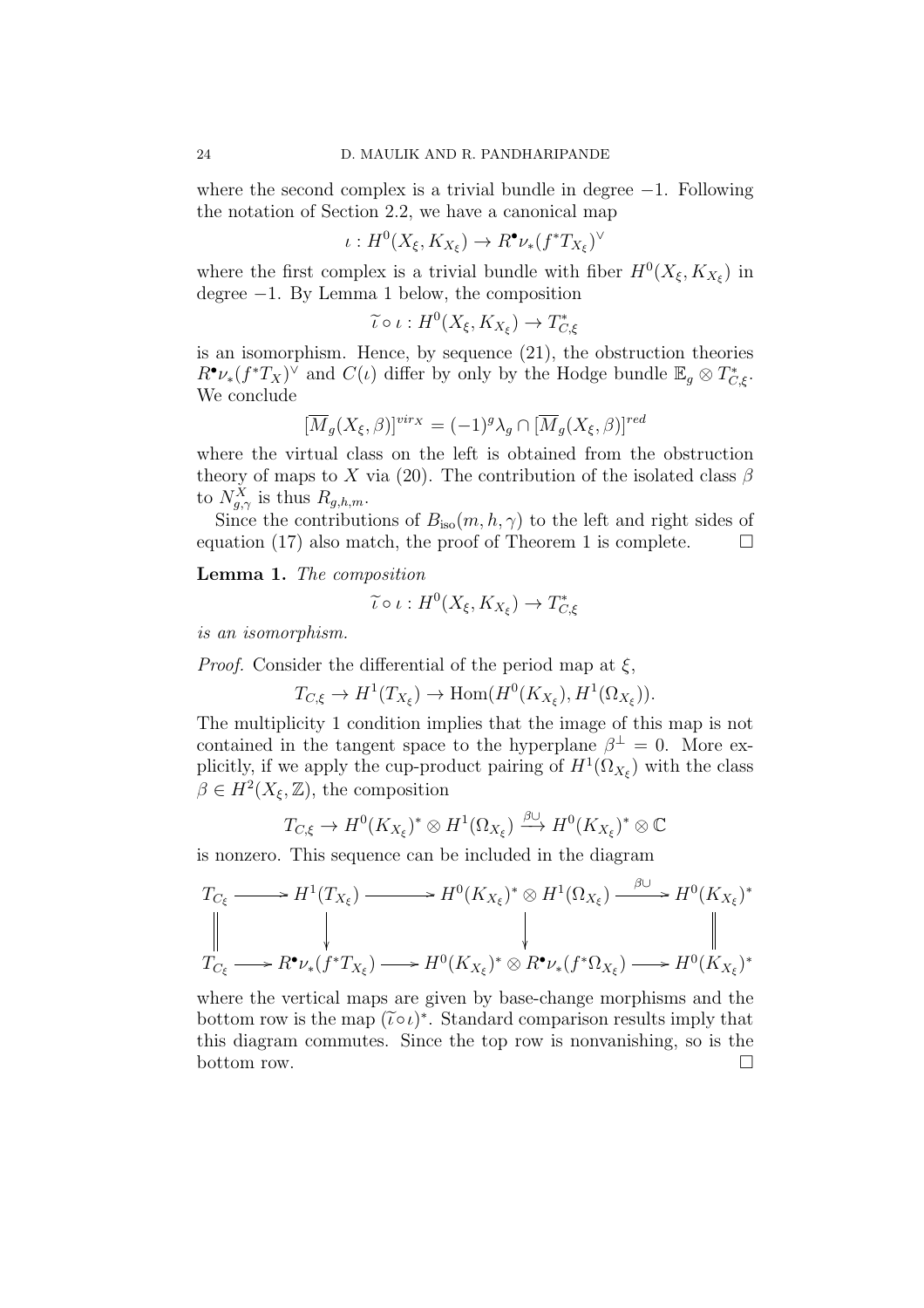3.3. Conjectures 1 and 2 revisited. The proof of Conjectures 1 and 2 in the following case allows us to bound from below the h summation in Theorem 1.

**Lemma 2.** If  $\int_{K3} \beta^2 < 0$ , then  $r_{g,\beta} = 1$  if

$$
g = 0 \quad and \quad \int_{K3} \beta^2 = -2
$$

and  $r_{q,\beta}=0$  otherwise.

*Proof.* Let S be a K3 surface, and let  $\beta \in Pic(S)$  be primitive with

$$
\int_{S} \beta^2 = -2.
$$

We may assume  $\beta$  is represented by an isolated  $-2$  curve  $P \subset S$ . Let

$$
\pi:X\to\triangle_0
$$

be a 1-parameter deformation of S over the disk  $\Delta_0$  for which  $\beta$  fails (even infinitesimally) to remain algebraic. By the proof of Theorem 1, the reduced invariants  $r_{g,m,\beta}$  are obtained<sup>9</sup> from the contribution of P to the BPS state counts of X. Since P is a rigid  $(-1, -1)$  curve, P contributes a single BPS state [15]. We conclude

$$
r_{g,m,\beta}=1
$$

if  $(g, m) = (0, 1)$  and  $r_{g,m,\beta} = 0$  otherwise.

If  $\beta \in Pic(S)$  is primitive with square  $2h - 2$  strictly less than  $-2$ , then all reduced invariants  $r_{q,m,\beta}$  vanish. The proof is obtained by considering elliptically fibered  $K3$  surfaces  $S \to \mathbb{P}^1$ . Let

$$
[s], [f] \in \text{Pic}(S)
$$

be the classes of a section and a fiber respectively. Then,

$$
[s] + h[f], -[s] - h[f] \in Pic(S)
$$

are both primitive with square  $2h - 2$ . Since the moduli spaces

$$
\overline{M}_g(S, m([s]+h[f])) , \overline{M}_g(S, m(-[s]-h[f]))
$$

are easily seen to be empty, all reduced invariants  $r_{q,m,\beta}$  vanish.  $\square$ 

By Lemma 2, the integrals  $r_{q,m,h<0}$  all vanish. Hence, Theorem 1 may be written as

$$
n_{g,\gamma}^X = \sum_{h\geq 0} \sum_{m=1}^{\infty} r_{g,m,h} \cdot NL_{m,h,\gamma}^{\pi}.
$$

<sup>&</sup>lt;sup>9</sup>The local NL intersection number here is 1.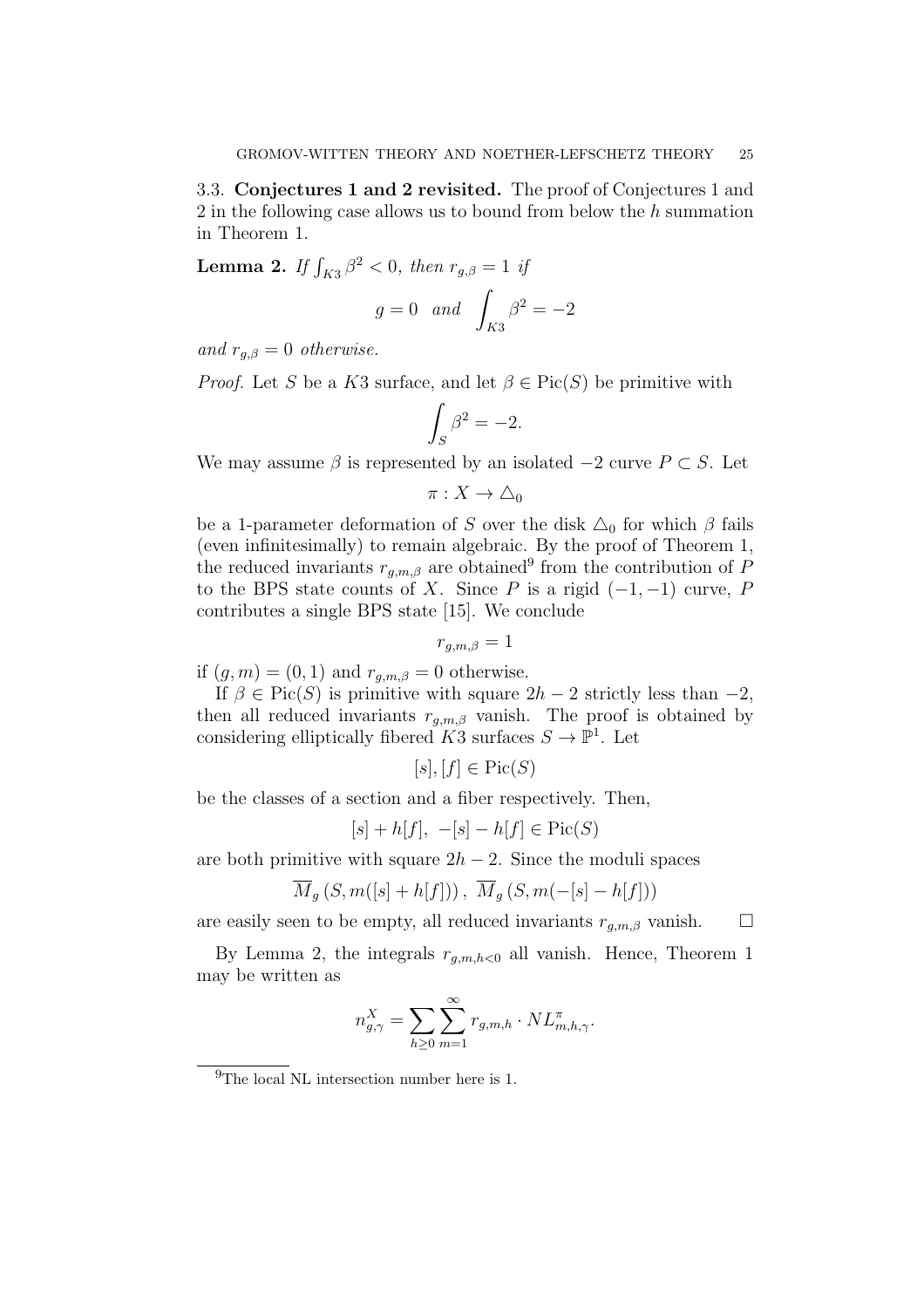If Conjecture 1 and the vanishing  $r_{g,h}$  for  $g > h$  of Conjecture 2 hold, then

$$
r_{g,h} = r_{g,m,h}
$$

and Theorem 1 implies the following result. by relation (9).

**Theorem 1<sup>\*</sup>**. For  $\gamma \neq 0$ ,

$$
n_{g,\gamma}^X = \sum_{h\geq g} r_{g,h} \cdot NL_{h,\gamma}^{\pi} \ .
$$

The asterisk here indicates the dependence of Theorem 1<sup>∗</sup> upon Conjectures 1 and 2.

3.4. Invertibility. Theorem 1<sup>∗</sup> and Conjecture 2 imply the BPS states  $n_{g,\gamma}^{X}$  of the total space contain exactly the same information as the Noether-Lefschetz numbers  $NL^{\pi}_{h,\gamma}$ .

**Proposition** 4<sup>\*</sup>. For  $\gamma \in H_2(X, \mathbb{Z})^{\pi}$  of positive degree, the invariants  ${n_{q,\gamma}(\pi)}_{q>0}$  determine the Noether-Lefschetz numbers  $\{NL_{h,\gamma}(\pi)\}_{h\geq0}$ in terms of the invariants  $\{r_{g,h}\}_{g,h\geq 0}$ .

*Proof.* Fix  $\gamma \in H_2(X,\mathbb{Z})^{\pi}$ . By Proposition 2, the numbers  $NL_{h,\gamma}(\pi)$ vanish for  $h > h_{top}$ . So we need only determine

$$
NL_{0,\gamma}, \ldots NL_{h_{top},\gamma}.
$$

The equations

$$
n_{g,\gamma}(\pi) = \sum_{h=g}^{h_{top}} r_{g,h} \cdot NL_{h,\gamma}(\pi)
$$

for  $g = 0, \ldots, h_{top}$  of Theorem 1<sup>∗</sup> are triangular and invertible by Con- $\Box$ jecture 2.

#### 4. Modular forms

4.1. Overview. We explain here Borcherds' work [7] relating Noether-Lefschetz numbers to Fourier coefficients of modular forms.<sup>10</sup> His results apply in great generality to arithmetic quotients of symmetric spaces associated to the orthogonal group  $O(2, n)$  for any n. While we are mainly interested in the case of  $O(2, 19)$ , we will first explain the statement in full generality. Other values of  $n$  play a role, for example,

<sup>&</sup>lt;sup>10</sup>Borcherds' original result is modular only up to a  $Gal(\overline{\mathbb{Q}}/\mathbb{Q})$ -action. The strengthening of [7] by the more recent rationality result of [41] removes the  $Gal(\overline{\mathbb{Q}}/\mathbb{Q})$  issue.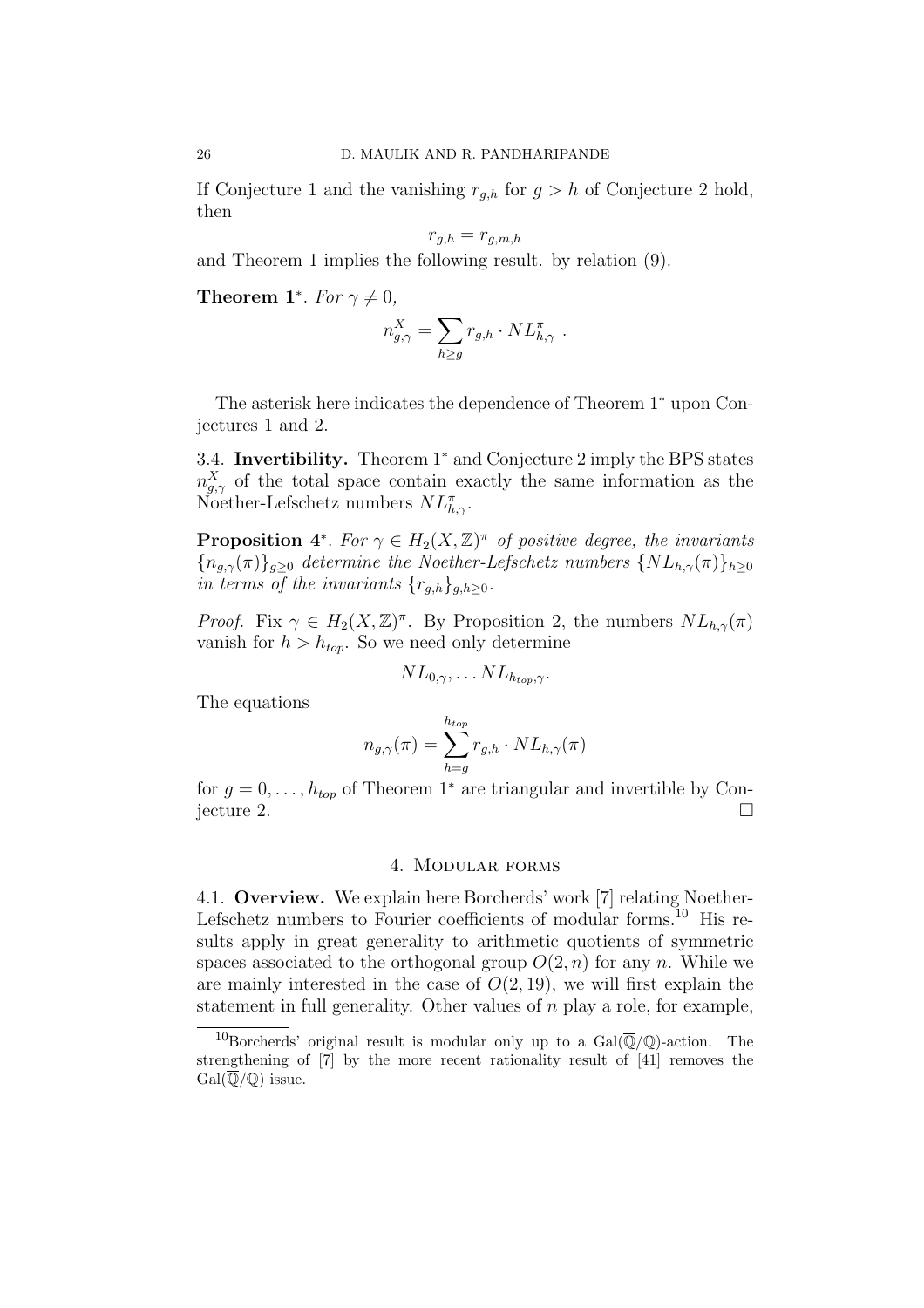in studying 1-parameter families of K3 surfaces with generic Picard rank at least 2.

4.2. Vector-valued modular forms of half-integral weight. We first summarize standard facts and notation regarding modular forms of half-integral weight. In order to make sense of the modular transformation law with half-integer exponents, a double cover of the standard modular group  $SL_2(\mathbb{Z})$  is required.

The metaplectic group  $Mp_2(\mathbb{R})$  is the unique connected double cover of  $SL_2(\mathbb{R})$ . The elements of  $Mp_2(\mathbb{R})$  can be written in the form

$$
\left( \left( \begin{array}{cc} a & b \\ c & d \end{array} \right), \phi(\tau) = \pm \sqrt{c\tau + d} \right)
$$

where  $\begin{pmatrix} a & b \\ c & d \end{pmatrix} \in SL_2(\mathbb{R})$  and  $\phi(\tau)$  is a choice of square root of the function  $c\tau + d$  on the upper-half plane  $\mathcal{H}$ . The group structure is defined by the product

$$
(A_1, \phi_1(\tau)) \cdot (A_2, \phi_2(\tau)) = (A_1 A_2, \phi_1(A_2 \tau) \phi_2(\tau)).
$$

Here, we write  $A\tau$  for the usual action of  $SL_2(\mathbb{R})$  on  $\tau \in \mathcal{H}$ .

The group  $Mp_2(\mathbb{Z})$  is the preimage of  $SL_2(\mathbb{Z})$  under the projection map

$$
\pi: Mp_2(\mathbb{R}) \to SL_2(\mathbb{R}).
$$

It is generated by the two elements

$$
T = \left( \left( \begin{array}{cc} 1 & 1 \\ 0 & 1 \end{array} \right), 1 \right), S = \left( \left( \begin{array}{cc} 0 & -1 \\ 1 & 0 \end{array} \right), \sqrt{\tau} \right),
$$

where  $\sqrt{\tau}$  denotes the choice of square root with positive real part.

Suppose we are given a representation  $\rho$  of  $Mp_2(\mathbb{Z})$  on a finitedimensional complex vector space V with the property that  $\rho$  factors through a finite quotient. Given  $k \in \frac{1}{2}$  $\frac{1}{2}\mathbb{Z}$ , we define a modular form of weight k and type  $\rho$  to be a holomorphic function

$$
f: \mathcal{H} \to V
$$

such that, for all  $g = (A, \phi(\tau)) \in Mp_2(\mathbb{Z})$ , we have

$$
f(A\tau) = \phi(\tau)^{2k} \cdot \rho(g)(f(\tau)).
$$

For  $k \in \mathbb{Z}$  and  $\rho$  trivial, this reduces to the usual transformation rule.

If we fix an eigenbasis  $\{v_\gamma\}$  for V with respect to T, we can take the Fourier expansion of each component of  $f$  at the cusp at infinity. That is, we write

$$
f(\tau) = \sum_{\gamma} \sum_{k \in \mathbb{Z}} c_{k,\gamma} q^{k/R} v_{\gamma} \in V
$$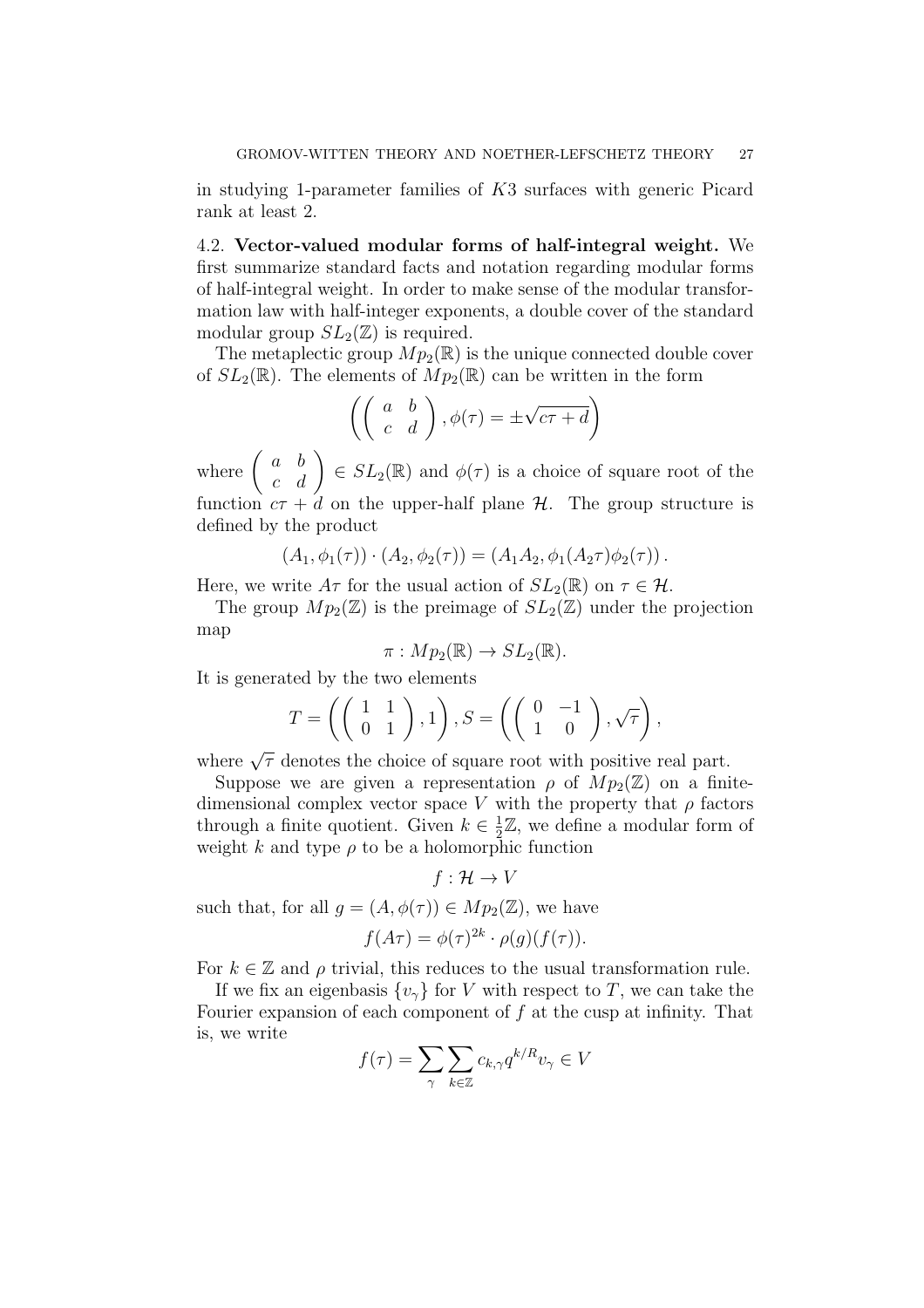where

$$
q = e^{2\pi i \tau}
$$

and R is the smallest positive integer for which  $T^R \in \text{Ker}(\rho)$ . The function f is holomorphic at infinity if  $c_{k,r} = 0$  for  $k < 0$ . The space  $Mod(Mp_2(\mathbb{Z}), k, \rho)$  of holomorphic modular forms of weight k and type  $\rho$  is finite-dimensional.

Given an integral lattice M with an even bilinear form  $\langle , \rangle$  with signature  $(2, n)$ , we associate to M the following unitary representation of  $Mp_2(\mathbb{Z})$ . Let

$$
M^\vee \subset M \otimes \mathbb{Q}
$$

denote the dual lattice and  $M^{\vee}/M$  the finite quotient. The pairing  $\langle,\rangle$ extends linearly to a Q-valued pairing on  $M^{\vee}$ . The functions  $\frac{1}{2}\langle \gamma, \gamma \rangle$ and  $\langle \gamma, \delta \rangle$  descend to Q/Z-valued functions on  $M^{\vee}/M$ .

We construct a representation  $\rho_M$  of  $Mp_2(\mathbb{Z})$  on the group algebra  $\mathbb{C}[M^{\vee}/M]$ . It suffices to define  $\rho_M$  in terms of the action of the generators T and S with respect to the standard basis  $v_\gamma$  for  $\gamma \in M^{\vee}/M$ ,

$$
\rho_M(T)v_\gamma = e^{2\pi i \frac{\langle \gamma, \gamma \rangle}{2}} v_\gamma ,
$$
  

$$
\rho_M(S)v_\gamma = \frac{\sqrt{i}^{n-2}}{\sqrt{|M^\vee/M|}} \sum_\delta e^{-2\pi i \langle \gamma, \delta \rangle} v_\delta .
$$

Let N denote the smallest positive integer for which  $N\langle \gamma, \gamma \rangle/2 \in \mathbb{Z}$ for all  $\gamma \in M^{\vee}$ . The representation factors through a double cover of  $SL_2(\mathbb{Z}/N\mathbb{Z})$ . We will be primarily interested in the dual representation  $\rho_M^*$  of  $Mp_2(\mathbb{Z})$  on  $\mathbb{C}[M^{\vee}/M]$ . We have given the action of  $\rho_M$  to match Borcherds' notation.

4.3. Heegner divisors. Given the lattice M of type  $(2, n)$  as before, consider the Hermitian symmetric domain

$$
\mathcal{D} = \{ \omega \in \mathbb{P}(M \otimes_{\mathbb{Z}} \mathbb{C}) \mid \langle \omega, \omega \rangle = 0, \langle \omega, \bar{\omega} \rangle > 0 \}
$$

naturally associated to  $M$ . We will study the quotient

$$
(\text{22}) \quad \mathcal{X}_M = \mathcal{D}/\Gamma_M
$$

of  $D$  by the arithmetic subgroup of  $O(2, n)$ 

$$
\Gamma_M = \{ g \in \text{Aut}(M) \mid g \text{ acts trivially on } M^{\vee}/M \}.
$$

The quotient (22) is a quasi-projective algebraic variety.

For every  $n \in \mathbb{Q}^{\leq 0}$  and  $\gamma \in M^{\vee}/M$ , we associate a divisor class  $y_{n,\gamma} \in Pic(X_M)$  as follows. Given an element  $v \in M^{\vee}$ , there is an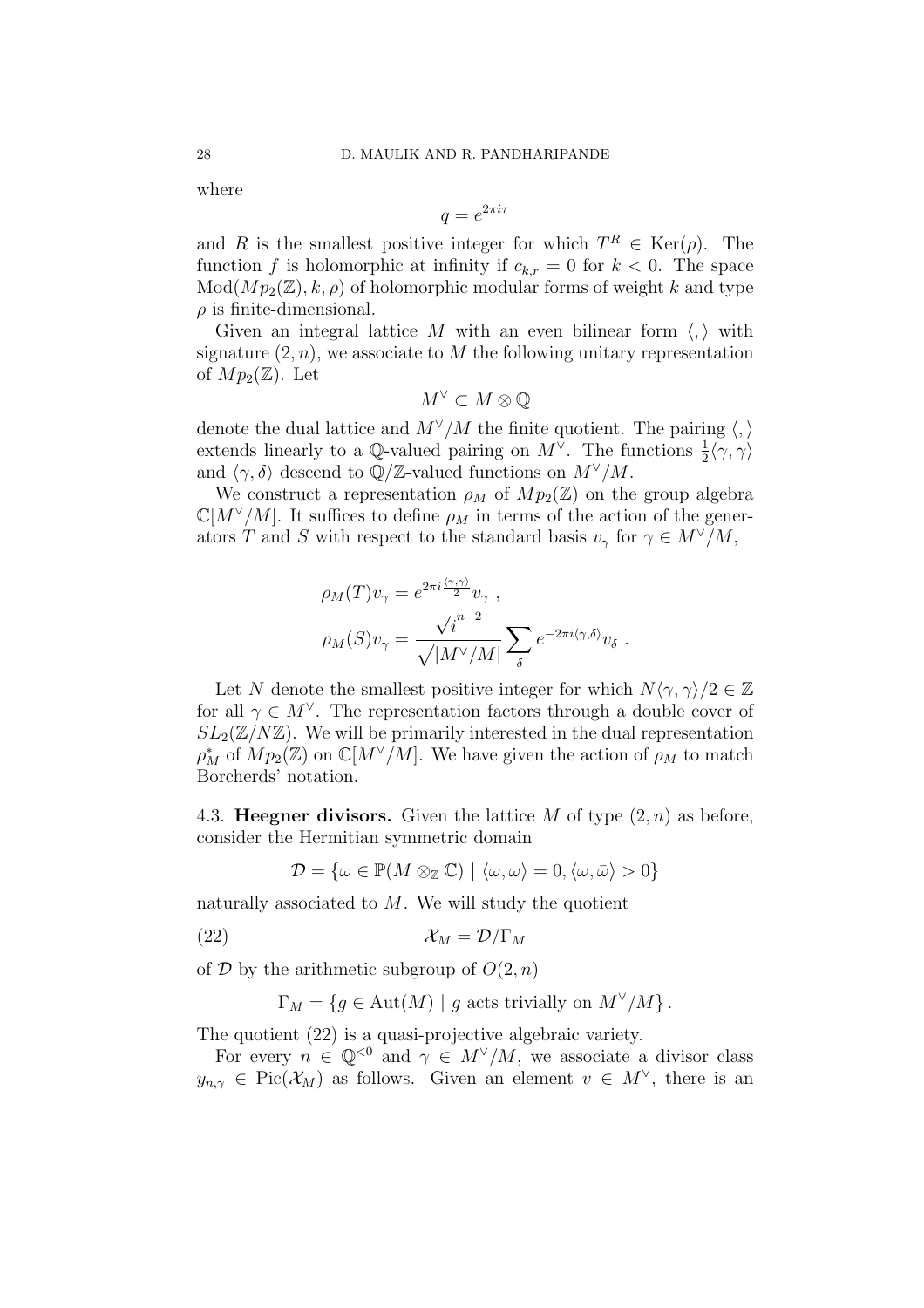associated hyperplane

$$
v^{\perp} = \{ \omega \in \mathcal{D} \mid \langle \omega, v \rangle = 0 \}.
$$

Both  $\langle v, v \rangle$  and the residue class v mod M are invariant under the action of  $\Gamma_M$ . Therefore, if we fix  $n \in \mathbb{Q}$  and  $\gamma \in M^{\vee}/M$ , the set of  $v\in M^\vee$  with

$$
\frac{1}{2}\langle v, v \rangle = n, \ v \equiv \gamma \bmod M
$$

is also  $\Gamma_M$ -invariant. The union over the set of the associated hyperplanes

$$
\sum_{\substack{\frac{1}{2}\langle v, v\rangle = n \\ v \equiv \gamma \bmod M}} v^{\perp}
$$

is  $\Gamma_M$ -invariant and descends to an algebraic divisor

$$
y_{n,\gamma} = \left(\sum_{\frac{1}{2}\langle v,v\rangle = n,\ v\equiv \gamma\bmod M} v^\perp\right)/\Gamma_M.
$$

The  $y_{n,\gamma}$  are the *Heegner divisors* of  $\mathcal{X}_M$ . Because of the symmetry  $v^{\perp} = (-v)^{\perp}$ , there is a redundancy

$$
y_{n,\gamma} = y_{n,-\gamma}
$$

in our notation, and  $y_{n,\gamma}$  is multiplicity 2 everywhere if  $2\gamma \equiv 0 \mod M$ .

In the degenerate case where  $n = 0$ , we have the following prescription. The line bundle  $\mathcal{O}(-1)$  on  $\mathcal{D} \subset \mathbb{P}(M \otimes_{\mathbb{Z}} \mathbb{C})$  admits a natural  $\Gamma_M$ action and therefore descends to a line bundle K on  $\mathcal{X}_M$ . If  $n = 0$  and  $\gamma = 0$ , we set

$$
y_{0,0}=K^*.
$$

If  $n = 0$  and  $\gamma \neq 0$ , we set  $y_{n,\gamma} = 0$ .

We place the Heegner divisors in a formal power series  $\Phi_M(q)$  with coefficients in Pic( $\mathcal{X}_M$ ) ⊗  $\mathbb{C}[M^{\vee}/M]$ . More precisely, we consider the generating function

$$
\Phi(q) = \sum_{n \in \mathbb{Q}^{\geq 0}} \sum_{\gamma \in M^{\vee}/M} y_{-n,\gamma} q^n v_{\gamma} \in \mathrm{Pic}(\mathcal{X}_M)[[q^{1/N}]] \otimes_{\mathbb{Z}} \mathbb{C}[M^{\vee}/M].
$$

The main result of [7] together with the refinement of [41] yield the following Theorem.

**Theorem** ([7],[41]) Let M have signature  $(2, n)$ . The generating function  $\Phi(q)$  is an element of

$$
\mathrm{Pic}(\mathcal{X}_M) \otimes_{\mathbb{Z}} \mathrm{Mod}(Mp_2(\mathbb{Z}), 1 + \frac{n}{2}, \rho_M^*).
$$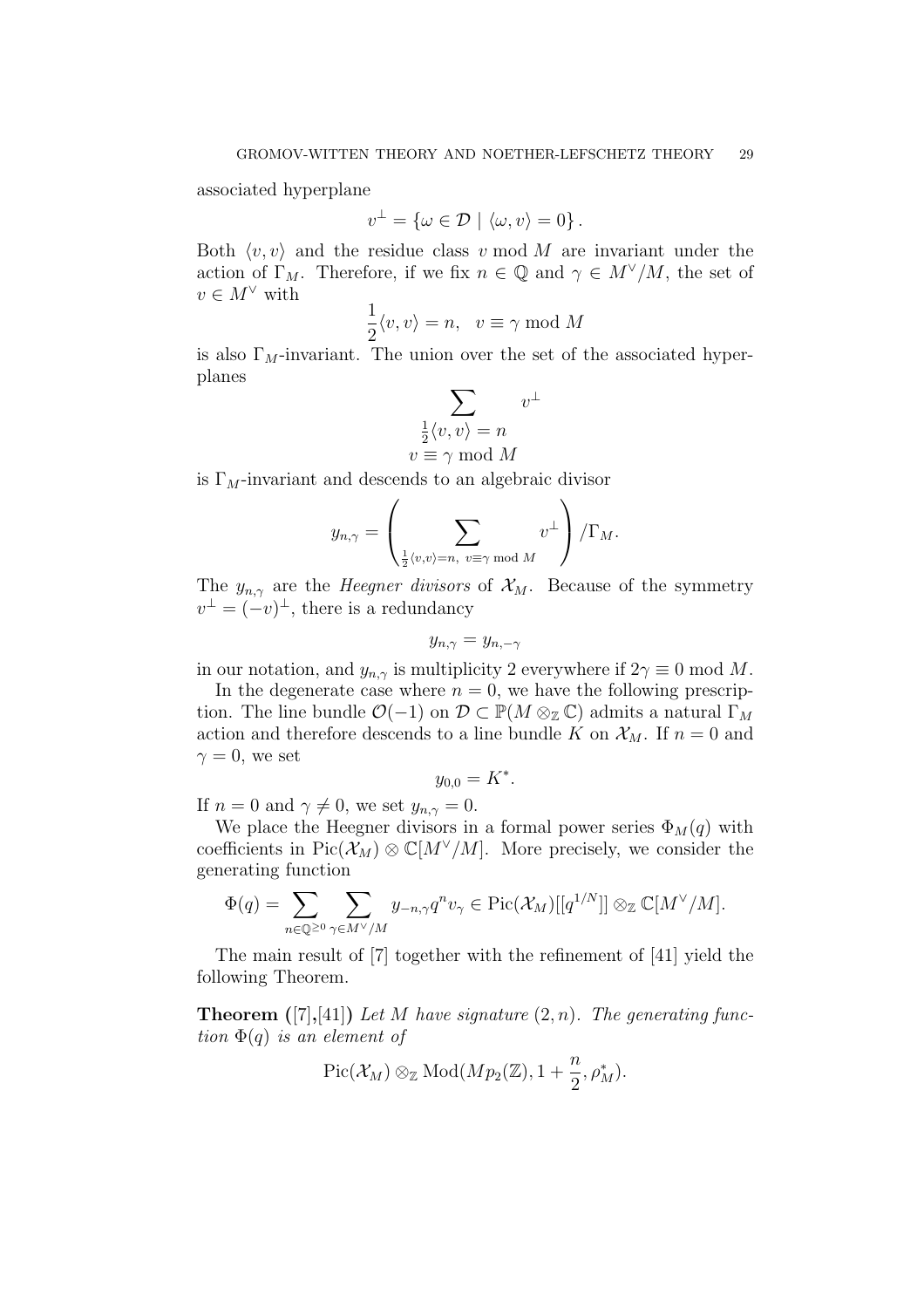As a consequence, given any linear functional

$$
\lambda: \mathrm{Pic}(\mathcal{X}_M) \otimes \mathbb{C} \to \mathbb{C},
$$

the contraction  $\lambda(\Phi_M(q))$  is the Fourier expansion of a vector-valued modular form of weight  $1 + \frac{n}{2}$  and type  $\rho_M^*$ .

Borcherds' proof uses the singular theta lift of [6] to construct automorphic forms on  $\mathcal{X}_M$  starting from vector-valued meromorphic modular forms on the upper half-plane. The zeroes and poles of these automorphic forms lie precisely along the Heegner divisors with multiplicity determined by the singular part of the initial modular form. Each such lifting gives a relation in  $Pic(\mathcal{X}_M)$ . The total collection of relations arising in this way are encoded in the modularity statement.

In [6], Borcherds only shows that  $\Phi_M(q)$  lies in a certain Galois closure of the space of modular forms. For the representations  $\rho$  arising in [6], MacGraw proves in [41] that  $Mod(Mp_2(\mathbb{Z}), k, \rho)$  admits a basis with rational coefficients. Therefore, the Galois closure does not enlarge the space.

4.4. Application to K3 surfaces. Let  $V$  be the rank 22 lattice obtained from the second cohomology of a K3 surface with fixed polarization L of norm l. In order to apply Borcherds' results to the moduli spaces  $\mathcal{M}_l$ , we consider the lattice of signature  $(2, 19)$ 

$$
M = L^{\perp} = \{ v \in V \mid \langle L, v \rangle = 0 \}.
$$

A direct check yields

$$
M \cong \mathbb{Z}w \oplus U^2 \oplus E_8(-1)^2
$$

where  $\langle w, w \rangle = -l$ . Therefore

$$
M^{\vee}/M=\mathbb{Z}/l\mathbb{Z}
$$

and is generated by  $\frac{1}{l}w$ . Here, we will write  $\rho_l$  for the representation  $\rho_M$ .

From the definitions, we find  $Aut(V, L) = \Gamma_M$ , so we have the identification

$$
\mathcal{M}_l=\mathcal{X}_M.
$$

We claim the Heegner divisors correspond precisely to our Noether-Lefschetz divisors.

**Lemma 3.** We have  $D_{h,d} = y_{n,\gamma}$ , where

$$
n = -\frac{\Delta_l(h, d)}{2l} \quad and \quad \gamma \equiv d(\frac{1}{l}w) \bmod M.
$$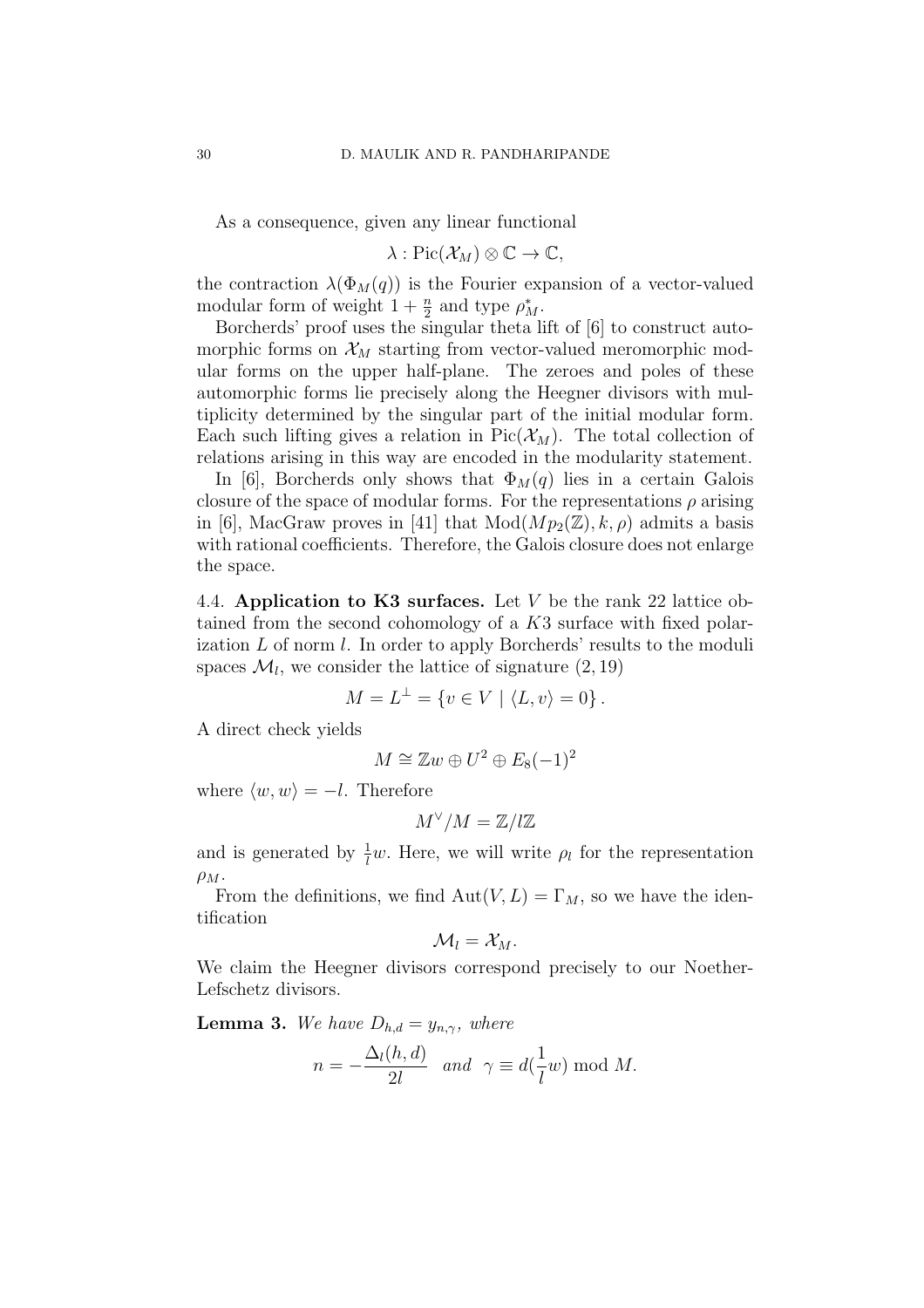.

*Proof.* The Noether-Lefschetz divisor  $D_{h,d}$  is the quotient by  $\Gamma_M$  of the union of hyperplanes

$$
\sum_{\substack{\langle \beta,\, \beta \rangle \,=\, 2h\,-\,2}} \beta^{\perp} \\ \langle L, \beta \rangle = d
$$

It therefore suffices to establish a bijection between the two sets of hyperplanes. Given an element  $\beta \in V$  satisfying

$$
\langle \beta, \beta \rangle = 2h - 2, \ \ \langle \beta, L \rangle = d,
$$

let  $v = \beta - \frac{d}{l}$  $\frac{d}{dt}L \in M \otimes_{\mathbb{Z}} \mathbb{Q}$  be the projection of  $\beta$  to  $M = L^{\perp}$ . A direct calculation shows

$$
\frac{1}{2}\langle v, v \rangle = h - 1 - \frac{d^2}{2l} = -\frac{\Delta_l(h, d)}{2l} ,
$$
  

$$
v \equiv d \cdot (\frac{1}{l}w) \bmod M .
$$

Conversely, given  $v \in M^{\vee}$  satisfying the above conditions,

$$
\beta = v + \frac{d}{l}L
$$

gives the inverse construction. Since  $\beta^{\perp} = v^{\perp}$ , we obtain the result.  $\Box$ 

It is important for our applications that the constant term  $y_{0,0}$  of  $\Phi_M(q)$  matches with the line bundle  $K^*$  from our excess calculation in the proof of Theorem 1. This occurs because automorphic forms can be viewed as sections of powers of  $K^*$  on  $\mathcal{M}_l$ .

Let  $\pi$  be a 1-parameter family of quasi-polarized K3 surfaces of degree l, and let  $\iota$  be the associated morphism to moduli space:

$$
\pi: X \to C,
$$
  

$$
\iota: C \to M_l.
$$

We can apply Borcherds' theorem to the functional on  $Pic(\mathcal{M}_l)$  given by

$$
D \mapsto \int_C \iota^* D.
$$

Corollary 3. There is a vector-valued modular form of weight 21/2 and type  $\rho_l^*,$ 

$$
\Phi^{\pi}(q) = \sum_{r=0}^{l-1} \Phi_r^{\pi}(q) v_r \in \mathbb{C}[[q^{1/2l}]] \otimes \mathbb{C}[\mathbb{Z}/l\mathbb{Z}],
$$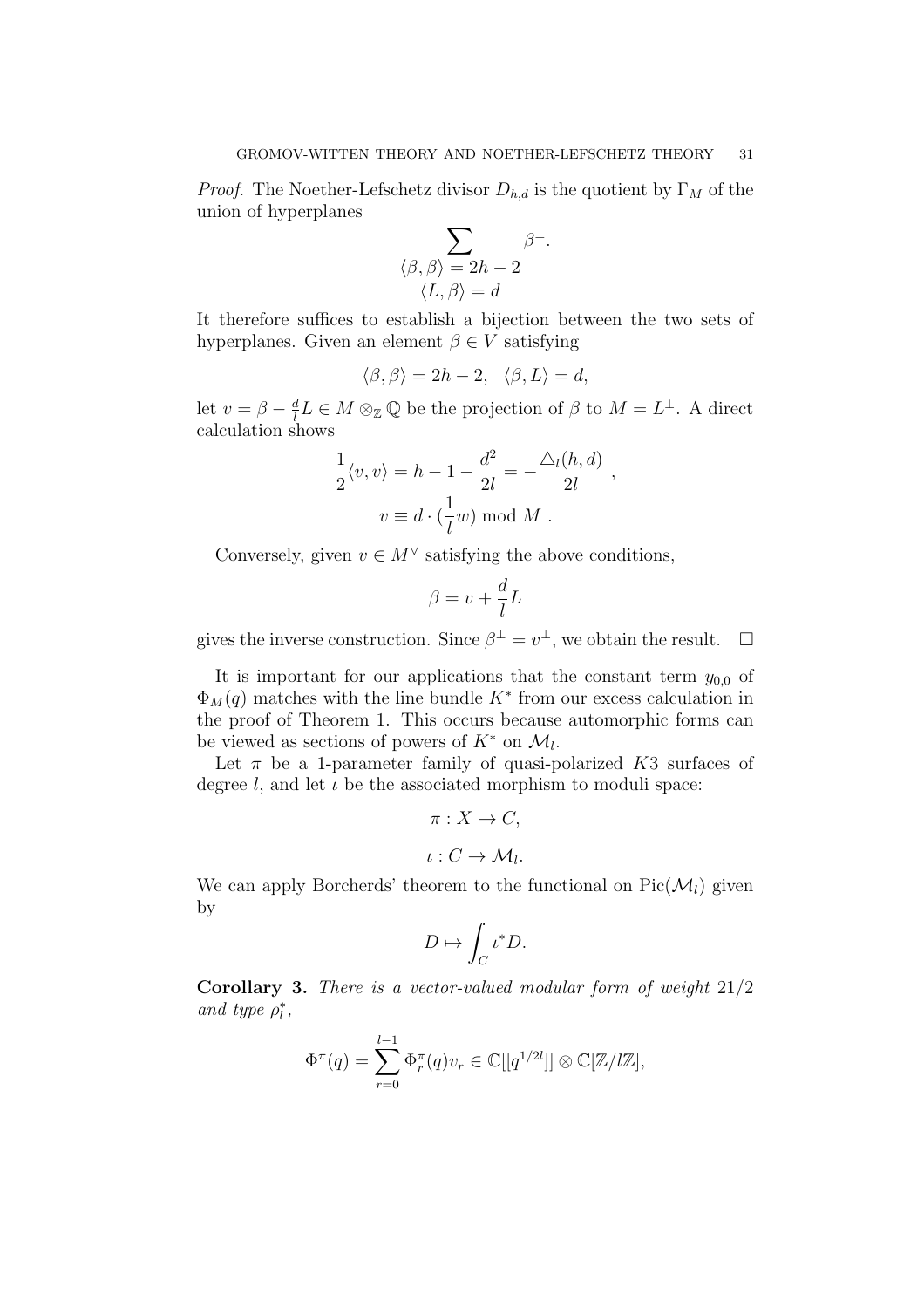with nonzero coefficients determined by the equality

$$
NL_{h,d}^{\pi} = \Phi_r^{\pi} \left[ \frac{\Delta_l(h,d)}{2l} \right]
$$

where  $r \equiv d \bmod l$ .

4.5. Quartic K3 surfaces. We now apply Borcherds' modularity to the study of K3 surfaces of degree 4. If  $l = 4$ , the isomorphism class of a rank two lattice  $(L, v)$  with primitive polarization  $\langle v, v \rangle = l$  is determined only by the discriminant  $\Delta$ .

Given a 1-parameter family  $\pi : X \to C$  of quasi-polarized K3 surfaces of degree 4, we have the generating function

$$
\Phi^{\pi}(q) = \Phi_0^{\pi}(q)v_0 + \Phi_1^{\pi}(q)v_1 + \Phi_2^{\pi}(q)v_2 + \Phi_3^{\pi}(q)v_3
$$

which is a modular form of weight  $21/2$  and type  $\rho_4^*$  by Corollary 3. Consider the scalar-valued power series

$$
\phi^{\pi}(q) = \Phi_0^{\pi}(q) + \frac{1}{2}\Phi_1^{\pi}(q) + \Phi_2^{\pi}(q) + \frac{1}{2}\Phi_3^{\pi}(q).
$$

By chasing definitions, we see  $\phi^{\pi}(q)$  has the following property:

(23) 
$$
NL_{h,d}^{\pi} = \phi^{\pi} \left[ \frac{\Delta_4(h,d)}{8} \right]
$$

The factor of  $1/2$  is included to correct for the redundancy

$$
\Phi_1^{\pi}(q) = \Phi_3^{\pi}(q).
$$

.

**Proposition 5.** The function  $\phi^{\pi}(q)$  is a homogeneous polynomial of degree 21 in

$$
A = \sum_{n \in \mathbb{Z}} q^{\frac{n^2}{8}} \quad \text{and} \quad B = \sum_{n \in \mathbb{Z}} (-1)^n q^{\frac{n^2}{8}}.
$$

*Proof.* While the vector  $\Phi^{\pi}(q)$  is modular with respect to the full metaplectic group,  $\phi^{\pi}(q)$  is a priori only modular with respect to the subgroup  $\Gamma(8) = \text{Ker}(\rho_4^*)$ . However, we can write  $\phi^{\pi}(q)$  as a sum

$$
\phi^{\pi}(q) = \frac{3}{4}\phi_{+}(q) + \frac{1}{4}\phi_{-}(q)
$$

where

$$
\phi_+(q) = \Phi_0^{\pi}(q) + \Phi_1^{\pi}(q) + \Phi_2^{\pi}(q) + \Phi_3^{\pi}(q),
$$
  

$$
\phi_-(q) = \Phi_0^{\pi}(q) - \Phi_1^{\pi}(q) + \Phi_2^{\pi}(q) - \Phi_3^{\pi}(q).
$$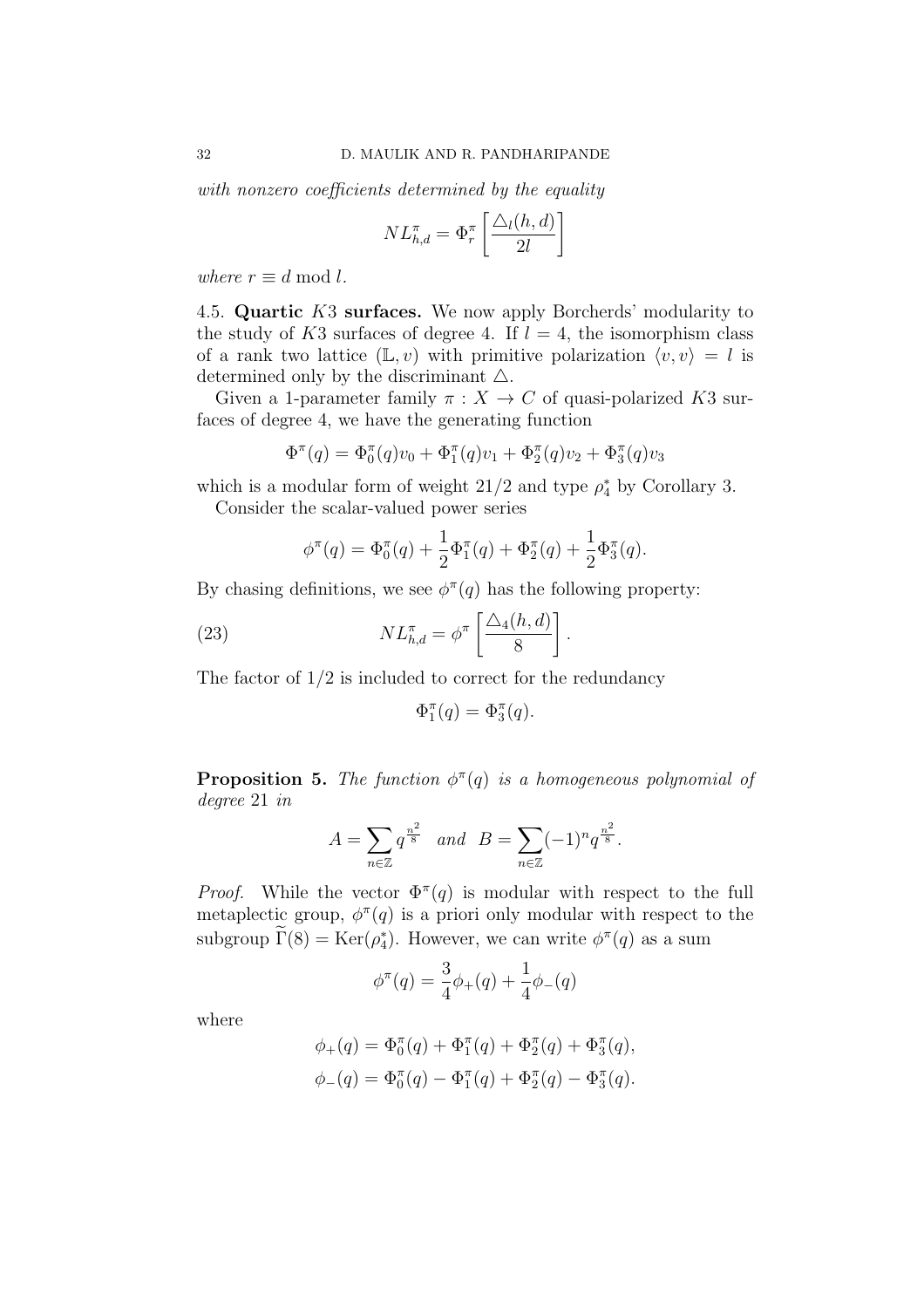Consider the congruence subgroup of  $SL_2(\mathbb{Z})$ 

$$
\Gamma^{0}(8) = \left\{ \begin{pmatrix} a & b \\ c & d \end{pmatrix} \in SL_2(\mathbb{Z}) \mid b \equiv 0 \mod 8 \right\}.
$$

A direct calculation of the representation  $\rho_4^*$  shows that  $\phi_+(q)$  and  $\phi_-(q)$  are modular forms of weight 21/2 with respect to

$$
\widetilde{\Gamma}^0(8) = \left\{ (A, \phi) \in Mp_2(\mathbb{Z}) \mid A \in \Gamma^0(8) \right\}
$$

and distinct characters

$$
\chi_+, \chi_- : \widetilde{\Gamma}^0(8) \to \mathbb{C}^*.
$$

Moreover, A and B are modular forms of weight  $1/2$  with respect to  $\Gamma^{0}(8)$  and the same characters  $\chi_{+}$  and  $\chi_{-}$  respectively.

We will not describe  $\chi_{\pm}$  explicitly. While they are distinct, their squares are equal and  $\chi = \chi^2_+ = \chi^2_-$  descends to a character

$$
\chi : \Gamma^0(8) \to \mathbb{C}^*.
$$

The character  $\chi$  is specified completely by the following evaluations:

$$
\chi(\Gamma^1(8)) = 1, \ \chi\begin{pmatrix} -1 & 0 \\ 0 & -1 \end{pmatrix} = -1, \ \chi\begin{pmatrix} 3 & 8 \\ 1 & 3 \end{pmatrix} = -1
$$

where

$$
\Gamma^{1}(8) = \left\{ \begin{pmatrix} a & b \\ c & d \end{pmatrix} \in SL_2(\mathbb{Z}) \mid b \equiv 0 \bmod 8, a \equiv d \equiv 1 \bmod 8 \right\}.
$$

Consider the space  $Mod(\Gamma^{0}(8), 11, \chi)$  of holomorphic modular forms of weight 11 and type  $\chi$ . The space Mod( $\Gamma^{0}(8)$ , 11,  $\chi$ ) is 12-dimensional space with basis

$$
A^{22}, A^{20}B^2, \cdots, A^2B^{20}, B^{22}.
$$

Both  $\phi_{+}(q) \cdot A$  and  $\phi_{-}(q) \cdot B$  lie in Mod( $\Gamma^{0}(8)$ , 11,  $\chi$ ). Since  $A^{22}/B$  and  $B^{22}/A$  are not holomorphic at the boundary, we conclude  $\phi_{+}(q)$  are each homogeneous polynomials of degree 21 in A and B and therefore so is  $\phi^{\pi}$  $(q)$ .

#### 5. Lefschetz pencil of quartics

5.1. Quartics. A general Lefschetz pencil of quartics can be viewed as a hypersurface of type  $(4, 1)$ ,

(24) 
$$
\pi: X_{4,1} \subset \mathbb{P}^3 \times \mathbb{P}^1 \to \mathbb{P}^1
$$

where the last projection is onto the second factor. Unfortunately,  $\pi$ contains 108 nodal fibers, so the family (24) does not fit the specifications of Section 1.2.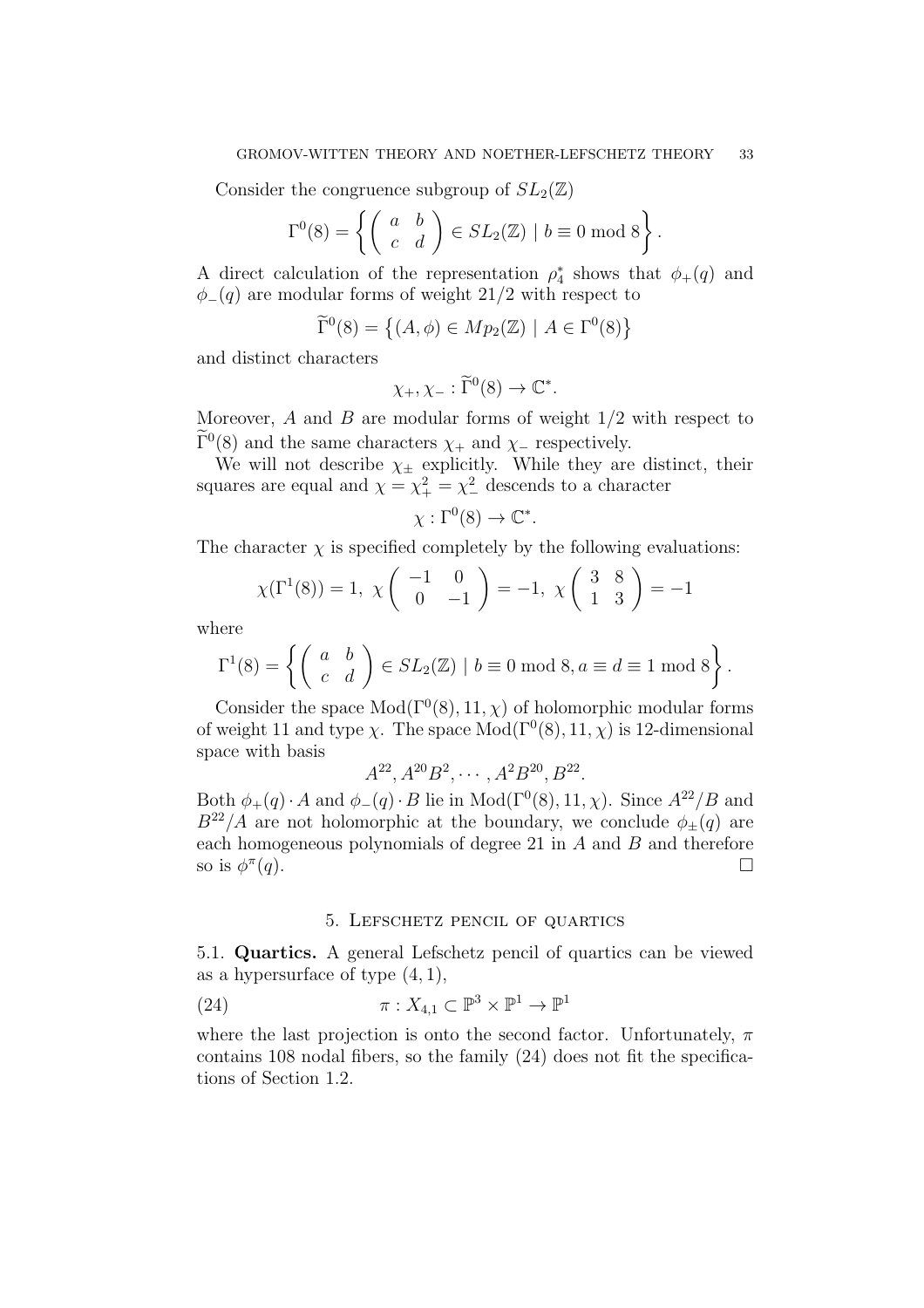A family of quasi-polarized K3 surfaces of degree 4 can be obtained from the Lefschetz pencil  $\pi$  by the following construction. Let

(25) 
$$
\epsilon: C_{53} \xrightarrow{2-1} \mathbb{P}^1
$$

be the genus 53 hyperelliptic curve branched over the 108 points of  $\mathbb{P}^1$ corresponding to the nodal fibers of  $\pi$ . The family

$$
\epsilon^*(X_{4,1})\to C_{53}
$$

has 3-fold double point singularities over the 108 nodes of the fibers of the original family  $\pi$ . Let

$$
\widetilde{\pi}: \widetilde{X} \to C_{53}
$$

be obtained from a small resolution

$$
\widetilde{X} \to \epsilon^*(X_{4,1}).
$$

Then,  $\tilde{\pi}$  is easily seen to be a family of quasi-polarized K3 surfaces of degree 4. The quasi-polarization is the pull-back of  $\mathcal{O}_{\mathbb{P}^3}(1)$ .

5.2. Invariants. The Noether-Lefschetz numbers are defined in Section 1 only for the family  $\widetilde{\pi}$ . However, for convenience, we define

$$
NL_{g,d}^{\pi} = \frac{1}{2} NL_{g,d}^{\widetilde{\pi}}.
$$

Instead of a curve class  $\gamma$ , the degree d against the polarization is taken as the second subscript.

The family  $\tilde{\pi}$  may be viewed as twice the Lefschetz pencil of quartics. Let

$$
\pi_{4,2}: X_{4,2} \subset \mathbb{P}^3 \times \mathbb{P}^1 \to \mathbb{P}^1
$$

be the family obtained from a nonsingular Calabi-Yau hypersurface. The family  $\pi_{4,2}$  may also be viewed as twice the Lefschetz pencil.

# Lemma 4.  $n_{g,d}^{\widetilde{X}} = n_{g,d}^{X_{4,2}}$ .

Proof. It suffices to prove the analogous statement for Gromov-Witten invariants. Consider the degeneration of  $X_{4,2}$  to the union

$$
X_{4,1} \cup_{K3} X_{4,1}
$$

of two  $(4, 1)$  hypersurfaces along a smooth K3 surface. The degeneration formula of [32, 33] implies

$$
N_{g,d}^{X_{4,2}} = 2N_{g,d}^{X_{4,1}/K3}
$$

where the latter term denotes the Gromov-Witten theory of  $X_{4,1}$  relative to the K3 fiber. Since the Gromov-Witten theory of  $K3 \times \mathbb{P}^1$ vanishes, the trivial degeneration

$$
X_{4,1}\cup_{K3}(K3\times\mathbb{P}^1)
$$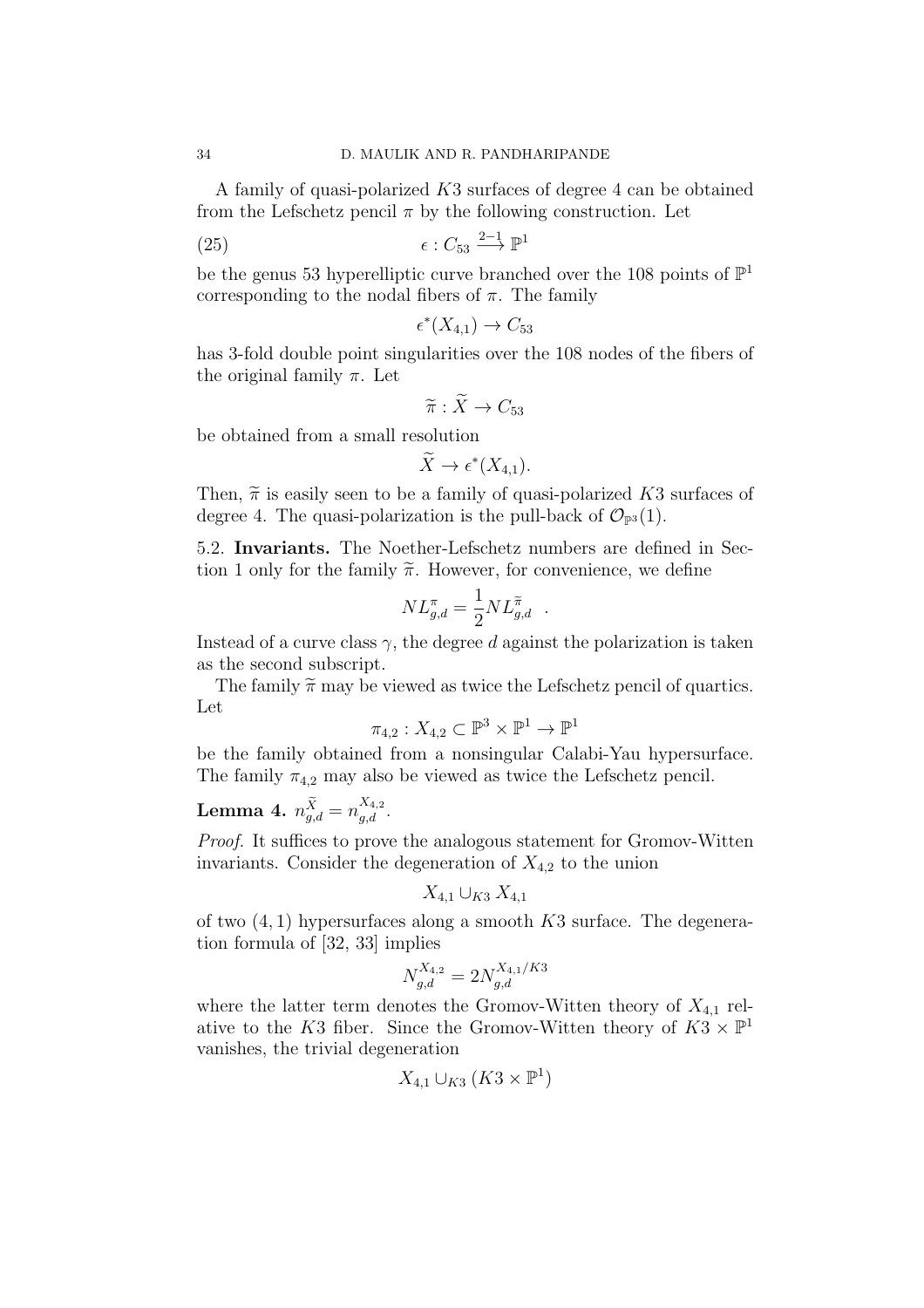yields the equality of relative and absolute invariants

$$
N_{g,d}^{X_{4,1}} = N_{g,d}^{X_{4,1}/K3}.
$$

To study the small resolution  $\tilde{\pi}$ , consider the family of double covers

$$
\epsilon_t: C_t \mapsto \mathbb{P}^1
$$

ramified at 108 generic points which specializes to our particular double cover (25) as  $t \to 0$ . The behavior of Gromov-Witten theory in the conifold transition from

$$
X_t = \epsilon_t^*(X_{4,1})
$$

to  $\tilde{X}$  has been calculated by Li and Ruan [32]:

$$
N_{g,d}^{\widetilde{X}} = N_{g,d}^{X_t}.
$$

By degenerating the base  $C_t$  to two copies of  $\mathbb{P}^1$ , we have a degeneration of  $X_t$  to two copies of  $X_{4,1}$  attached at 54 smooth K3 fibers. As before, we apply the degeneration formula and the identification of relative and absolute invariants to obtain the equality

$$
N_{g,d}^{\tilde{X}} = N_{g,d}^{X_t} = 2N_{g,d}^{X_{4,1}} = N_{g,d}^{X_{4,2}}.
$$

Instead of studying the Gromov-Witten invariants of  $\widetilde{X}$ , we may study the Gromov-Witten invariants of  $X_{4,2}$ .

#### 5.3. Mirror symmetry.

5.3.1. Overview. The genus 0 invariants of  $X_{4,2}$  are determined from hypergeometric series by the mirror transformation. The mirror formulas of Candelas, de la Ossa, Green, and Parkes [11] have been proven mathematically in many settings [17, 18, 35]. In particular, the case of  $X_{4,2}$  is understood rigorously. We follow the notation of [43].

5.3.2. Potential. Let the variables  $T_1, T_2$  correspond to the hyperplane classes

$$
H_1 \subset \mathbb{P}^3, \quad H_2 \subset \mathbb{P}^1
$$

respectively. The genus 0 potential of  $X_{4,2}$  for classes restricted from  $\mathbb{P}^3 \times \mathbb{P}^1$  is

$$
\mathcal{F}(T_1, T_2) = \frac{1}{3}T_1^3 + 2T_1^2T_2 + \sum_{d_1, d_2 \ge 0, (d_1, d_2) \ne (0, 0)} N_{0, (d_1, d_2)}^{X_{4,2}} e^{d_1 T_1} e^{d_2 T_2}
$$

where we follow the Gromov-Witten notation of Section 2. The curve class  $(d_1, d_2)$  is not a fiber class for  $\pi^{4.2}$  if  $d_2 > 0$ .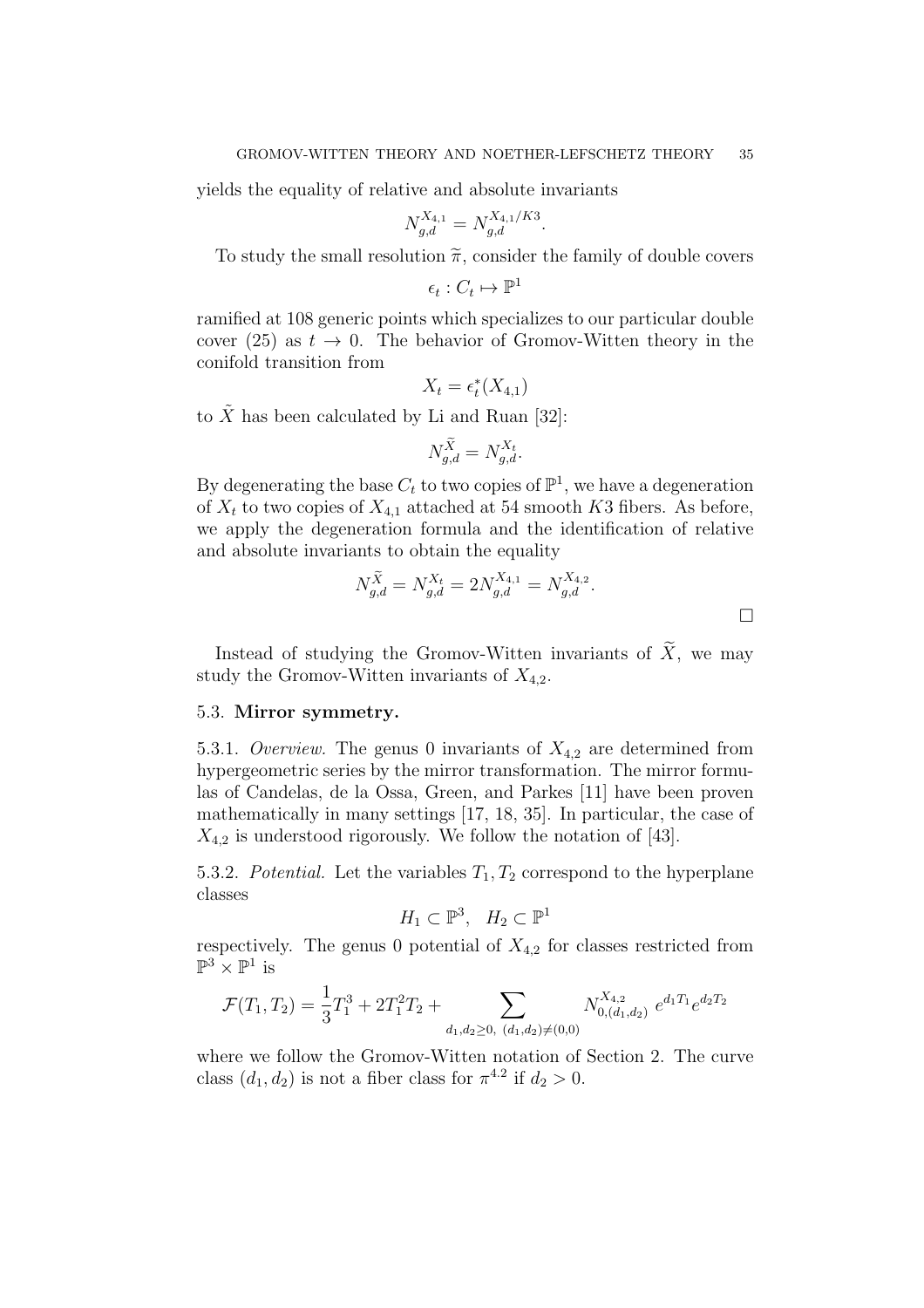5.3.3. Hypergeometric series. Let  $t_1, t_2$  be new variables. Define the hypergeometric series  $I_{i,j}(t_1, t_2)$  by

$$
\sum_{i=0}^{3} \sum_{j=0}^{1} I_{i,j}(t_1, t_2) H_1^i H_2^j =
$$
\n
$$
\sum_{d_1, d_2 \ge 0} e^{(H_1 + d_1)t_1} e^{(H_2 + d_2)t_2} \frac{\Pi_{r=0}^{4d_1 + 2d_2} (4H_1 + 2H_2 + r)}{\Pi_{r=1}^{d_1} (H_1 + r)^4 \Pi_{r=1}^{d_2} (H_2 + r)^2}.
$$

The right side, taken mod  $H_1^4$  and  $H_2^2$ , is valued in  $H^*(\mathbb{P}^3 \times \mathbb{P}^1, \mathbb{Q})$ . Formally,

$$
I_{i,j}(t_1, t_2) \in \mathbb{Q}[[t_1, e^{t_1}, t_2, e^{t_2}]].
$$

The functions  $I_{i,j}(t)$  form a solution of the Picard-Fuchs differential equation associated to the mirror geometry.

5.3.4. Mirror transformation. The mirror transformation is defined using two auxiliary functions. Let

$$
F(e^{t_1}, e^{t_2}) = \sum_{d_1=0}^{\infty} \sum_{d_2=0}^{\infty} e^{d_1 t_1} e^{d_2 t_2} \frac{(4d_1 + 2d_2)!}{(d_1!)^4 (d_2!)^2},
$$

and let

$$
G_{a,b}(e^{t_1}, e^{t_2}) = \sum_{d_1=0}^{\infty} \sum_{d_2=0}^{\infty} e^{d_1 t_1} e^{d_2 t_2} \frac{(4d_1 + 2d_2)!}{(d_1!)^4 (d_2!)^2} \left( \sum_{r=1}^{ad_1 + bd_2} \frac{1}{r} \right)
$$

for  $a, b \geq 0$ .

The mirror transformation relating the variables  $T_i$  and  $t_i$  is determined by the following equations:

$$
T_1 = t_1 + \frac{4(G_{4,2}(e^{t_1}, e^{t_2}) - G_{1,0}(e^{t_1}, e^{t_2}))}{F(e^{t_1}, e^{t_2})},
$$
  

$$
T_2 = t_2 + \frac{2(G_{4,2}(e^{t_1}, e^{t_2}) - G_{0,1}(e^{t_1}, e^{t_2}))}{F(e^{t_1}, e^{t_2})}.
$$

Exponentiation yields

$$
e^{T_1} = e^{t_1} \cdot \exp\left(\frac{4(G_{4,2}(e^{t_1}, e^{t_2}) - G_{1,0}(e^{t_1}, e^{t_2}))}{F(e^{t_1}, e^{t_2})}\right),
$$
  

$$
e^{T_2} = e^{t_2} \cdot \exp\left(\frac{2(G_{4,2}(e^{t_1}, e^{t_2}) - G_{0,1}(e^{t_1}, e^{t_2}))}{F(e^{t_1}, e^{t_2})}\right).
$$

Together, the above four equations define a change of variables from formal series in  $T_1, e^{T_1}, T_2, e^{T_2}$  to formal series in  $t_1, e^{t_1}, t_2, e^{t_2}$ . The mirror transformation is easily seen to be invertible.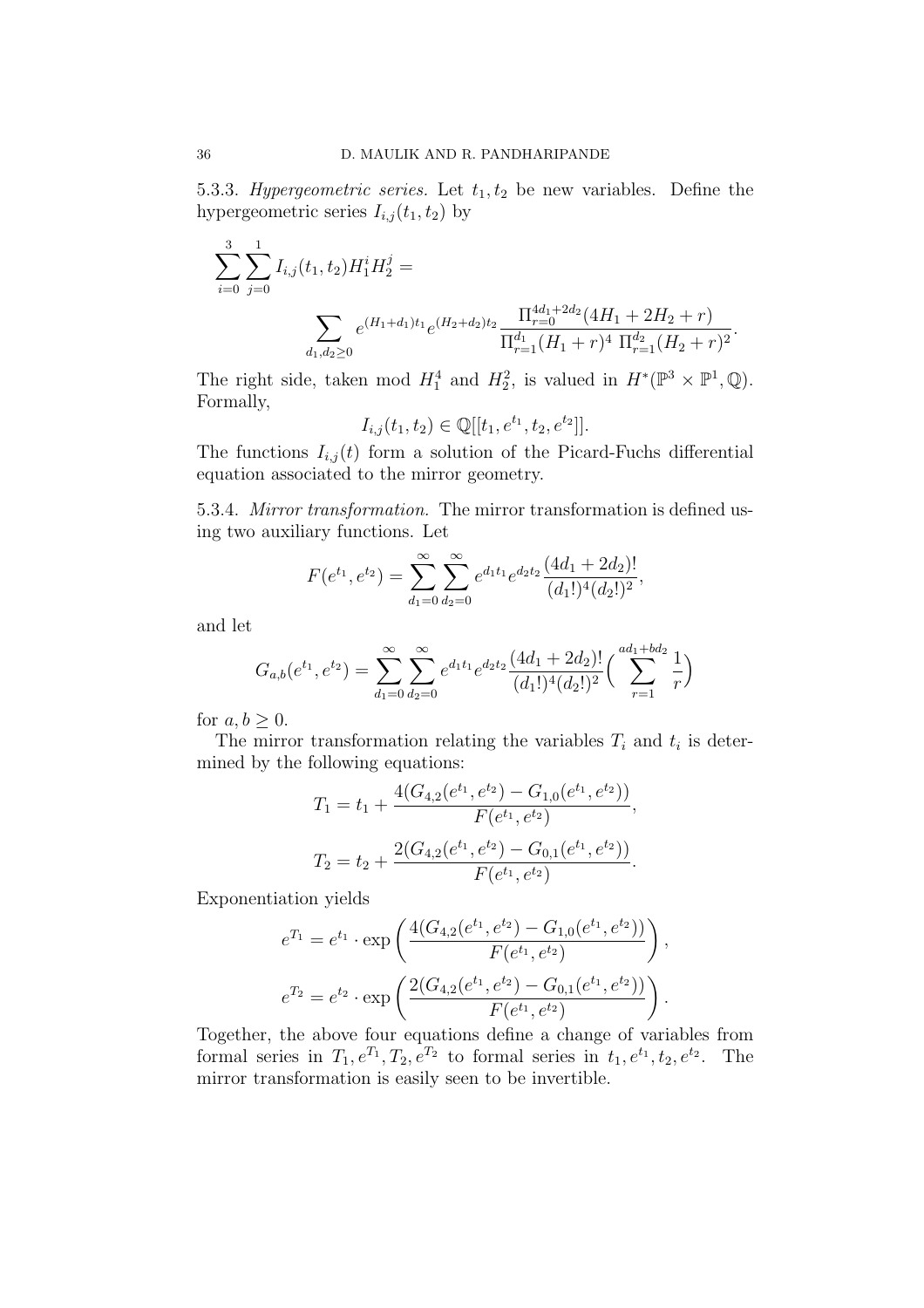5.3.5. Genus 0 invariants. The genus 0 potential  $\mathcal F$  is determined by mirror symmetry,

$$
\mathcal{F}(T_1(t_1, t_2), T_2(t_1, t_2)) =
$$
\n
$$
\left(\frac{2I_{1,1} - I_{2,0}}{I_{1,0}}\right) \left(\frac{I_{3,0}}{I_{1,0}}\right) + 2\left(\frac{I_{2,0}}{I_{1,0}}\right) \left(\frac{I_{2,1}}{I_{1,0}}\right) - 2\left(\frac{I_{3,1}}{I_{1,0}}\right).
$$

The arguments of the functions on the right side are understood to be  $t_1$  and  $t_2$ . The genus 0 BPS states  $n_{0,d}^{X_{4,2}}$  are determined by  $\mathcal{F}$ .

5.4. Proof of Theorem 2. Consider twice the Lefschetz pencil of quartics

$$
\widetilde{\pi}: X \to C_{53}.
$$

Corollary 1 in genus 0 is

(26) 
$$
n_{0,d}^{\tilde{X}} = \sum_{h=0}^{\infty} r_{0,h} \cdot NL_{h,d}^{\tilde{\pi}}.
$$

We now solve for the Noether-Lefschetz numbers of  $\tilde{\pi}$ . By (23),

$$
NL^{\widetilde{\pi}}_{h,d} = \phi^{\widetilde{\pi}} \left[ \frac{\triangle_4(h,d)}{8} \right]
$$

where  $\phi^{\tilde{\pi}}(q)$  is a homogeneous polynomial of degree 21 in A and B. We need only 22 equations to determine  $\phi^{\tilde{\pi}}(q)$ . Using the mirror symmetry calculation of  $n_{0,d}^X$ , equation (26) provides infinitely many relations. In particular,  $\phi^{\tilde{\pi}}(q)$  is easily determined by linear algebra.

The precise formula for  $\phi^{\tilde{\pi}}$  is 2 $\Theta$  where  $\Theta$  is given in Section 0.6 since  $\tilde{\pi}$  is twice the Lefschetz pencil of quartics. The modular form  $\Theta$  was first computed in [26].

5.5. Modular identity. Equation (26) may be viewed as a rather intricate relation between hypergeometric functions (after mirror transformation) on the left and modular forms on the right. Let

$$
\mathcal{G}(q) = -\frac{2}{q} + 168 + \sum_{d \ge 1} n_{0,d}^{X_{4,2}} q^{\frac{d^2}{8}}
$$

be the generating function determined by the property

$$
\sum_{d=1}^{\infty} \sum_{k=1}^{\infty} n_{0,d}^{X_{4,2}} \frac{1}{k^3} e^{dkT_1} = \left( \mathcal{F}(T_1, T_2) - \frac{1}{3} T_1^3 - 2T_1^2 T_2 \right) \Big|_{e^{T_2}=0}
$$

where  $\mathcal F$  is determined as above.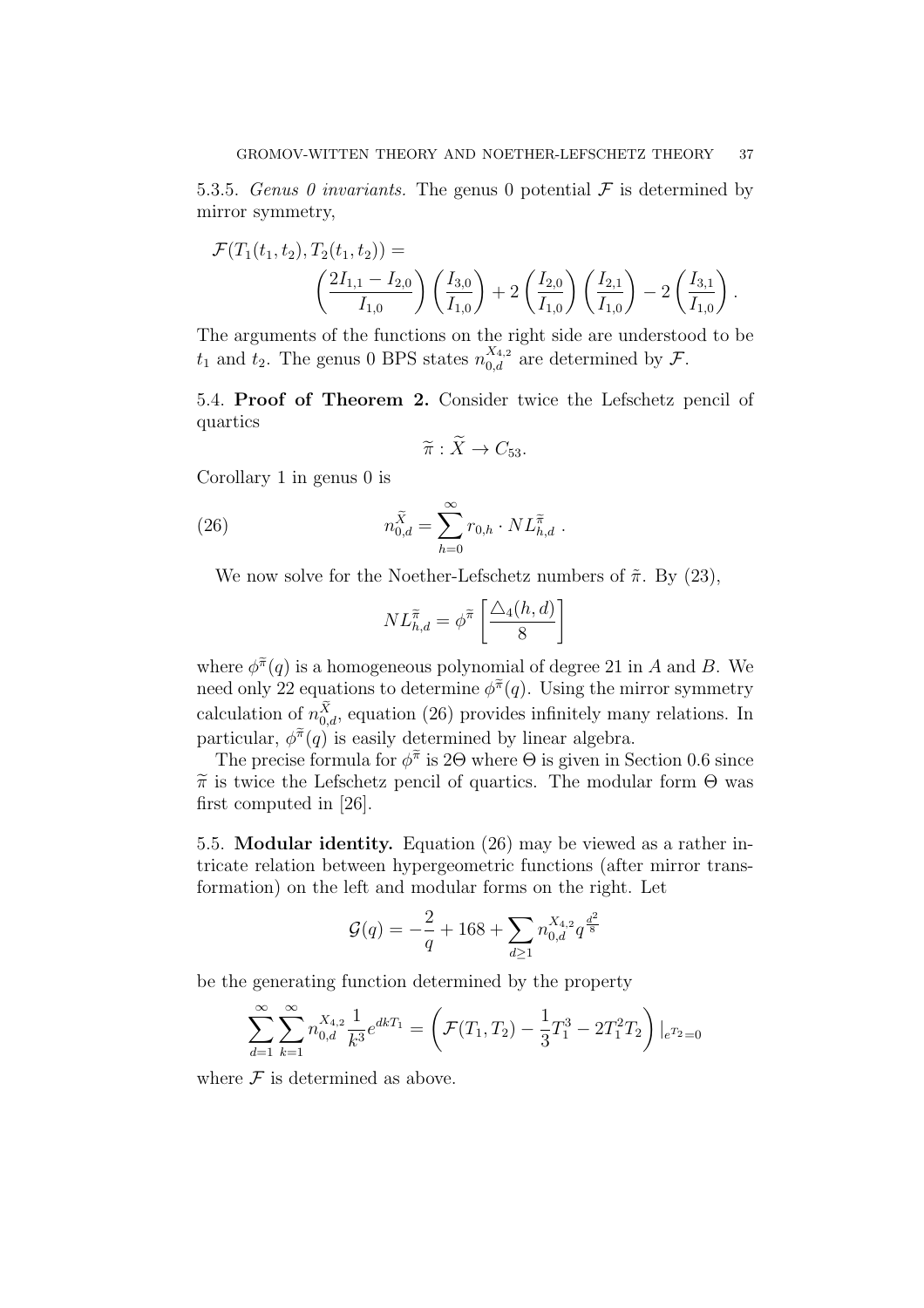Corollary 4. We have the equality

$$
\mathcal{G}(q) = 2 \frac{\Theta(q)}{\Delta(q)} ,
$$

where  $\Theta(q)$  is given in Section 0.6 and

$$
\Delta(q) = q \prod_{n=1}^{\infty} (1 - q^n)^{24} .
$$

Such relations are produced by Theorem 1 for many classical examples. For any 1-parameter family of K3 surfaces obtained via a toric complete intersection, there is an associated identity of special functions. The relation obtained from the STU model studied in [27] is the Harvey-Moore identity. In fact, the Harvey-Moore identity is the only one for which a direct proof (avoiding Theorem 1) is known. The proof is due to Zagier and can be found in [27].

5.6. Proof of Corollary 2. Let  $\pi$  be the Lefschetz pencil of quartic K3 surfaces. The difference between  $NL^{\pi}_{h,d}$  and the degree of

$$
\overline{\mathcal{D}}_{h,d} \subset \mathbb{P}(\operatorname{Sym}^4(V^*))
$$

is simply the contribution of the nodal quartics. The nodal quartics contribute to  $NL^{\pi}_{h,d}$  but not the hypersurface  $\overline{\mathcal{D}}_{h,d}$ .

Using the relation  $NL_{h,d}^{\pi} = \frac{1}{2} NL_{h,d}^{\pi}$ , we can study instead the doubled family. The Picard lattice of each of the 108 fibers of  $\tilde{\pi}$  corresponding to the original nodal fibers of  $\pi$  is

$$
(27) \qquad \qquad \left(\begin{array}{cc} 4 & 0 \\ 0 & -2 \end{array}\right).
$$

We use here the genericity of the Lefschetz pencil  $\pi$ .

The equation  $\langle \beta, L \rangle = d$  is solvable in the lattice (27) if and only if d is divisible by 4. Then,  $\langle \beta, \beta \rangle = 2h - 2$  is solvable if and only if

$$
4(\frac{d}{4})^2 - 2n^2 = 2h - 2
$$

in which case there are two solutions. In the solvable cases,

$$
\Delta_4(h, d) = 8n^2.
$$

Hence, the contribution of the nodal fiber to the Noether-Lefschetz numbers of  $\widetilde{\pi}$  is

$$
\Psi(q) = 108 \cdot 2 \sum_{n>0} q^{n^2}.
$$

The Corollary follows by halving.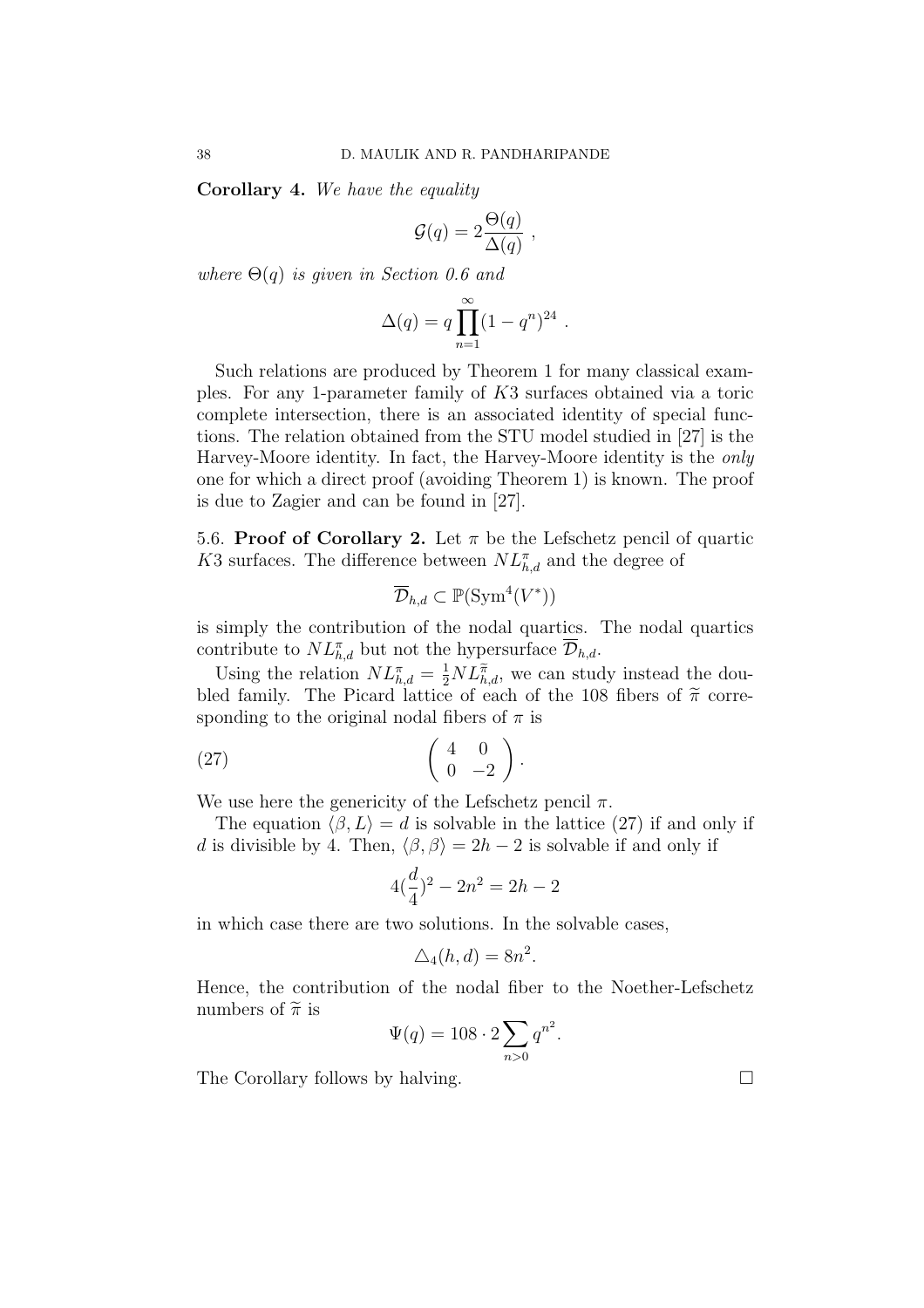#### 6. Direct Noether-Lefschetz calculations

6.1. Overview. We apply Corollary 3 to directly study  $K3$  surfaces of low degree via a more sophisticated approach to modular forms. The key idea is to construct a basis of the space of vector-valued modular forms of Corollary 3 instead of working with the much larger space of scalar-valued modular forms as in Section 4.5. For many classical families, the dimensions of the associated spaces of vector-valued modular forms are very small. The Noether-Lefschetz numbers can often be specified by a few classical calculations. In particular, we see another derivation of Theorem 2.

6.2. Rankin-Cohen brackets. Since each component of a vectorvalued modular form is a half-weight modular form of level 2l, we can use a basis of the latter to construct all vector-valued modular forms. In practice, however, the method is tedius since the dimensions of the spaces of scalar-valued modular forms are much larger. We will instead apply the following shortcut for low degree K3 surfaces.

Let  $f(q)$  and  $g(q)$  be scalar-valued level N modular forms on the upper-half plane  $H$  of weights  $k_1$  and  $k_2$  respectively. For each integer  $n \geq 0$ , the *n*-th Rankin-Cohen bracket is a bilinear differential operator defined by the expression

$$
[f(q), g(q)]_n = \sum_{r=0}^n (-1)^r \binom{n+k_1-1}{n-r} \binom{n+k_2-1}{r} f^{(r)}(q) \cdot g^{(n-r)}(q),
$$

where  $f^{(r)}$  denote r applications of the differential operator

$$
\frac{d}{d\tau} = q \frac{d}{dq} .
$$

For  $n = 0$ , the 0-th bracket is just multiplication.

The key feature of Rankin-Cohen brackets is the preservation of modularity. Suppose we are given a representation  $\rho$  of  $Mp_2(\mathbb{Z})$  on V, a modular form  $f \in Mod(Mp_2(\mathbb{Z}), k_1, \rho)$  of weight  $k_1$  and type  $\rho$ , and a scalar-valued modular form  $g \in Mod(SL_2(\mathbb{Z}), k_2)$  of weight  $k_2$  and level 1. Let

$$
f(q) = \sum_{\gamma} f_{\gamma}(q) v_{\gamma} \in V
$$

denote the decomposition of  $f$  into components with respect to some basis of V. For each integer  $n \geq 0$ , the Rankin-Cohen bracket is a holomorphic function on  $\mathcal H$  with values in V defined by

$$
[f,g]_n(q) = \sum_{\gamma} [f_{\gamma}(q), g(q)]_n v_{\gamma}.
$$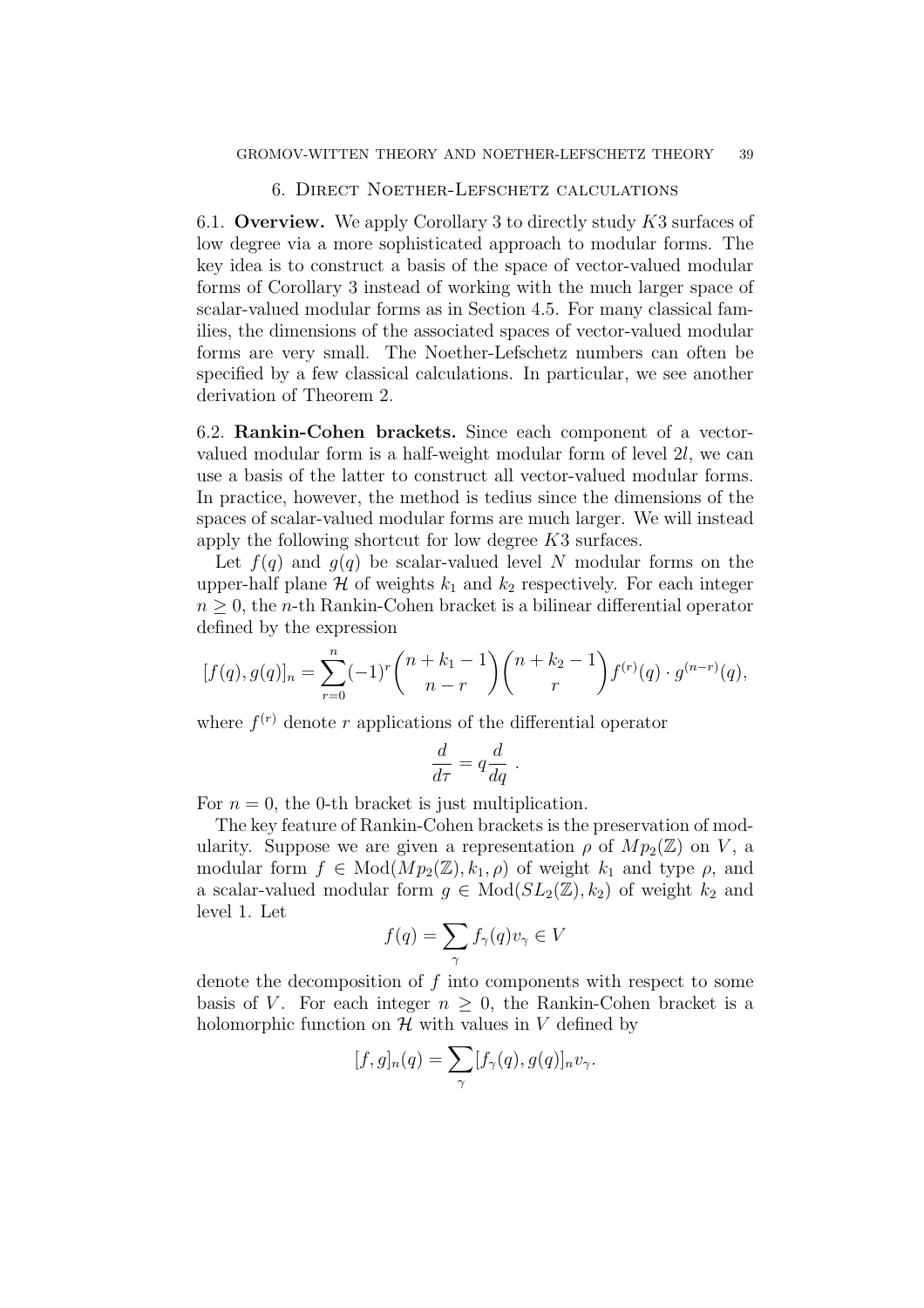We then have the following result.

Lemma 5.  $[f, g]_n(q) \in Mod(Mp_2(\mathbb{Z}), k_1 + k_2 + 2n, \rho)$ .

Proof. For scalar-valued modular forms, a proof is given in [53]. Since q is scalar-valued and level 1, the same argument translates to the vector-valued context without change.

6.3. Bases of modular forms. Following the notation of Corollary 3, we now look for modular forms of weight  $21/2$  and type  $\rho_l^*$  for even

 $l = 2, 4, 6, 8$ .

From the dimension formula given in Section 7 below,

$$
\dim(\operatorname{Mod}(Mp_2(\mathbb{Z}),21/2,\rho_l^*))=2,3,4,5
$$

for  $l = 2, 4, 6, 8$  respectively. We are only interested<sup>11</sup> in the subspace

$$
\operatorname{Mod}_0(Mp_2(\mathbb{Z}),21/2,\rho_l^*)
$$

of forms  $\sum f_i(q)v_i$  where  $f_r(q)$  is a cusp form for  $r \neq 0$ . In the  $l = 8$ case, we have a 4-dimensional subspace.

We can use Rankin-Cohen brackets to construct explicit bases. Indeed, for each  $l$ , there is a canonical weight  $1/2$  modular form given by the Siegel theta function (see [6], Section 4),

$$
\theta^{(l)}(q) = \sum_{i=0}^{l-1} \sum_{s \in \mathbb{Z}} q^{\frac{(ls+i)^2}{2l}} v_i \in \text{Mod}(Mp_2(\mathbb{Z}), 1/2, \rho_l^*).
$$

Therefore, for  $n = 0, 1, 2, 3$ , Lemma 5 gives us a modular form,

$$
F_n^l(q) = [\theta^{(l)}(q), E_{10-2n}(q)]_n \in \text{Mod}(Mp_2(\mathbb{Z}), 21/2, \rho_l^*),
$$

of weight  $21/2$  where  $E_{2k}(q)$  denotes Eisenstein series of weight  $2k$ .

Using the explicit formula for Rankin-Cohen brackets and the dimension formula, the following Lemma is obtained by calculating the initial Taylor coefficients.

**Lemma 6.** For  $l = 2, 4, 6$ , the modular forms

$$
F_n^l(q) = [\theta^{(l)}(q), E_{10-2n}(q)]_n, n = 0, \ldots, l/2
$$

form a basis of  $Mod(Mp_2(\mathbb{Z}), 21/2, \rho_l^*)$ . For  $l = 8$ , the modular forms for  $n = 0, \ldots, 3$  form a basis of the subspace  $\text{Mod}_0(Mp_2(\mathbb{Z}), 21/2, \rho_l^*).$ 

<sup>&</sup>lt;sup>11</sup>The cusp condition is obtained from Borcherds' results and was omitted in the statement of Corollary 3 for simplicity.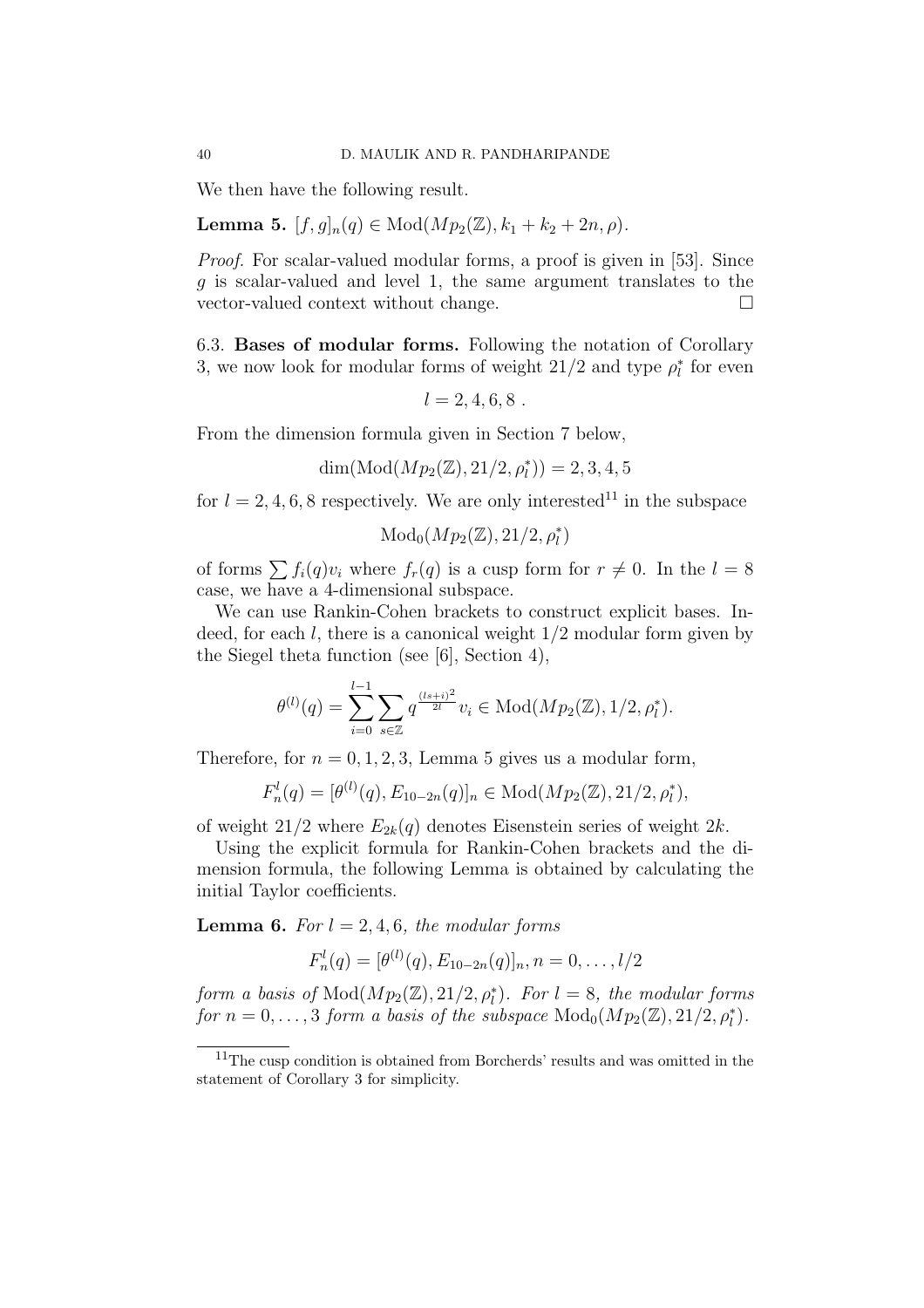6.4. Classical families of  $K3$  surfaces. A general  $K3$  surface of degree  $l = 2, 4, 6, 8$  is either a branched cover of  $\mathbb{P}^2$  (for  $l = 2$ ) or a complete intersection in projective space. We obtain 1-parameter families of quasi-polarized  $K3$  surfaces of degree l by taking a generic Lefschetz pencil of these constructions (and resolving singularities as discussed in Section 5.1). Because the space of vector-valued forms is of low dimension, we only need a few classical constraints to completely determine the associated modular form. In fact, we will use only the following constraints:

- (i) the degree of the Hodge bundle  $R^2 \pi_* \mathcal{O}$  (the coefficient of  $q^0 v_0$ ),
- (ii) the number of nodal fibers (the coefficient of  $q^1v_0$ ),
- (iii) vanishing obtained from Castelnuovo's bound in Lemma 7 below.

The following result is a special case of Castelnuovo's bound for projective curves [1].

Lemma 7. Given a K3 surface with very ample bundle L and an primitive curve class  $\beta$ , we have the inequality

$$
\langle \beta, \beta \rangle \leq 2 \binom{L \cdot \beta - 1}{2} - 2 \ .
$$

We now apply these constraints for 1-parameter families of K3 given by Lefschetz pencils for  $l = 2, 4, 6, 8$ .

• Degree 2 K3 surfaces

A generic K3 surface of degree 2 is a double cover of  $\mathbb{P}^2$  branched along a nonsingular sextic plane curve. Consider a family

$$
R \subset \mathbb{P}^1 \times \mathbb{P}^2
$$

of sextics defined by a generic hypersurface of type  $(2, 6)$ . Let X be the double cover of  $\mathbb{P}^1 \times \mathbb{P}^2$  ramified over R. Since all the singular fibers of

$$
R\to \mathbb{P}^1
$$

are irreducible and nodal, the associated family

$$
\pi:X\to \mathbb{P}^1
$$

of K3 surfaces is smooth except for finitely many fibers with nodal singularities.

The degree of the Hodge bundle is −1 by a Riemann-Roch calculation. The number of nodal fibers of  $\pi$  is 150, twice the degree of the discriminant locus of sextics. Since we have a 2-dimensional space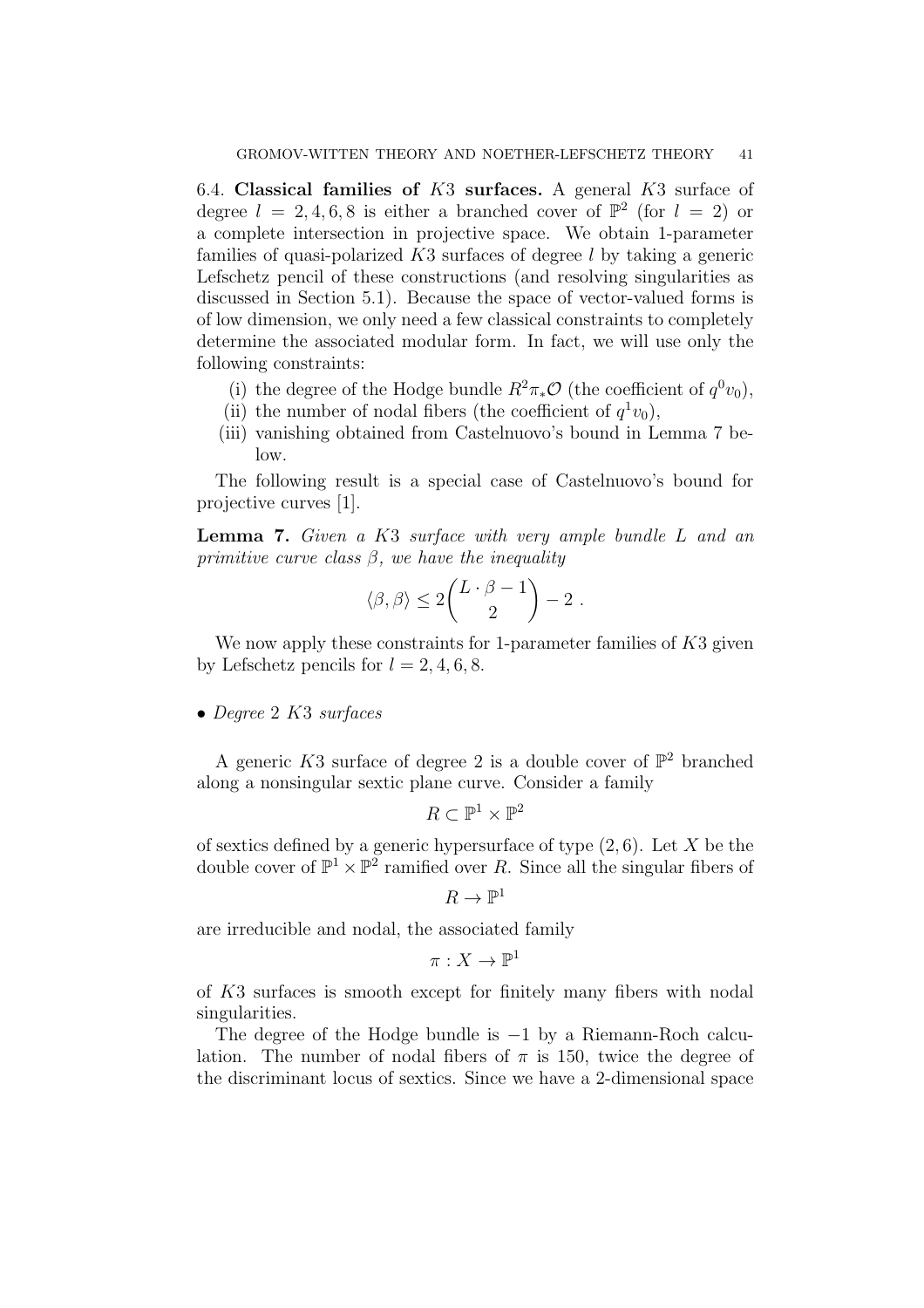of forms, the generating series of Noether-Lefschetz numbers is the vector-valued modular form

$$
\overrightarrow{\Theta}(q) = -F_0^{(2)}(q) - \frac{1}{2}F_1^{(2)}(q).
$$

In the case of  $l = 2$ , the discriminant  $\Delta$  of a rank 2 lattice with degree 2 polarization determines the coset class  $\delta$  by  $\delta = \Delta \mod 2$ . So there is no loss of information if we replace  $\vec{\Theta}(q)$  by the sum of the components  $\Theta(q) = \overrightarrow{\Theta}_0 + \overrightarrow{\Theta}_1$ .

If we consider the theta functions

$$
U = \sum_{n \in \mathbb{Z}} q^{n^2/4}, \quad V = \sum_{n \in \mathbb{Z}} (-1)^n q^{n^2/4},
$$

we can express  $\Theta$  as a polynomial function of U and V:

$$
\Theta(q) = \frac{1}{1024} (U^{21} - 12U^{17}V^4 - 402U^{13}V^8 - 572U^9V^{12} - 39U^5V^{16})
$$
  
= -1 + 150q + 1248q<sup>5/4</sup> + 108600q<sup>2</sup> + 332800q<sup>9/4</sup> + 5113200q<sup>3</sup>...

To see equivalence of the two expressions, we observe both are modular forms of weight 21/2 with respect to  $\Gamma(4)$  and check the agreement of sufficiently many coefficients.

#### • Degree 4 K3 surfaces

A generic K3 surface of degree 4 is a quartic hypersurface in  $\mathbb{P}^3$ . If we take a generic Lefschetz pencil of such quartics, the degree of the Hodge bundle is −1. Using Lemma 7, the Noether-Lefschetz degrees associated to the lattices

$$
\left(\begin{array}{cc}4&1\\1&0\end{array}\right),\ \ \left(\begin{array}{cc}4&2\\2&0\end{array}\right)
$$

both vanish. Indeed, by choosing a generic pencil, we can assume all fibers containing these Picard lattices have very ample quasi-polarization. The coefficients of  $q^0v_0, q^{1/8}v_1$ , and  $q^{1/2}v_2$  determine

$$
\overrightarrow{\Theta}(q) = -F_0^{(4)}(q) - \frac{5}{4}F_1^{(4)}(q) - \frac{16}{21}F_2^{(4)}(q).
$$

Again, as in the degree 2 case, we can recover all Noether-Lefschetz degrees from

$$
\Theta(q) = \overrightarrow{\Theta}_0(q) + \overrightarrow{\Theta}_1(q) + \overrightarrow{\Theta}_2(q).
$$

In terms of

$$
A = \sum_{n \in \mathbb{Z}} q^{n^2/8}, \quad B = \sum_{n \in \mathbb{Z}} (-1)^n q^{n^2/8},
$$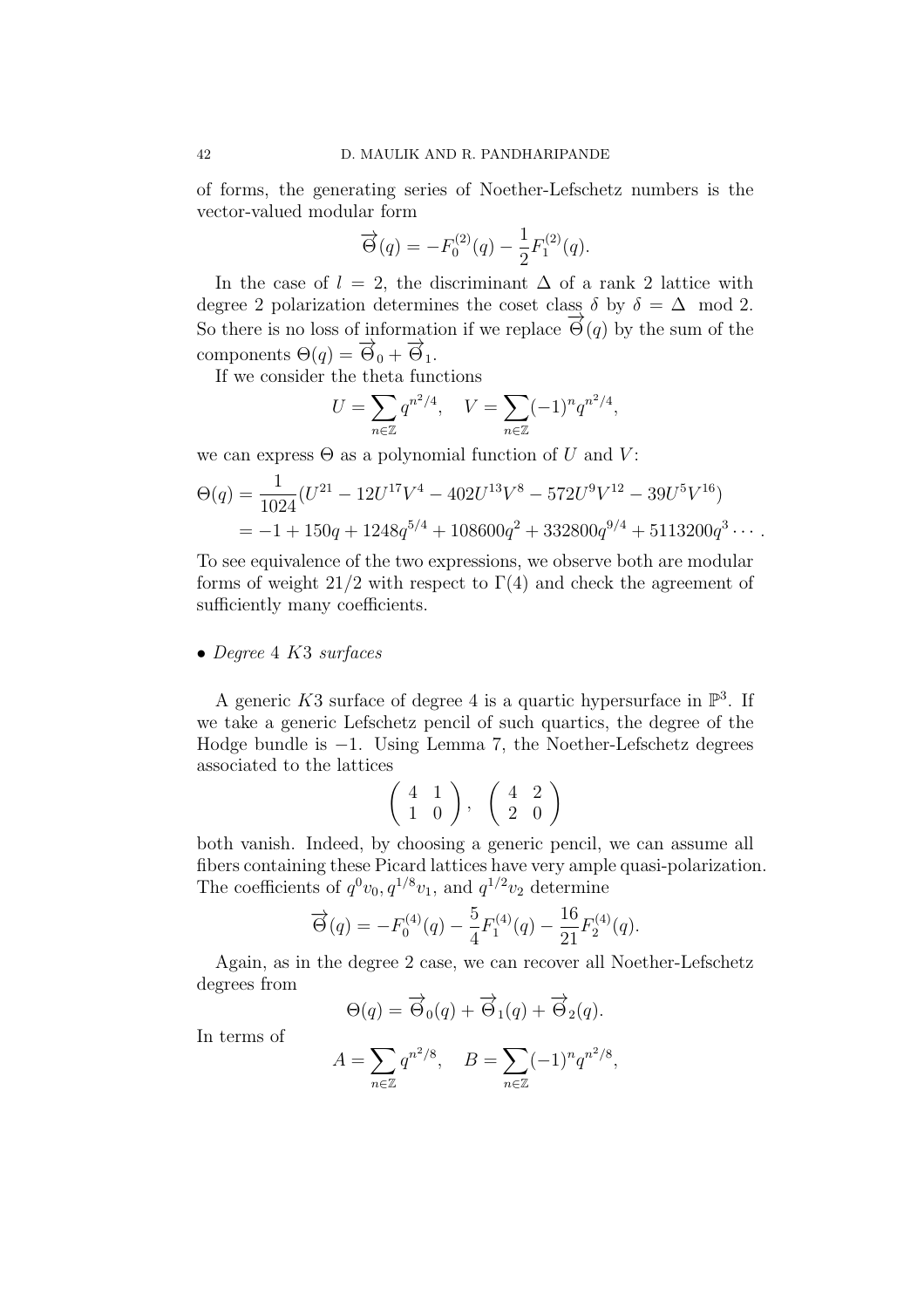we recover the expression for  $\Theta(q)$  given in Section 0.6 since both are modular forms of weight  $21/2$  and level 8 which agree on initial terms.

## • Degree 6 K3 surfaces

A generic K3 surface of degree 6 is the intersection of a quadric and cubic hypersurface in  $\mathbb{P}^4$ . We have two basic families. We can fix a quadric and take a Lefschetz pencil of cubics or vice versa. In each case, we have vanishings associated to the lattices

$$
\left(\begin{array}{cc} 6 & 1 \\ 1 & 0 \end{array}\right), \quad \left(\begin{array}{cc} 6 & 2 \\ 2 & 0 \end{array}\right)
$$

from the Castelnuovo bound. Along with the Hodge bundle degree and the number of nodal fibers, we completely determine the Noether-Lefschetz series.

For the first family, the Hodge and nodal degrees are −1 and 98 respectively. We obtain the series

$$
\overrightarrow{\Theta}(q) = -F_0^{(6)}(q) - \frac{49}{24}F_1^{(6)}(q) - \frac{8}{3}F_2^{(6)}(q) - \frac{12}{5}F_3^{(6)}(q).
$$

For the second family, the Hodge and nodal degrees are −1 and 7. We obtain the series

$$
\overrightarrow{\Theta}(q) = -F_0^{(6)}(q) - \frac{17}{8}F_1^{(6)}(q) - \frac{22}{7}F_2^{(6)}(q) - \frac{18}{5}F_3^{(6)}(q).
$$

One can read off other classical calculations from our results. For example, the number of surfaces containing elliptic plane curves or containing lines are the Noether-Lefschetz degrees associated to the lattices

$$
\left(\begin{array}{cc} 6 & 3 \\ 3 & 0 \end{array}\right), \quad \left(\begin{array}{cc} 6 & 1 \\ 1 & -2 \end{array}\right)
$$

respectively. In the first family, the degrees are 0 and 168 respectively. In the second family, the degrees are 10 and 198. In both cases, the numbers agree with earlier enumerative calculations.

#### • Degree 8 K3 surfaces

A generic K3 surface of degree 8 is the intersection of three quadric hypersurfaces in  $\mathbb{P}^5$ . The basic family comes from fixing two quadrics and allowing the third to vary in a Lefschetz pencil. Again, the series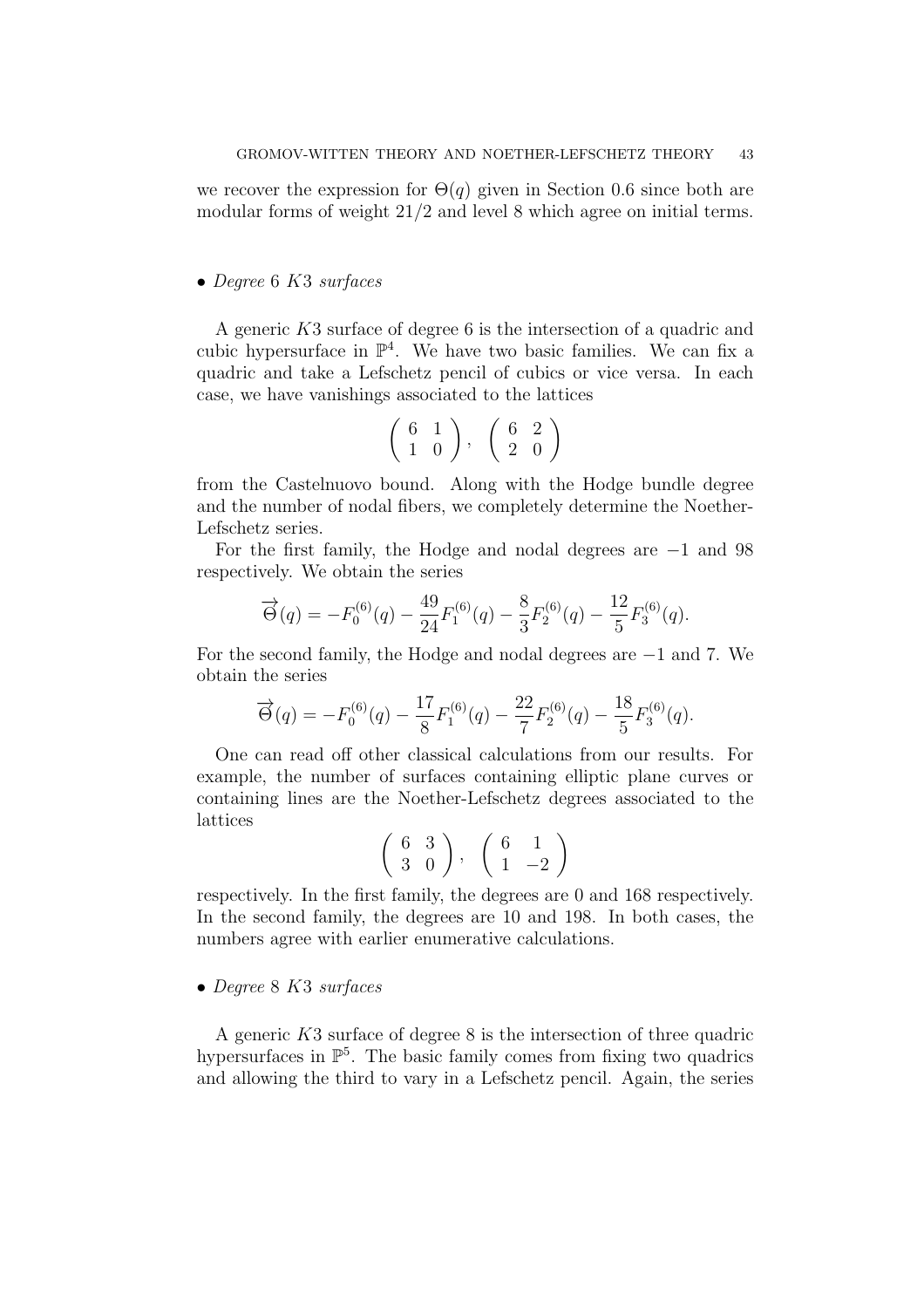is determined by the Hodge term, the nodal term, and the two Castelnuovo vanishings from Lemma 7. The Hodge term is given by −1, and the number of nodal fibers is 80. We find

$$
\vec{\Theta}(q) = -F_0^{(8)}(q) - \frac{49}{18}F_1^{(8)}(q) - \frac{128}{27}F_2^{(8)}(q) - \frac{256}{45}F_3^{(8)}(q).
$$

Again, we can read off that the number of fibers containing a line is 128, agreeing with the classical calculation.

For all the classical examples discussed above, the mirror symmetry calculation of the genus 0 Gromov-Witten invariants is solvable in terms of hypergeometric functions. In each case, Theorem 1 yields a remarkable identity with hypergeometric functions (after mirror transformation) on the left and modular forms on the right, as in Section 5.5.

The lower Noether-Lefschetz degrees in the above classical examples can often be pursued by alternative methods. In particular, matches with our modular form calculations have been found in [5, 13].

# 7. PICARD RANK OF  $\mathcal{M}_l$

The Picard ranks of the moduli spaces of quasi-polarized K3 surfaces  $\mathcal{M}_l$  are unknown. By an argument of O'Grady, the ranks can grow arbitrarily large [42]. Let

(28) 
$$
\mathrm{Pic}(\mathcal{M}_l)^{NL}\otimes \mathbb{Q} \subset \mathrm{Pic}(\mathcal{M}_l)\otimes \mathbb{Q}
$$

denote the span of the Noether-Lefschetz divisors  $D_{h,d}$ . We make the following conjecture.

Conjecture 3. The inclusion is an isomorphism,

$$
\mathrm{Pic}(\mathcal{M}_l)^{NL}\otimes \mathbb{Q}\cong \mathrm{Pic}(\mathcal{M}_l)\otimes \mathbb{Q}.
$$

Bruinier has calculated the dimension of the space  $Pic(\mathcal{M}_l)^{NL} \otimes \mathbb{Q}$ in equations (6-7) of [8]. If Conjecture 3 holds, we obtain a formula for the Picard rank of  $\mathcal{M}_l$ .

We now recount Bruinier's formula for the span of the Noether-Lefschetz divisors. By Borcherds' work, we have a map

(29) 
$$
\text{Mod}(Mp_2(\mathbb{Z}), 21/2, \rho_l^*)^* \to \text{Pic}(\mathcal{M}_l) \otimes \mathbb{C}.
$$

Let  $\text{Cusp}(Mp_2(\mathbb{Z}), 21/2, \rho_l^*)$  denote the subspace of cusp forms — modular forms for which the Fourier coefficients  $c_{0,\gamma}$  vanish for all  $\gamma$ . The map (29) induces a map

(30)  $\text{Cusp}(Mp_2(\mathbb{Z}), 21/2, \rho_l^*)^* \to (\text{Pic}(\mathcal{M}_l) \otimes \mathbb{C})/\mathbb{C}K,$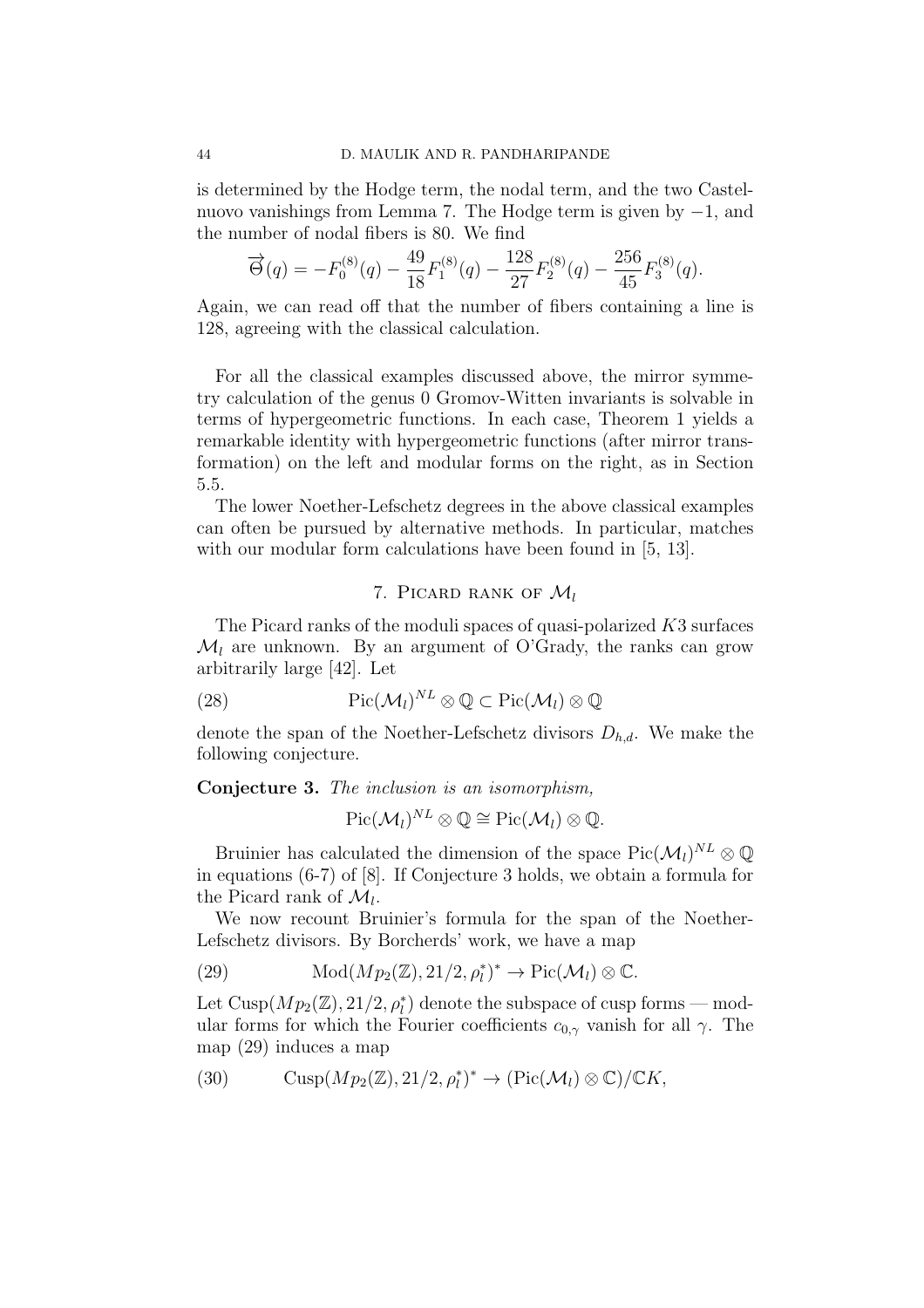where K is the Hodge bundle on  $\mathcal{M}_l$ . Bruinier shows the map (30) is injective [8]. Specifically, if L is a  $(2, n)$  lattice containing two copies of U as direct summands, Bruinier shows that every relation among Heegner divisors is obtained from Borcherds' theta lifting. Therefore,

$$
\dim \mathrm{Pic}(\mathcal{M}_l)^{NL} \otimes \mathbb{Q} = 1 + \dim \mathrm{Cusp}(Mp_2(\mathbb{Z}), \rho_l^*, 21/2).
$$

A direct calculation of the dimension of the space of cusp forms via Riemann-Roch yields the following evaluation [8]:

$$
\dim \operatorname{Pic}(\mathcal{M}_l)^{NL} \otimes \mathbb{Q} = 1 + \frac{31}{24} + \frac{31}{48}l - \frac{1}{8\sqrt{l}} \operatorname{Re}(G(2, 2l)) - \frac{1}{6\sqrt{3l}} \operatorname{Re}(e^{-2\pi i \frac{19}{24}} (G(1, 2l) + G(-3, 2l))) - \sum_{k=0}^{l/2} \left\{ \frac{k^2}{2l} \right\} - C,
$$

where  $G(a, b)$  denotes the quadratic Gauss sum

$$
G(a,b) = \sum_{k=0}^{b-1} e^{-2\pi i \frac{ak^2}{b}},
$$

the braces  $\{,\}$  denote fractional part, and C is the cardinality of the set

$$
\left\{k \mid 0 \leq k \leq \frac{l}{2}, \frac{k^2}{2l} \in \mathbb{Z}\right\}.
$$

For  $l = 2, 4, 6$ , the formula yields

$$
\dim \mathrm{Pic}(\mathcal{M}_l)^{NL} \otimes \mathbb{Q} = 2, 3, 4
$$

respectively. For  $l = 2$  and 4, we have agreement with the Picard ranks of  $\mathcal{M}_l$  calculated in [25, 49, 50]. Hence, the inclusion (28) is an isomorphism in at least the first two cases.

#### **REFERENCES**

- [1] E. Arbarello, M. Cornalba, P. Griffiths, and J. Harris, Geometry of algebraic curves, Springer-Verlag: New York, 1985.
- [2] K. Behrend, Gromov-Witten invariants in algebraic geometry, Invent. Math. 127 (1997), 601–617.
- [3] K. Behrend and B. Fantechi, The intrinsic normal cone, Invent. Math. 128 (1997), 45–88.
- [4] A. Beauville, Counting rational curves on K3 surfaces, Duke Math. J. 97 (1999), 99–108.
- [5] G. Blekherman, J. Hauenstein, J.C. Ottem, K. Ranestad, and B. Sturmfels, Algebraic boundaries of Hilbert's SOS cones, arXiv:1107.1846.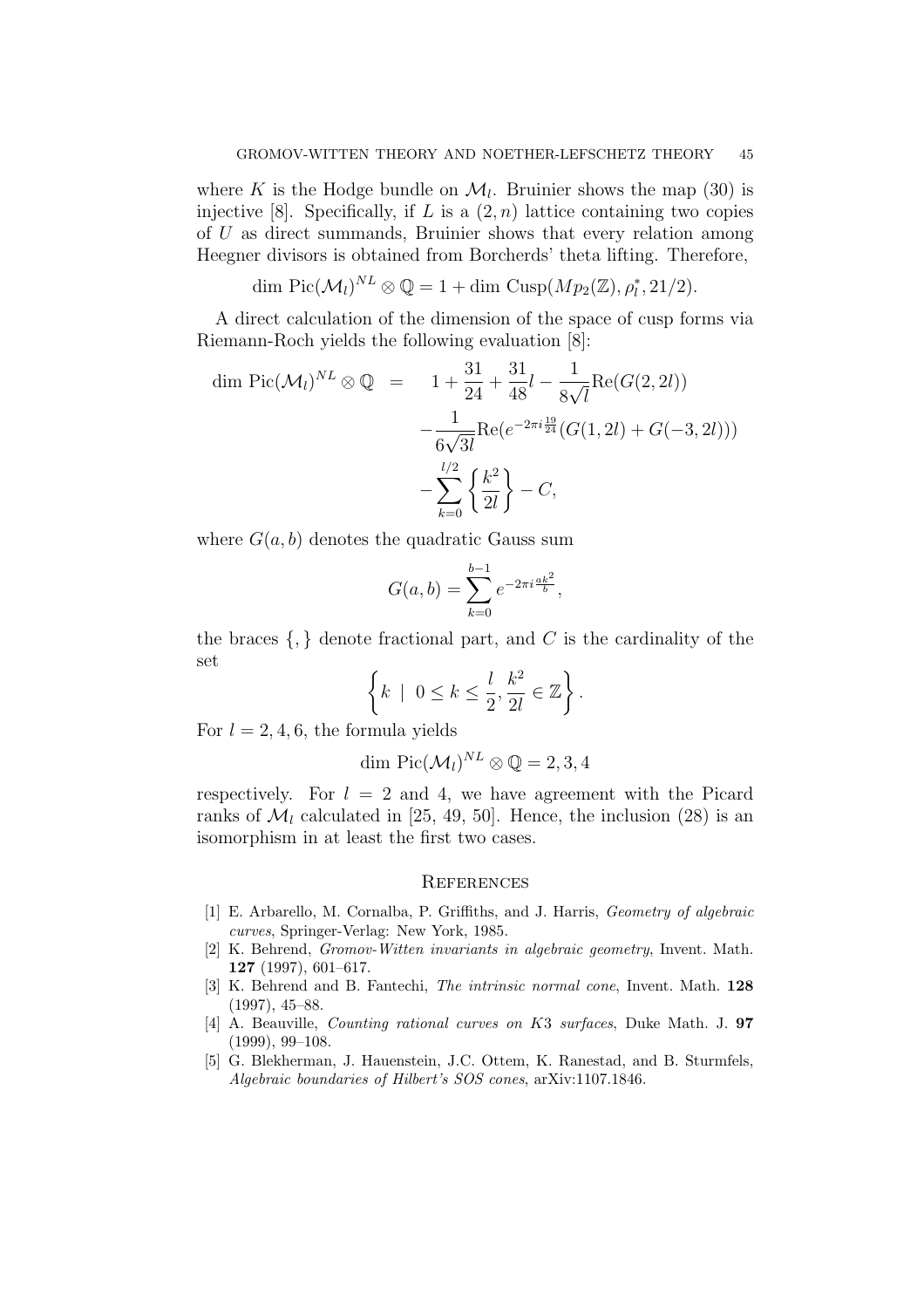- [6] R. Borcherds, Automorphic forms with singularities on Grassmannians, Invent. Math. **132** (1998), 491–562.
- [7] R. Borcherds, The Gross-Kohnen-Zagier theorem in higher dimensions, Duke J. Math. 97 (1999), 219–233.
- [8] J. Bruinier, On the rank of Picard groups of modular varieties attached to orthogonal groups, Compositio Math. 133, (2002), 49–63.
- [9] J. Bryan, S. Katz, and C. Leung, Multiple covers and the integrality conjecture for rational curves in Calabi-Yau threefolds, J. Alg. Geom. 10 (2001), 549–568.
- [10] J. Bryan and C. Leung, The enumerative geometry of K3 surfaces and modular forms, J. AMS **13** (2000), 371-410.
- [11] P. Candelas, X. de la Ossa, P. Green, and L. Parkes, A pair of Calabi-Yau manifolds as an exactly soluble superconformal field theory, Nuclear Physics B359 (1991), 21–74.
- [12] X. Chen, *Rational curves on K3 surfaces*, J. Alg. Geom. 8 (1999), 245–278.
- [13] F. Cukierman, A. Lopez, and I. Vainsencher, *Enumeration of surfaces contain*ing an elliptic quartic curve, arXiv:1209.3335.
- [14] I. Dolgachev and S. Kondo, *Moduli of K3 surfaces and complex ball quotients*, Lectures in Istambul, math.AG/0511051.
- [15] C. Faber and R. Pandharipande, Hodge integrals and Gromov-Witten theory, Invent. Math. 139 (2000), 173–199.
- [16] B. Fantechi, L. Göttsche, and Duco van Straten, Euler number of the compactified Jacobian and multiplicity of rational curves, J. Alg. Geom. 8 (1999), 115–133.
- [17] A. Givental, Equivariant Gromov-Witten invariants, Int. Math. Res. Notices 13 (1996), 613–663.
- [18] A. Givental, A mirror theorem for toric complete intersections, math.AG/9807070.
- [19] R. Gopakumar and C. Vafa, M-theory and topological strings I, hepth/9809187.
- [20] R. Gopakumar and C. Vafa, M-theory and topological strings II, hepth/9812127.
- [21] T. Graber and R. Pandharipande, Localization of virtual classes, Invent. Math. 135 (1999), 487–518.
- [22] J. Harvey and G. Moore, Algebras, BPS states, and strings, Nucl. Phys. **B463** (1996), 315–368.
- [23] J. Harvey and G. Moore, Exact gravitational threshold correction in the FHSV model, Phys. Rev. D57 (1998), 2329–2336.
- [24] S. Katz, A. Klemm, C Vafa, M-theory, topological strings, and spinning black holes, Adv. Theor. Math. Phys. 3 (1999), 1445–1537.
- [25] F. Kirwan and R. Lee, The cohomology of moduli spaces of K3 surfaces of degree 2, Topology **28** (1989), 495–516.
- [26] A. Klemm, M. Kreuzer, E. Riegler, and E. Scheidegger, Topological string amplitudes, complete intersections Calabi-Yau spaces, and threshold corrections, hep-th/0410018.
- [27] A. Klemm, D. Maulik, R. Pandharipande, and E. Scheidegger, Noether-Lefschetz theory and the Yau-Zaslow conjecture, arXiv:0807.2477.
- [28] A. Klemm and M. Mariño, *Counting BPS states on the Enriques Calabi-Yau*, hep-th/0512227.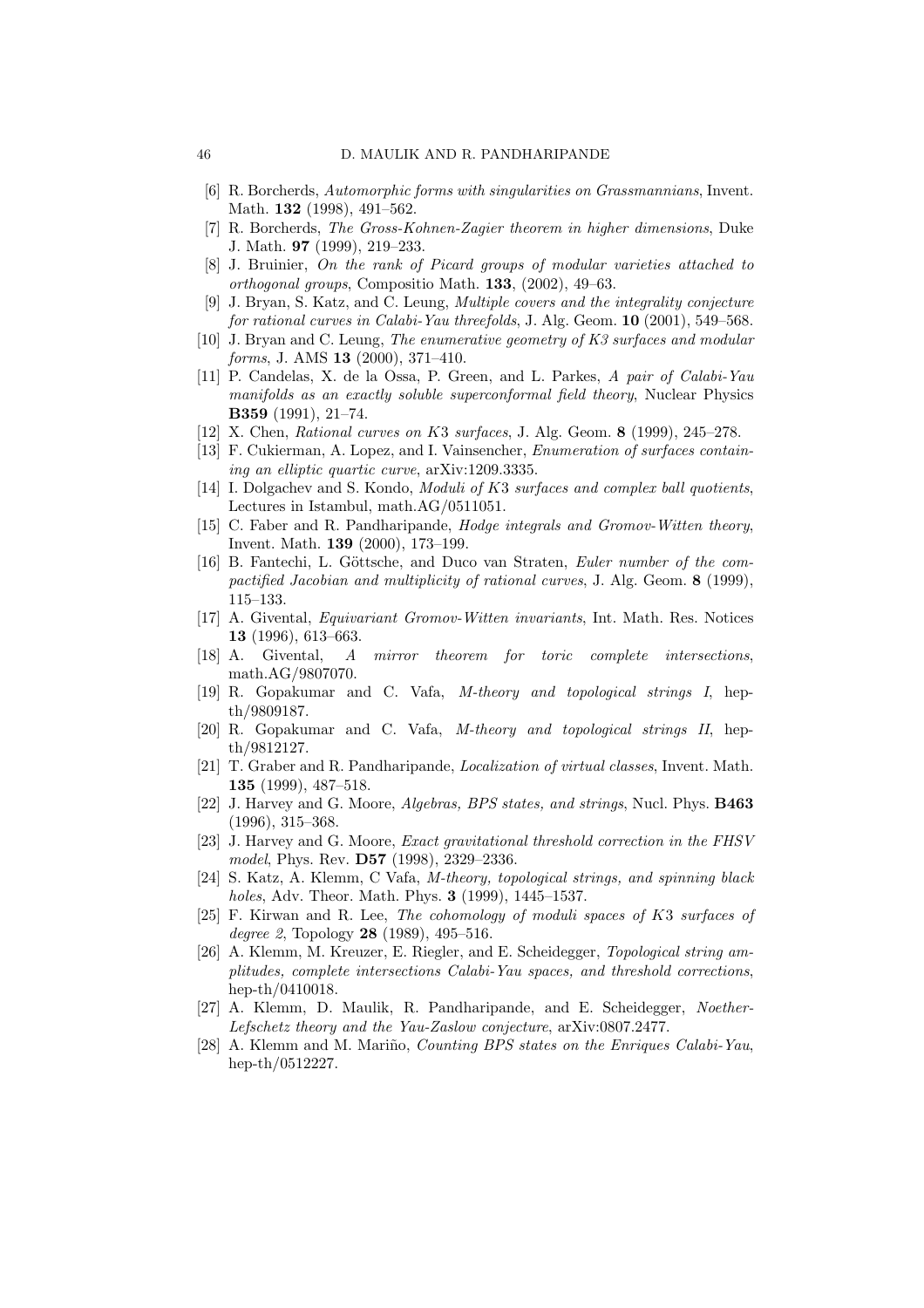- [29] S. Kudla and J. Millson, Intersection numbers of cycles on locally symmetric spaces and Fourier coefficients of holomorphic modular forms in several complex variables, Pub. IHES  $71$  (1990), 121 –172.
- [30] J. Lee Family Gromov-Witten invariants for Kähler surfaces, Duke Math. J. 123 (2004), 209 –233.
- [31] J. Lee and C. Leung, Yau-Zaslow formula for non-primitive classes in K3 surfaces, Geom. Topol. 9 (2005), 1977-2012.
- [32] A. Li and Y. Ruan Symplectic surgery and Gromov-Witten invariants of Calabi-Yau 3-folds I, Invent. Math. 145 (2001), 151–218.
- [33] J. Li, A degeneration formula for Gromov-Witten invariants, J. Diff. Geom. 60 (2002), 199–293.
- [34] J. Li and G. Tian, Virtual moduli cycles and Gromov-Witten invariants of algebraic varieties, J. AMS 11 (1998), 119–174.
- [35] B. Lian, K. Liu, and S.-T. Yau, *Mirror principle I*, Asian J. Math. 4 (1997), 729–763.
- [36] P. Lu, A rigorous definition of fiberwise quantum cohomology and equivariant quantum cohomology, Comm. Anal. Geom. 6 (1998), 511–588.
- [37] M. Manetti, Lie cylinders and higher obstructions to deforming submanifolds, math.AG/0507278.
- [38] M. Mariño and G. Moore, *Counting higher genus curves in a Calabi-Yau manifold*, Nucl. Phys. **B453** (1999), 592–614.
- [39] D. Maulik and R. Pandharipande, New calculations in Gromov-Witten theory, PAMQ 4 (2008), 469–500.
- [40] D. Maulik, R. Pandharipande, and R. Thomas, Curves on K3 surfaces and modular forms, arXiv:1001.2719.
- [41] W. McGraw, The rationality of vector valued modular forms associated with the Weil representation, Math. Ann. 326 (2003), 105–122.
- [42] K. O'Grady, On the Picard group of the moduli space for K3 surfaces, Duke Math. J. 53 (1986), 117–124.
- [43] R. Pandharipande, Rational curves on hypersurfaces [after A. Givental], Séminaire Bourbaki, 50ème année, 1997-1998, no. 848.
- [44] R. Pandharipande and R. P. Thomas, Curve counting via stable pairs in the derived category, Invent. Math. 178 (2009), 407–447.
- [45] R. Pandharipande and R. P. Thomas, Stable pairs and BPS invariants, J. AMS 23 (2010), 267–297.
- [46] Z. Ran, Semiregularity, obstructions and deformations of Hodge classes, Ann. Scuola Norm. Sup. Pisa Cl. Sci. 4 28 (1999), 809–820.
- [47] B. Saint-Donat, Projective models of K3 surfaces, Amer. J. Math. 96 (1974), 602–639.
- [48] T. Schürg, B. Toën, and G. Vezzosi, *Derived algebraic geometry, determinants* of perfect complexes, and applications to obstruction theories for maps and complexes, arXiv:1102.1150.
- [49] J. Shah, A complete moduli space for K3 surfaces of degree 2, Ann. of Math. 112 (1980), 485–510.
- [50] J. Shah, Degenerations of K3 surfaces of degree 4, Trans. Amer. Math. Soc. 263 (1981), 271–308.
- [51] C. T. C. Wall, On the orthogonal groups of unimodular quadratic forms, Math. Ann. 147 (1962), 328–338.